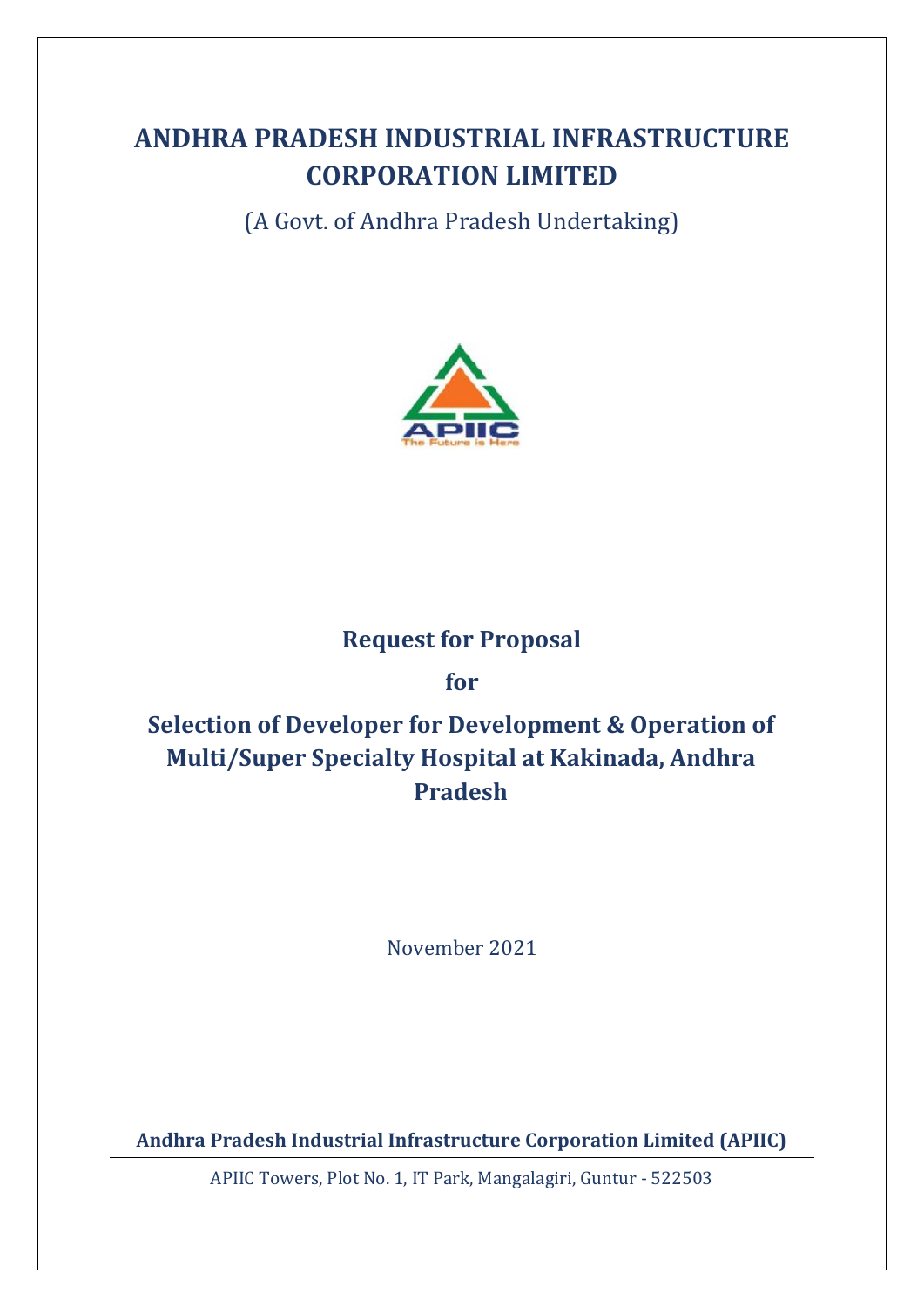## **TABLE OF CONTENTS**

| 1.  |                                                                           |
|-----|---------------------------------------------------------------------------|
| 2.  |                                                                           |
| 3.  |                                                                           |
| 4.  |                                                                           |
| 5.  |                                                                           |
| 6.  |                                                                           |
| 7.  |                                                                           |
| 8.  |                                                                           |
| 9.  | EXHIBIT-2: FORMAT OF LETTER OF ACCEPTANCE (IN CASE OF A BIDDING           |
| 10. | EXHIBIT-3: PROFORMA OF BANK GUARANTEE FOR BID SECURITY  36                |
| 11. | EXHIBIT-4: DESCRIPTION OF THE BIDDING ENTITY/ BIDDING CONSORTIUM  38      |
| 12. | EXHIBIT-5: PRINCIPLES OF THE MEMORANDUM OF UNDERSTANDING (MOU) TO BE      |
| 13. | EXHIBIT-6: FORMAT FOR INFORMATION SUBMISSION FOR BUSINESS PROPOSAL        |
| 14. | <b>EXHIBIT-7: PROFORMA OF BANK GUARANTEE FOR PERFORMANCE SECURITY  42</b> |
| 15. |                                                                           |
| 16. | ANNEXURE-2: FEES AND DEPOSITS TO BE PAID BY THE BIDDERS FOR THE PROPOSED  |
| 17. |                                                                           |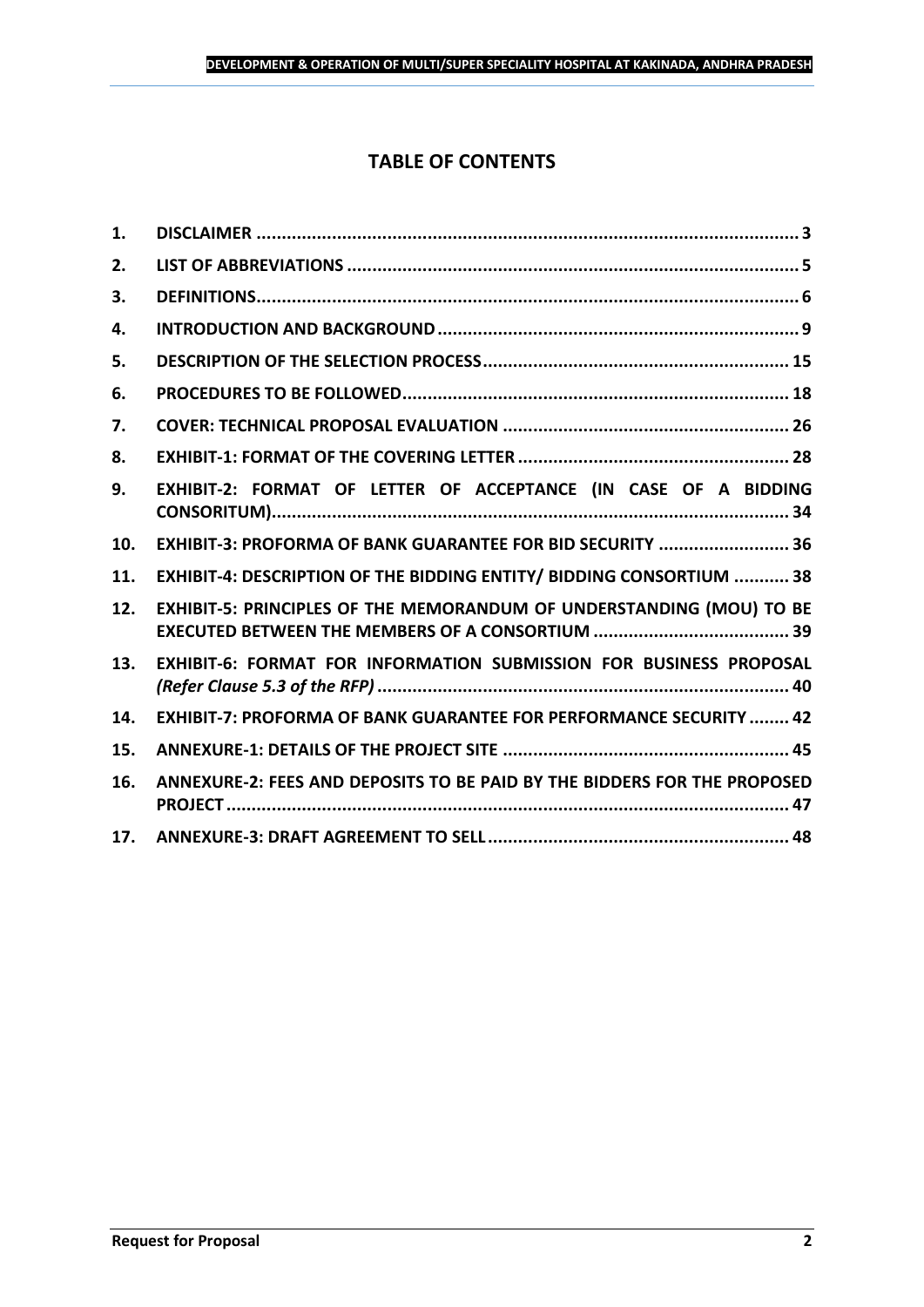## <span id="page-2-0"></span>**1. DISCLAIMER**

The information contained in this Request for Proposal ("RFP") or subsequently provided to Bidder(s), whether verbally or in documentary or any other form by or on behalf of APIIC or any of its employees or advisers, is provided to Bidder(s) on the terms and conditions set out in this RFP and such other terms and conditions subject to which such information is provided.

This RFP is not an agreement and is neither an offer nor invitation by APIIC to the prospective Bidders or any other person. The purpose of this RFP is to provide interested parties with information that may be useful to them in making their financial offers pursuant to this RFP (the "Bid"). This RFP includes statements, which reflect various assumptions and assessments arrived at by APIIC in relation to the Project. Such assumptions, assessments and statements do not purport to contain all the information that each Bidder may require. This RFP may not be appropriate for all persons, and it is not possible for APIIC, its employees or advisors to consider the investment objectives, financial situation and particular needs of each party who reads or uses this RFP. The assumptions, assessments, statements and information contained in this RFP, may not be complete, accurate, adequate or correct. Each Bidder should, therefore, conduct its own investigations and analysis and should check the accuracy, adequacy, correctness, reliability and completeness of the assumptions, assessments, statements and information contained in this RFP and obtain independent advice from appropriate sources.

Information provided in this RFP to the Bidder(s) is on a wide range of matters, some of which depends upon interpretation of law. The information given is not an exhaustive account of statutory requirements and should not be regarded as a complete or authoritative statement of law. APIIC accepts no responsibility for the accuracy or otherwise for any interpretation or opinion on law expressed herein.

APIIC, its employees and advisors make no representation or warranty and shall have no liability to any person, including any Applicant or Bidder under any law, statute, rules or regulations or tort, principles of restitution or unjust enrichment or otherwise for any loss, damages, cost or expense which may arise from or be incurred or suffered on account of anything contained in this RFP or otherwise, including the accuracy, adequacy, correctness, completeness or reliability of the RFP and any assessment, assumption, statement or information contained therein or deemed to form part of this RFP or arising in any way in this Bid Stage.

APIIC also accepts no liability of any nature whether resulting from negligence or otherwise howsoever caused arising from reliance of any Bidder upon the statements contained in this RFP. APIIC may in its absolute discretion, but without being under any obligation to do so, update, amend or supplement the information, assessment or assumptions contained in this RFP.

The issue of this RFP does not imply that APIIC is bound to select a Bidder or to appoint the Selected Bidder, as the case may be, for the Project and APIIC reserves the right to reject all or any of the Bidders or Bids without assigning any reason whatsoever.

The Bidder shall bear all its costs associated with or relating to the preparation and submission of its Bid including but not limited to preparation, copying, postage, delivery fees, expenses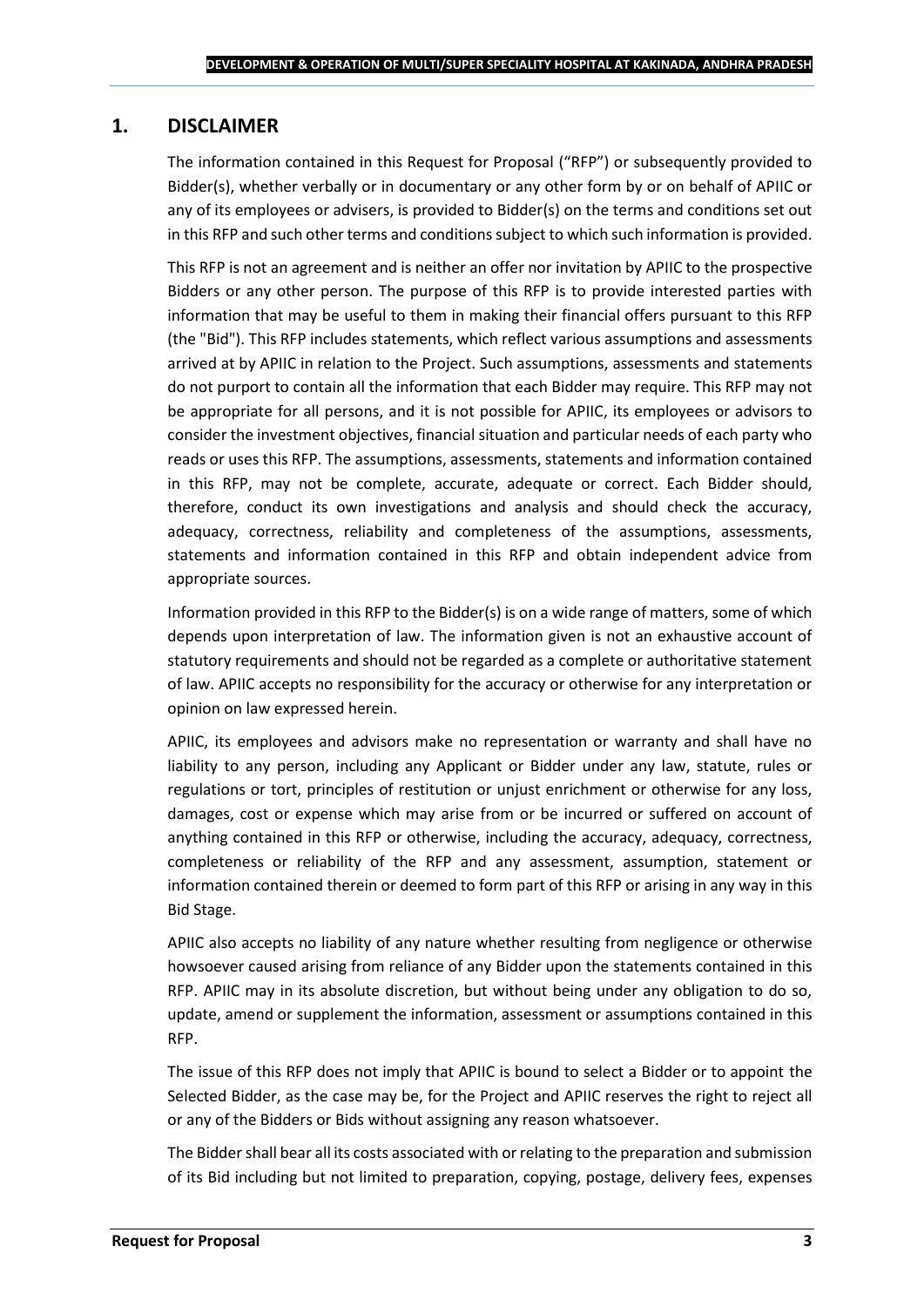associated with any demonstrations or presentations which may be required by APIIC or any other costs incurred in connection with or relating to its Bid. All such costs and expenses will remain with the Bidder and APIIC shall not be liable in any manner whatsoever for the same or for any other costs or other expenses incurred by a Bidder in preparation or submission of the Bid, regardless of the conduct or outcome of the Bidding Process.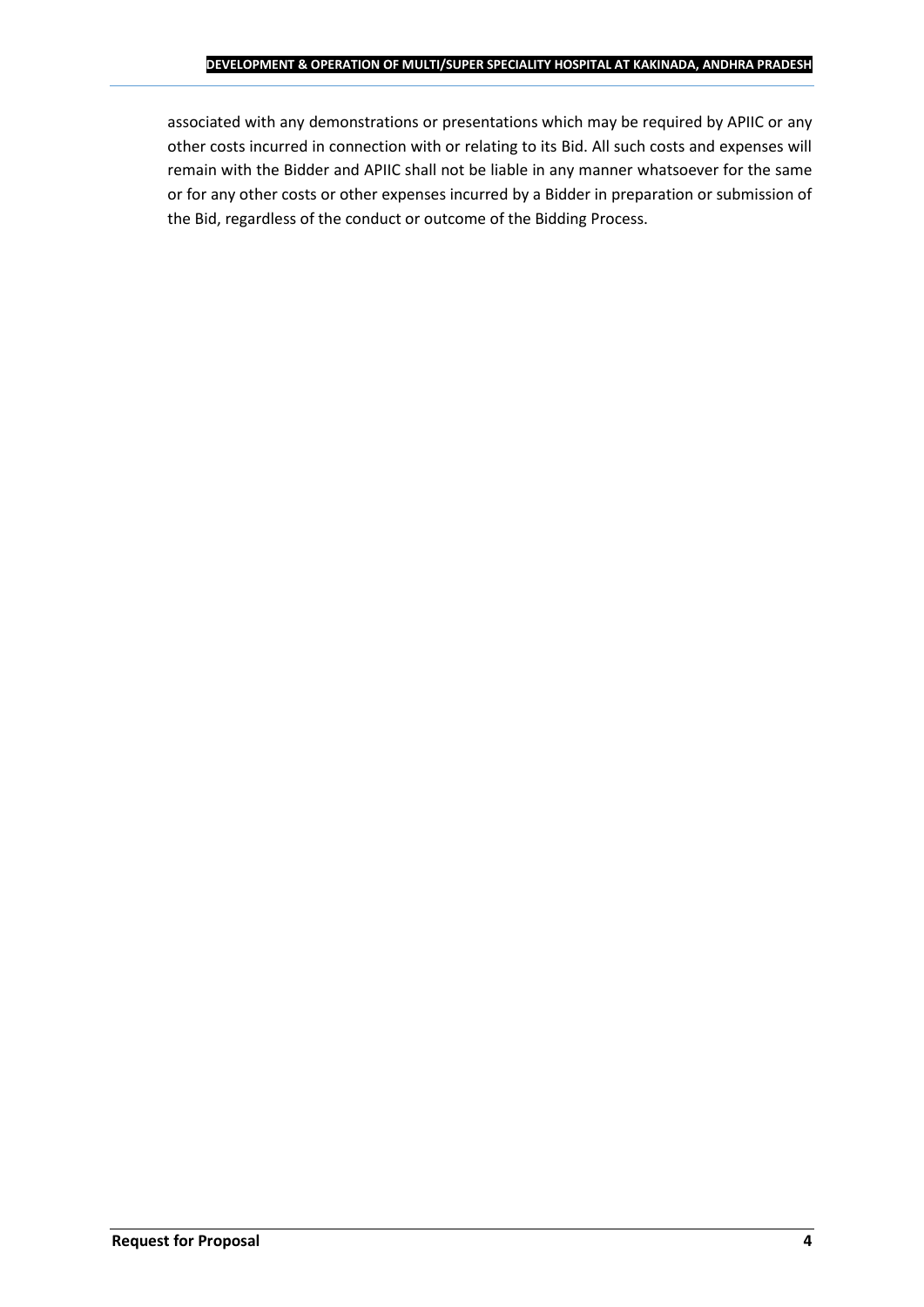## <span id="page-4-0"></span>**2. LIST OF ABBREVIATIONS**

| <b>APIIC</b> | Andhra Pradesh Industrial Infrastructure Corporation Limited |
|--------------|--------------------------------------------------------------|
| <b>DPR</b>   | <b>Detailed Project Report</b>                               |
| <b>FAR</b>   | Floor Area Ratio                                             |
| <b>FSI</b>   | Floor Space Index                                            |
| GoAP         | Government of Andhra Pradesh                                 |
| LoA          | Letter of Award                                              |
| <b>MOU</b>   | Memorandum of Understanding                                  |
| 0&M          | <b>Operation and Maintenance</b>                             |
| <b>ORS</b>   | <b>Outright Sale</b>                                         |
| <b>RFP</b>   | <b>Request for Proposal</b>                                  |
| <b>SPV</b>   | Special Purpose Vehicle                                      |

sqm Square Meter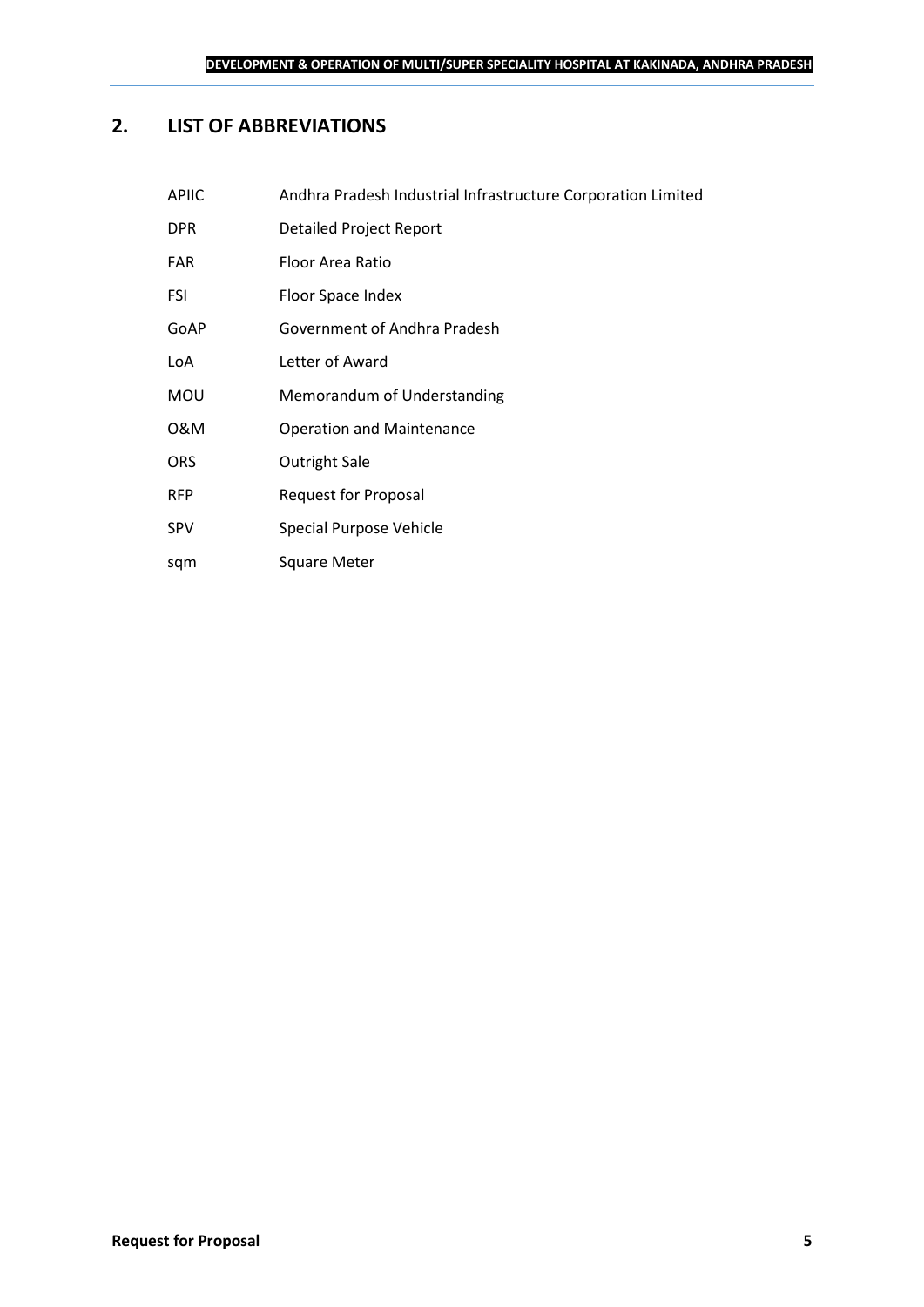#### <span id="page-5-0"></span>**3. DEFINITIONS**

## **3.1 AGREEMENT**

The 'Agreement to Sell' that would be entered between APIIC and the Developer

#### **3.2 BID**

The Proposals submitted by the prospective Bidders in response to this Request for Proposal issued by APIIC.

#### **3.3 BIDDER**

Bidding Entity or Bidding Consortium, as defined below.

#### **3.4 BIDDING ENTITY**

If the bid for the Project is made by a single entity (Individual/ Proprietorship/ Partnership/ Firm/ Company), it shall be referred to as a Bidding Entity.

#### **3.5 BIDDING CONSORTIUM**

If the bid for the Project is made by more than one entity, then this group of entities shall be referred to as a Bidding Consortium.

#### **3.6 COMMENCEMENT DATE**

Commencement Date means the date of signing of the Agreement or the date of handing over of the Project Site, whichever is later.

#### **3.7 CONSORTIUM MEMBER**

Each entity in the Bidding Consortium shall be referred to as a Consortium Member.

#### **3.8 CRITICAL CLEARANCES**

All such clearances, licenses and permits, the obtaining of which are necessary for the construction of the Project.

#### **3.9 DEVELOPER**

Developer shall mean the corporate entity to be floated by the Selected Bidder under the Indian Companies Act 2013, to serve as the Special Purpose Vehicle for the execution of the Project. In the event that the Selected Bidder is a Consortium, the Consortium Members would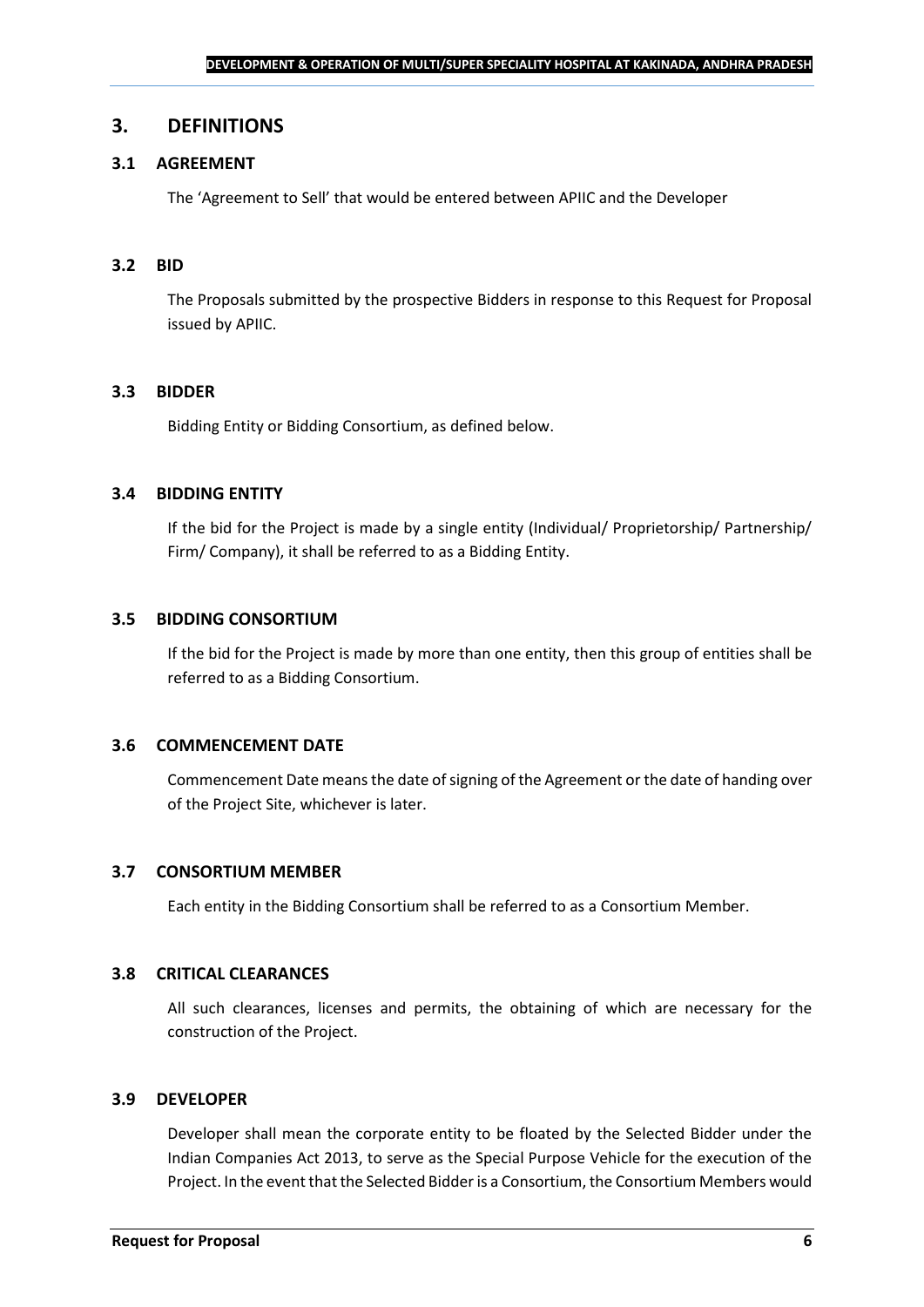be required to form the Developer with the same representative equity stock holding as was proposed by the Consortium Members in their Bid and reflecting the same roles and responsibilities detailed in the MOU submitted with the Bid, there shall not be any change in equity holding without prior approval of APIIC. The Agreements will be executed by APIIC with the Developer

## **3.10 FINANCIALLY SIGNIFICANT CONSORTIUM MEMBER**

A Consortium Member having more than 26% (twenty six percent) shareholdings in the Bidding Consortium would be considered as a Financially Significant Consortium Member.

## **3.11 LEAD MEMBER**

In case of a Bidding Consortium, members of the Bidding Consortium shall nominate one of the Financially Significant Consortium Member as the Lead Member, who shall have an equity share of at least 51% (fifty one percent) paid up and subscribed equity of the Developer.

## **3.12 MEMORANDUM OF UNDERSTANDING**

The memorandum of understanding as described in Section 12/ Exhibit-5 of this RFP.

## **3.13 PROJECT**

The Project is to be developed on land parcel mentioned in Annexure  $-1$  of this RFP. The Hospital development in the Project shall be developed as per the conditions laid out in Annexure-3 of this RFP. The Project is to be developed as per the terms of this RFP and all items contracted to be created as per Agreement to be signed with the Selected Bidder.

## **3.14 PROJECT COMPLETION DATE**

Project Completion Date is the date of completion of construction of the Project as per the provisions of the Agreement to be entered between APIIC and the Developer.

## **3.15 REQUEST FOR PROPOSAL**

The document, issued to the prospective Bidders, asking for their Proposals.

## **3.16 RUPEES (Rs.)**

The official currency of the Republic of India.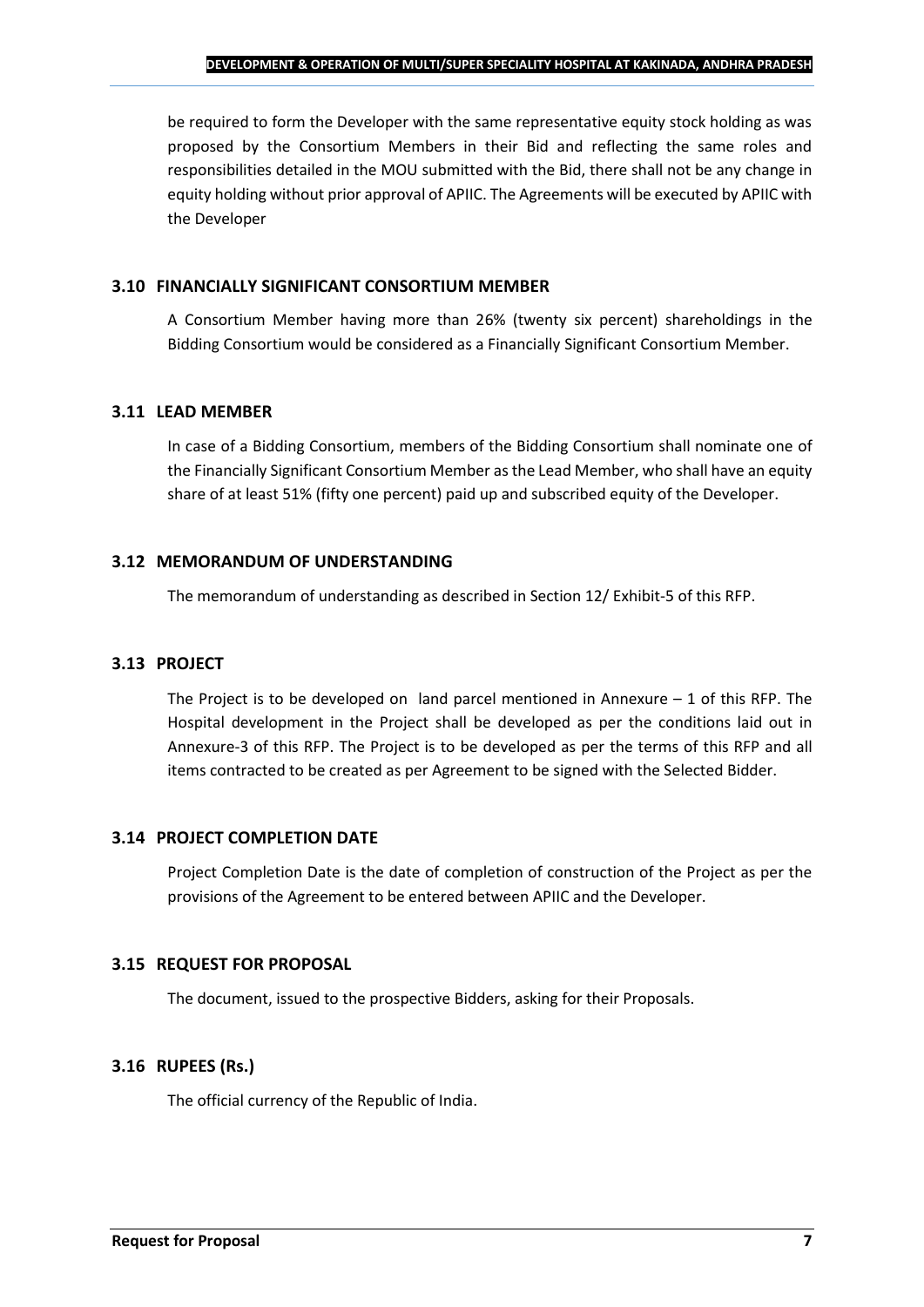#### **3.17 SELECTED BIDDER/ PREFERRED BIDDER**

The Bidder finally selected to develop the Project.

#### **3.18 SELECTION COMMITTEE**

The Selection Committee shall comprise of officers chosen by the Government of Andhra Pradesh to oversee the entire Bidding Process and exercise its discretion in recommendation of the Selected Bidders through the RFP Process in a fair and transparent manner.

#### **3.19 TECHNICAL MEMBER**

In case of a Bidding Consortium, a member who brings in substantial/ part project experience over and above the minimum Project experience as specified in RFP to qualify the consortium's proposal for the Bid shall be designated as the Technical Member.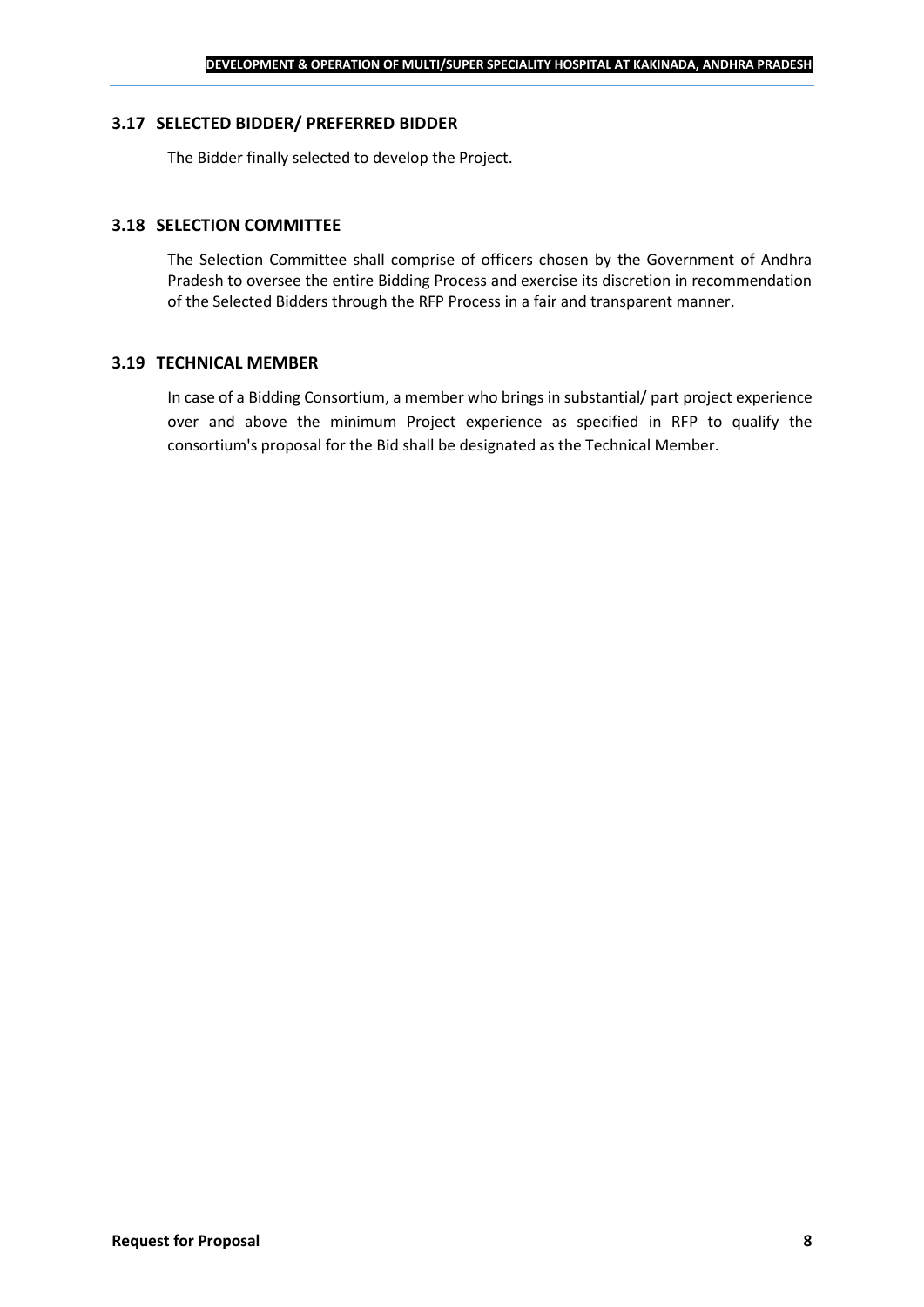## <span id="page-8-0"></span>**4. INTRODUCTION AND BACKGROUND**

## **4.1 INTRODUCTION**

Andhra Pradesh is one of the most progressive, forward-looking and advanced states in the country when it comes to infrastructure development & employment generation efforts. Andhra Pradesh Industrial Infrastructure Corporation Limited (the **"APIIC"**), fully owned by the GoAP, is a progressive organization responsible for development of Industrial Infrastructure in the state of Andhra Pradesh. APIIC is known for creating landmark infrastructure projects in the state, which are fueling the economic growth in the state. APIIC has so far developed about 475 industrial parks/estates and created land banks for the future industrial development.

During the Covid-19 pandemic, it was realized that post bifurcation of the Andhra Pradesh, the state became deficient in tertiary healthcare sector as most of the multi/specialty hospitals were located in Hyderabad.

To overcome the said deficiency, APIIC has identified prime land parcels at multiple locations in Andhra Pradesh which would be handed over to Multi/Super Specialty Hospital Developers cum Operators free of cost provided that they commit the minimum investment threshold fixed by APIIC for that particular land parcel for which it chooses to bid so that it shall be handed over to the Developer on a free hold basis if it is the Selected Bidder.

Further the Selected Bidder shall also have to commit the presence of doctors and equipment for atleast one Multi/Super Specialty treatment and minimum 50% of the total bed capacity committed by the Selected Bidder has to be reserved for enrollment of patients under the Dr. YSR Aarogyasri Scheme. The method of selection of the Selected Bidder is described in this RFP.

#### **4.2 PROPOSED PROJECT**

With above background, APIIC has planned for the development of a Multi/Super Specialty Hospital over a 1.75 acre land parcel located at Suryaraopeta, Kakinada, East Godavari District which shall cater to the tertiary healthcare requirements of people settled in East Godavari District primarily and people from neighboring districts as well by collaborating with the experienced private sector healthcare players. APIIC has decided to undertake the development of the Project through private sector participation by allotting the land on Outright Sale (ORS) basis and has decided to carry out the bidding process for selection of a private entity to whom the Project may be awarded as per the terms and conditions laid down in this Request for Proposal (**"RFP"**).

Following is the burden of disease for the East Godavari district location for the period of Financial Year 2020 as per the data made available by Dr. YSR Aarogyasri Trust.

| <b>S. No.</b> | <b>Name of Specialty</b>           | No. of patients |
|---------------|------------------------------------|-----------------|
|               | <b>ONCOLOGY</b>                    | 3,449           |
|               | CARDIAC AND CARDIOTHORACIC SURGERY | 1,009           |
| 3             | <b>NEPHROLOGY</b>                  | 828             |
| 4             | POLY TRAUMA                        | 570             |
|               | OPHTHALMOLOGY SURGERY              | 538             |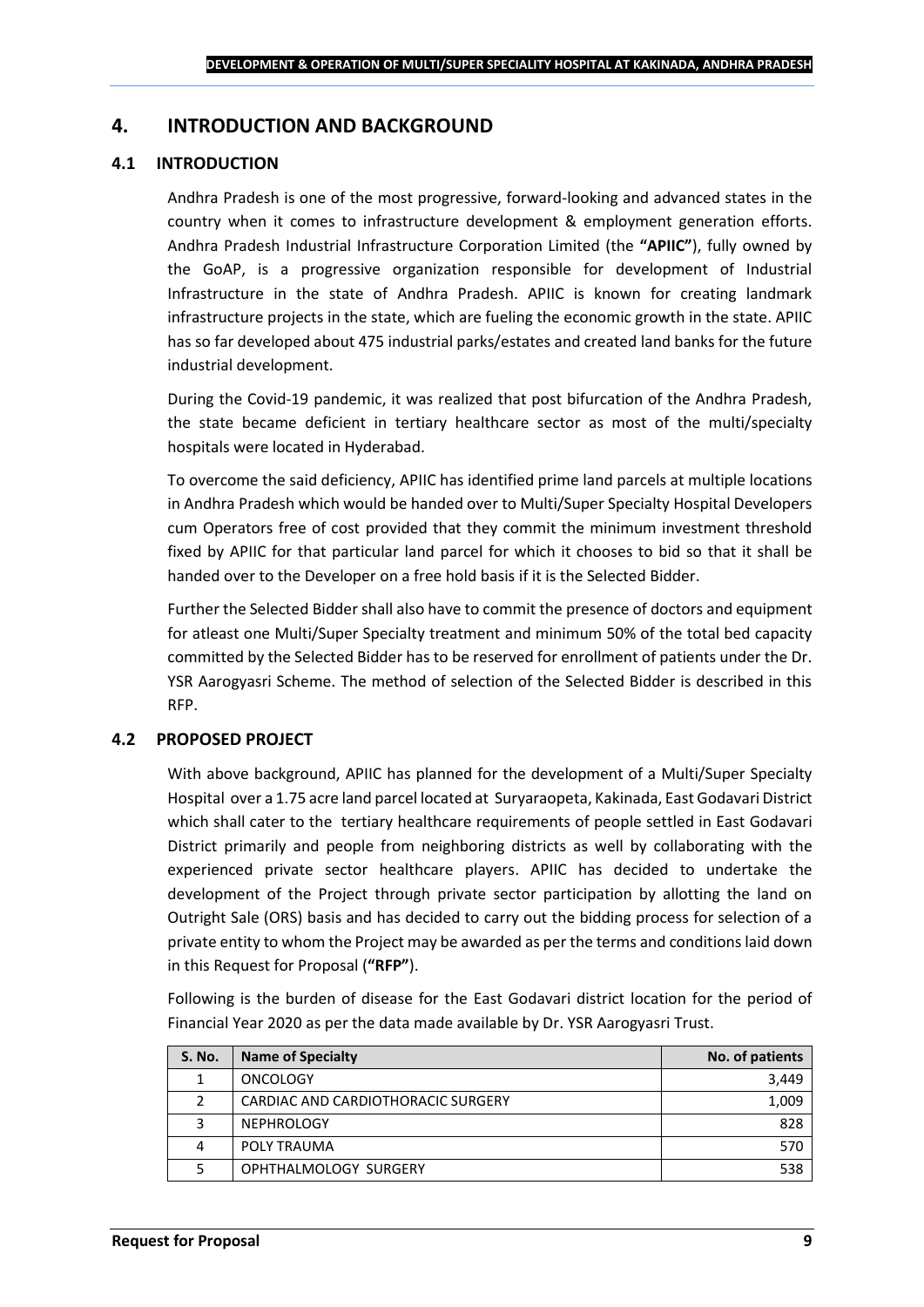| <b>S. No.</b>  | <b>Name of Specialty</b>                  | No. of patients |
|----------------|-------------------------------------------|-----------------|
| 6              | <b>GYNAECOLOGY AND OBSTETRICS SURGERY</b> | 525             |
| $\overline{7}$ | <b>GENITO URINARY SURGERIES</b>           | 488             |
| 8              | ORTHOPEDIC SURGERY AND PROCEDURES         | 269             |
| 9              | <b>NEUROSURGERY</b>                       | 254             |
| 10             | <b>GENERAL SURGERY</b>                    | 234             |
| 11             | <b>CARDIOLOGY</b>                         | 192             |
| 12             | <b>PEDIATRICS</b>                         | 156             |
| 13             | <b>ENT SURGERY</b>                        | 102             |
| 14             | NEUROLOGY                                 | 83              |
| 15             | <b>GASTROENTEROLOGY</b>                   | 83              |
| 16             | <b>PULMONOLOGY</b>                        | 32              |
| 17             | <b>PLASTIC SURGERY</b>                    | 32              |
| 18             | PEDIATRIC SURGERIES                       | 26              |
| 19             | SURGICAL GASTRO ENTEROLOGY                | 25              |
| 20             | <b>GENERAL MEDICINE</b>                   | 21              |
| 21             | <b>ENDOCRINOLOGY</b>                      | 20              |
| 22             | <b>COCHLEAR IMPLANT SURGERY</b>           | 9               |
| 23             | <b>RHEUMATOLOGY</b>                       | 6               |
| 24             | <b>CRITICAL CARE</b>                      | 3               |
|                | <b>TOTAL</b>                              | 8,954           |

For this purpose, Proposals are invited from Bidders with the objective to select a developer, having the financial capability, project management and development experience to successfully develop, finance, build, operate and maintain the Project, who offers the highest and best investments and operational terms for bringing high quality and affordable healthcare to the residents of the state of Andhra Pradesh.

APIIC proposes to enter into an Agreement with the Bidder having the required strengths to:

- Design, finance and construct the proposed Project
- Operate and maintain the Project effectively.
- Market the Project to achieve optimum levels of capacity utilization and efficient, costcompetitive, value added service to the users.
- Provide at least 50% of the committed Bed Capacity towards patients enrolled under the Dr. YSR Aarogyasri Scheme.
- Commit certain minimum number of full time Kakinada city stationed specialist doctors and equipment to offer multi/super specialty healthcare treatment as per the choice of the Selected Bidder

Towards this end, APIIC invites proposals from interested parties for implementation of the Project as per the terms and conditions of this RFP.

## **4.3 PROJECT STRUCTURE**

APIIC would provide the land for the development of the Project on 'Outright Sale (ORS) Basis' to the Selected Bidder. The relationship between APIIC and the Selected Bidder would be set forth and described under the terms and conditions of the Agreement to be entered between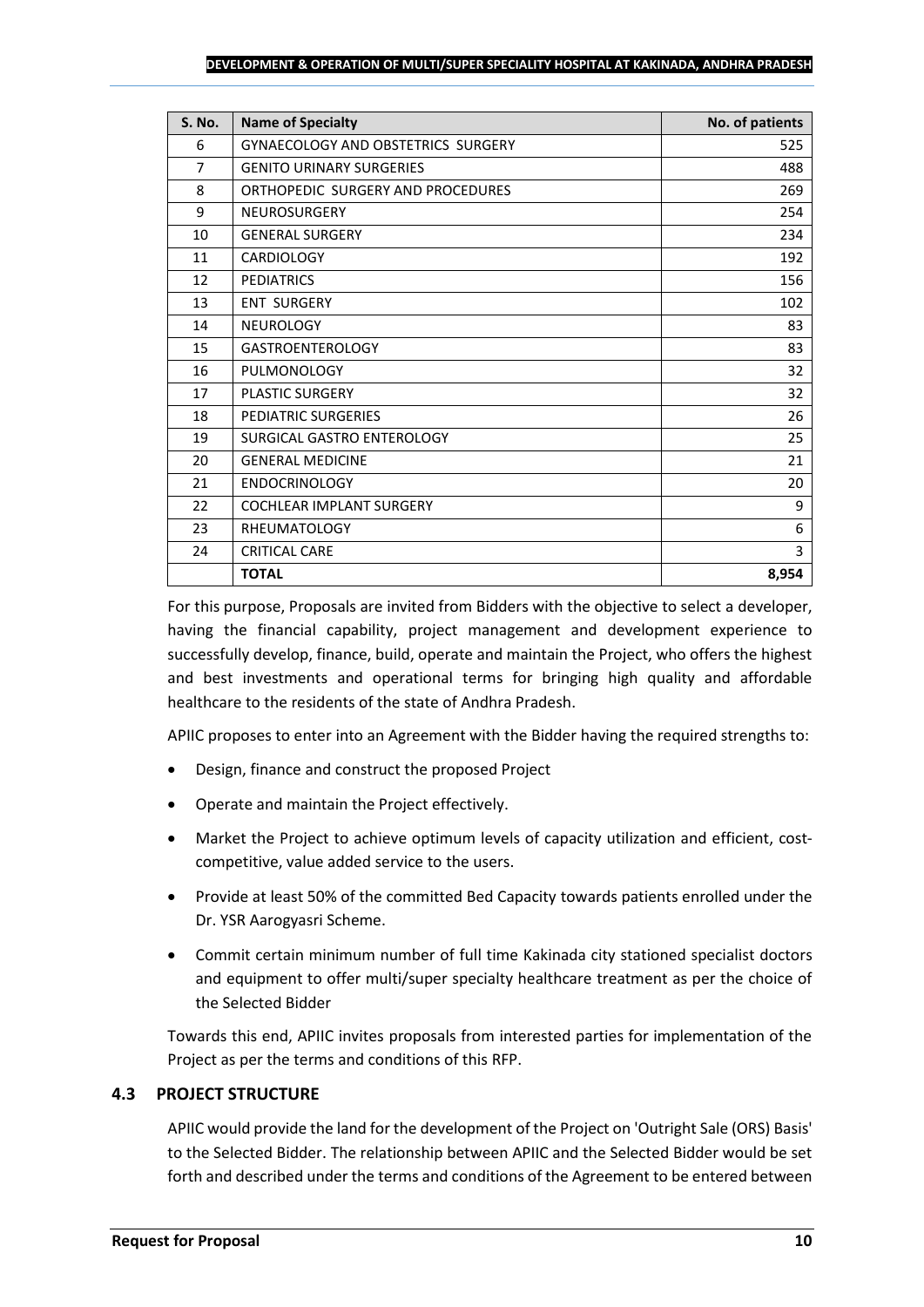APIIC with the Developer.

#### **4.3.1 Responsibilities of the Selected Bidder**

The Selected Bidder shall be entirely responsible for:

- a) Payment of Performance Security to APIIC (as detailed in Annexure-2 of this RFP) within 30 (thirty) days of from the issuance of Letter of Award (LoA) by APIIC
- b) Submission of Detailed Project Report (DPR) within 30 (thirty) days from the date of issuance of Letter of Award (LoA) by APIIC. The DPR shall cover details including, but not limited to, detailed layout plan, building plans, elevation plans, construction schedule, cost estimates, no. of specialist doctors to be stationed at Kakinada, bed capacity, etc.

APIIC shall reserve the right to solicit any clarifications/ modifications to the DPR and suggest modifications to the technical and architectural specifications of the Project which may result in a change in the Project Cost up to a maximum of 5% (five percent) as compared to the one estimated in the DPR. APIIC shall examine the DPR in order to verify whether the DPR adheres to the general guidelines (as specified in the RFP) for development of the Project and specific approval for the layout plan and designs need to be obtained from the concerned authorities.

- c) Mobilizing funds for the Project and achievement of financial closure within 3 (three) months from the Commencement Date.
- d) Procurement of all necessary approvals, sanctions, permits etc. required for commencing and implementing the Project within 3 (three) months from the Commencement Date,
- e) Start construction within 3 (three) months from the Commencement Date,
- f) Implementation of the Project as per specifications and time schedule given in the RFP & subsequently in the Agreement,
- g) Achievement of Project Completion Date within 2 (two) years from the Commencement Date,
- h) Marketing and promotion of the Project,
- i) Operation and maintenance of the Project safely and securely as per the standards to provide the required levels of service to its users,
- j) The upkeep of safety and quality standards at all facilities of the Project,
- k) Collection, appropriation and allocation of revenue, fees, charges from the users of the Project,
- l) Payment of all dues under the Agreement to APIIC.

The Selected Bidder may sub-contract/ franchise-out functions of operations/ maintenance / management of the Project with such agencies as it may consider competent and fit. However, the Developer would at all times be responsible for discharging all its obligations under the Agreement without any reference to any other party operating in the premises and all such subcontracts/ franchise shall be dependent of and co-terminus with the agreement.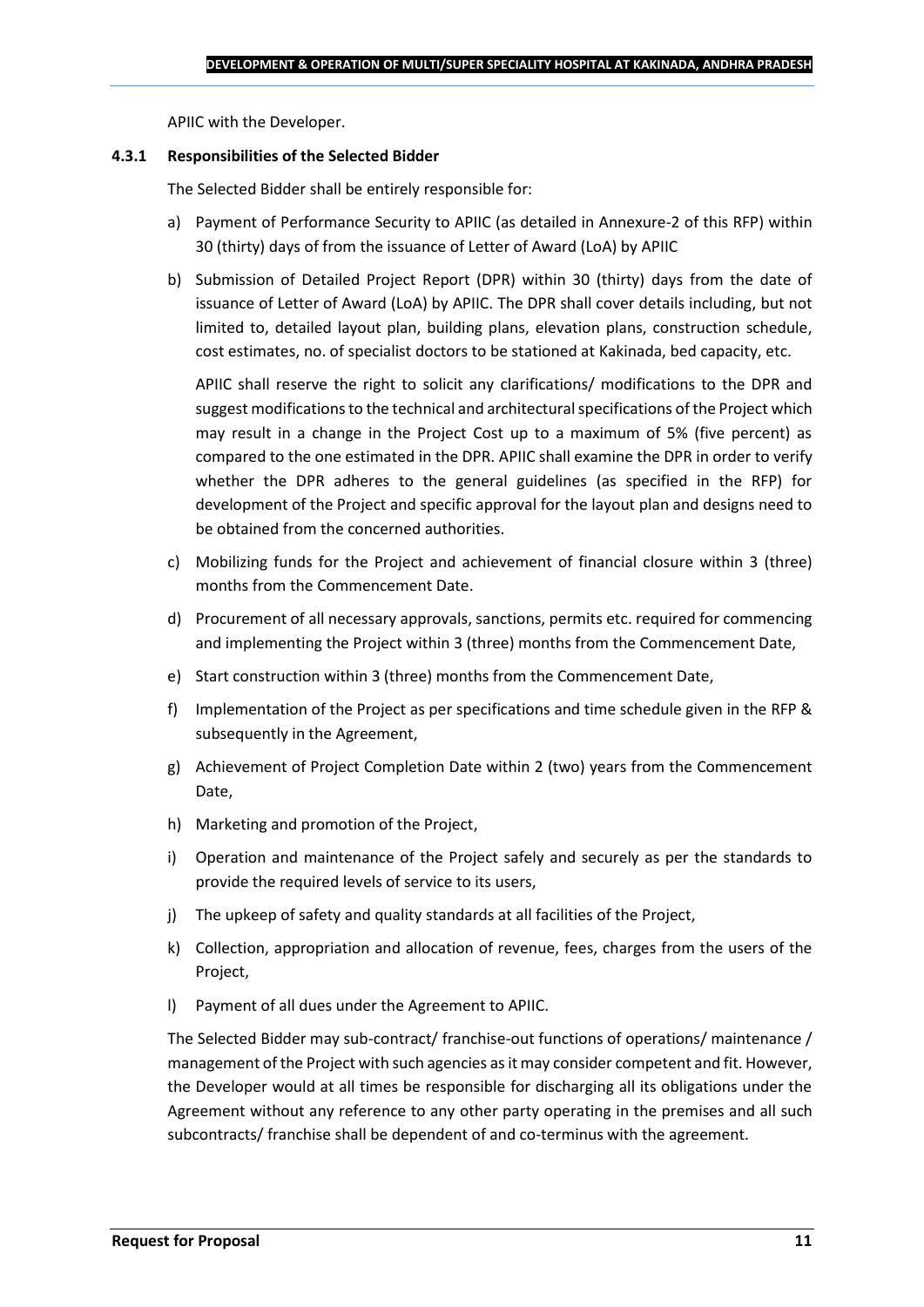#### **4.3.2 Role of APIIC**

- a) Allotment, transfer of land for free to the Selected Bidder on "as is where is basis", in accordance with the terms and conditions of the Agreement provided as Annexure-3 of this RFP, provided that the Concessionaire shall have given a bank guarantee to the APIIC as Performance Security in accordance with the terms hereof;
- b) Provide reasonable support and assistance to the Selected Bidder in procuring Applicable Permits required from any Government Instrumentality for implementation and operation of the Project
- c) Provide reasonable assistance to the Selected Bidder in obtaining access to all necessary infrastructure facilities and utilities, including water and electricity at rates and on terms no less favorable to the Selected Bidder than those generally available to commercial customers receiving substantially equivalent services

#### **4.3.3 Conditions Precedent for executing Agreement to Sell**

APIIC shall enter into an 'Agreement to Sell' with the Selected Bidder within 30 (thirty) days from the fulfillment of the below conditions:

a) Payment of Performance Security to APIIC (as detailed in Annexure-2 of this RFP) within 30 (thirty) days of from the issuance of Letter of Award (LoA) by APIIC

#### **4.3.4 Conditions Precedent for executing the Sale Deed**

Sale Deed will be issued by APIIC in favor of the Selected Bidder in one instance. Sale Deed for a particular land parcel will be issued upon meeting the following criteria: -

- a) 100% (hundred percent) construction completion of the built-up area proposed on that land parcel. The Selected Bidder shall achieve Project Completion Date within 2 (two) years from the Commencement Date. In case of failure to comply with this timeline, APIIC shall have right to cancel the allotment made through 'Agreement to Sell' and to resume the land.
- b) Achievement of license to operate the hospital with the bed capacity that shall be committed by the Selected Bidder in its Business Proposal in Section 13 / Exhibit – 6 of this RFP
- c) Installation of the bed capacity as per the number of Multi/Super Specialty that shall be committed by the Selected Bidder in its Business Proposal in Section 13 / Exhibit – 6 of this RFP.
- d) The Developer has on its rolls the number of Specialist Doctors that it commits in its Business Proposal in Section 13 / Exhibit – 6 of this RFP.
- e) The Developer has made the committed investment in the Project as stated in its Business Proposal in Section 13 / Exhibit – 6 of this RFP. The certificate for proof of investment shall be produced to certify the investment from a Chartered Accountant or Statutory Auditor of the SPV.
- f) The Developer has created a Board of Directors to oversee the proposed project and has appointed at least one official nominated by the Government, preferably of Joint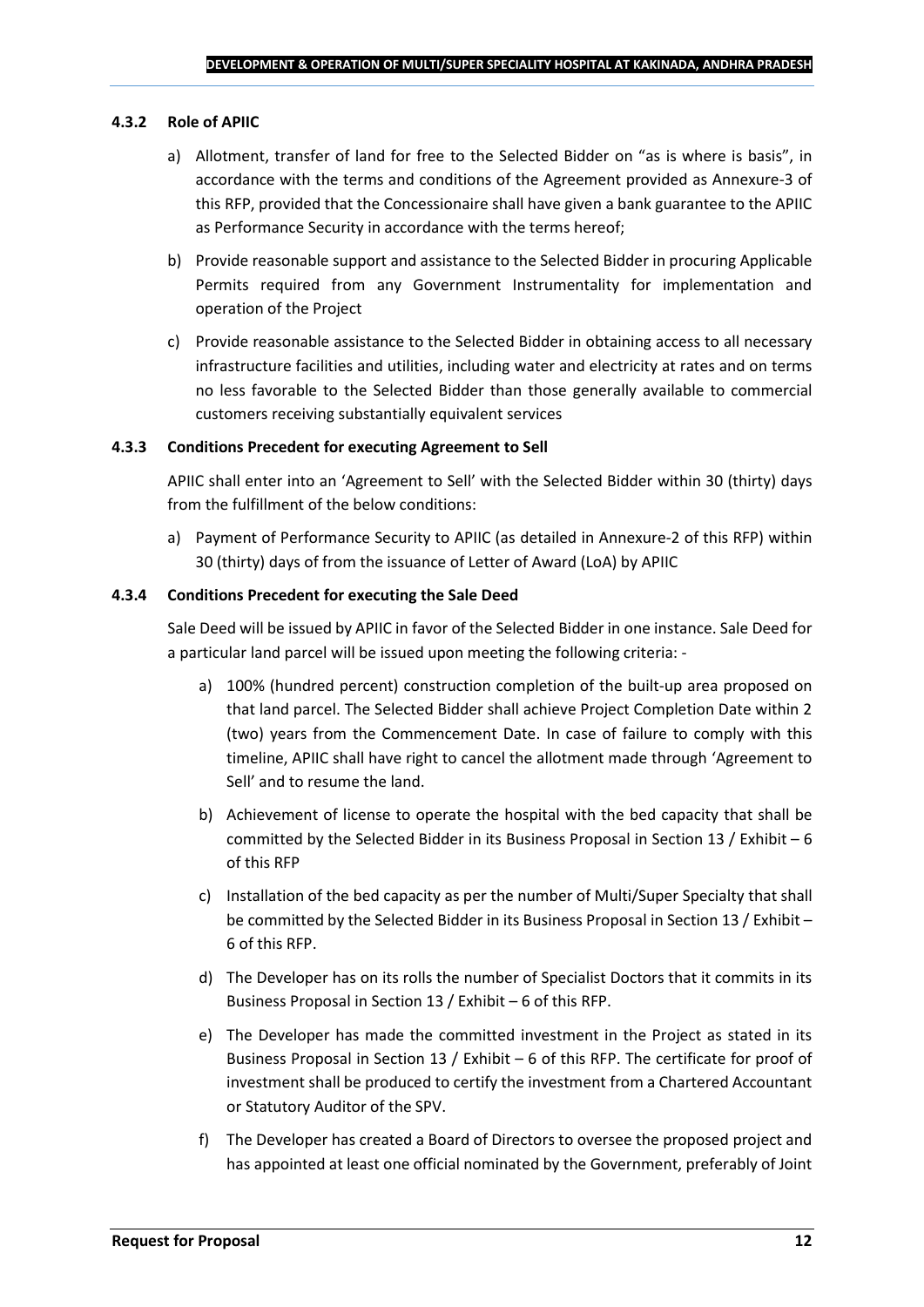Collector or above cadre, as recommended by the Government in the Board of SPV.

- g) The Developer has empaneled with the Dr. YSR Aarogyasri Health Care Trust and committed % of the Bed Capacity stated in the Business Proposal towards patients enrolled through the Dr. YSR Aarogyasri Health Care Scheme
- h) The Project is consistent with all applicable norms of the Andhra Pradesh Allopathic Private Medical Care Establishments (Registration and Regulation) Rules, 2007 published vide Notification No. G.O. Ms. No. 135, Health, Medical and Family Welfare (K2), dated 28.04.2007 and its subsequent modifications, if any

## **4.4 PROJECT CONCEPT**

The basic project concept conceived by APIIC requires the Selected Bidder to develop multi/super specialty hospital as per the terms of this RFP and all items contracted to be created/invested in as per Agreement to be signed with the Selected Bidder. The Bidders shall provide information concerning this as per the format specified in Exhibit-6.

## **4.5 CONFORMANCE TO STANDARDS**

The Selected Bidder shall conform and comply with all relevant laws, rules and regulations including the following:

- Project Design and Layout as approved by Competent Authority.
- Statutory guidelines issued by Central / State / Local Authority (ies) on development of Allopathic Private Medical Care Establishments .
- Compliance with relevant Zoning Regulations.
- Environmental Standards and Pollution Control Norms as laid down by Central / State Pollution Control Board.
- Standards / Restrictions as laid down by the relevant Central / State / Local Authority (ies) for proper treatment and discharge of solid and liquid waste.
- Energy efficient techniques to be utilized in the building design and operation.
- Rainwater management systems should be adopted to recharge ground water and reduce run-off.
- Existing local development controls, under law for the time being in force shall be binding if they are more limiting than the Project Specifications.

## **4.6 APPROVALS AND SUPPORT OF APIIC TO THE PROJECT**

It shall be the responsibility of the Bidder to secure all necessary approvals, sanctions, permits etc. from the concerned authorities for development & operation of the project at their cost and expense and APIIC and Department of Health, Medical and Family Welfare (GoAP) will provide reasonable assistance to the Selected Bidder in obtaining clearances and approvals.

## **4.7 COMMITMENT TO A FAIR AND TRANSPARENT PROCESS**

APIIC is keen to ensure that the process leading to the selection of the Bidder is fair, transparent, efficient, interactive, and protects the confidentiality of the information shared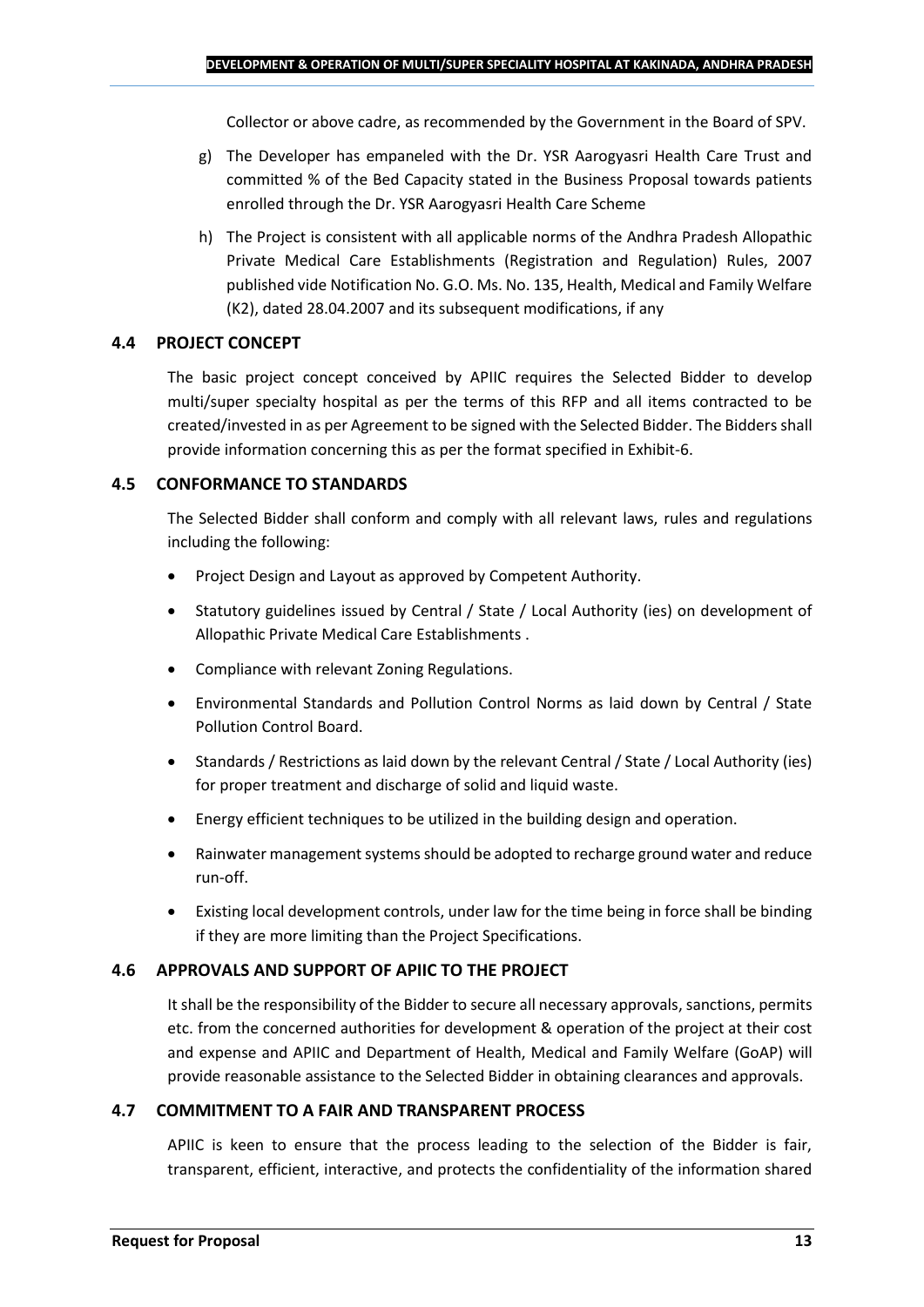by Bidders with it. The selection process has been designed keeping these objectives in mind, and APIIC shall take all steps to ensure that the above objectives are realized.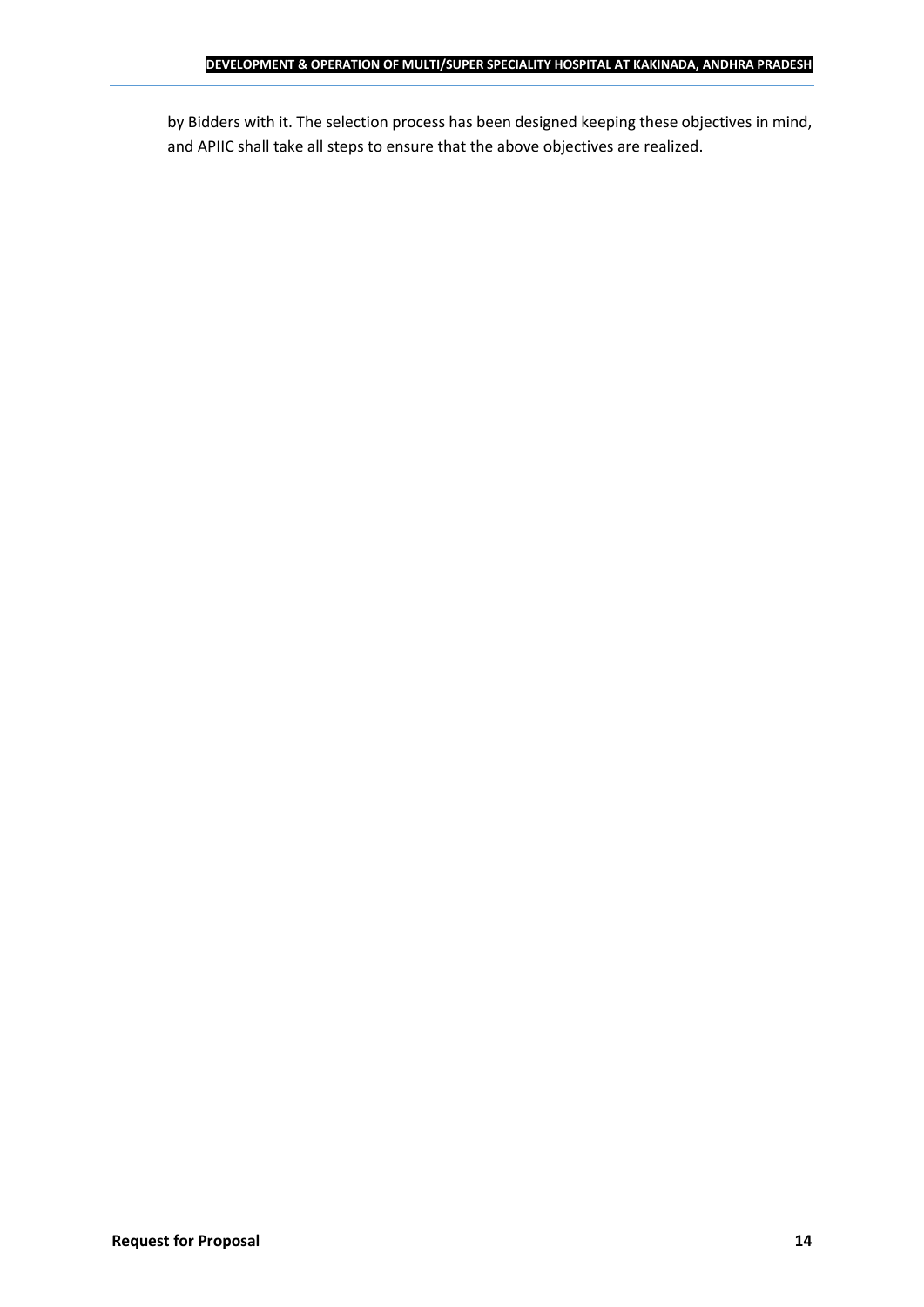## <span id="page-14-0"></span>**5. DESCRIPTION OF THE SELECTION PROCESS**

## **5.1 SELECTION PROCESS**

The submission of Bids by interested parties in response to the Request for Proposal is based on a single cover system as indicated below:

#### Cover: Business Proposal

The Bids received would be subject to a responsiveness check followed by a stepwise evaluation procedure as described below.

#### **5.2 RESPONSIVENESS OF BID**

The Bids submitted by Bidders shall be initially scrutinized to establish "Responsiveness". A Bid may be deemed "Non-responsive" if it does not satisfy any of the following conditions:

- It is not received within the time and date specified.
- It does not include sufficient information for evaluation and/or is not in the formats specified or incomplete in any respect.
- It is not signed and/or sealed in the manner and to the extent indicated in Section 6 of this RFP.
- It is not accompanied by the requisite Bid Processing Fee and/or the valid Bid Security.

Following is the process of Evaluation of Responsive Bids.

#### **5.3 EVALUATION OF BUSINESS PROPOSAL**

The Evaluation Criteria for the Business Proposal and the information to be submitted are detailed in Section 7 of this RFP. The contents of the Business Proposal shall be first examined towards meeting the key requirements from the Applicant i.e.: -

- a. Any individual / public entity / private entity / consortium / not-for-profit organization / Joint Venture or any combination of the above shall be considered as a Bidder who can submit Business Proposal in response to the RFP.
- b. At least ₹100 crore investment in the Project needs to be committed in the Business Proposal.
- c. At least 100 beds in the Project needs to be committed in the Business Proposal. Out of the proposed number of beds, at least 50% of the beds shall be committed for patients availing the benefit under Dr. YSR Aarogyasri scheme.
- d. At least 40% equity contribution from Bidder out of the investment committed in the proposed hospital.
- e. Bidder should propose at least 2 specialty/super-specialty treatment in the proposed hospital.
- f. Timelines committed for 100% operationalizing the Project shall be within a period of 2 years from handing over of possession of land to the Selected Bidder.

All the Bidders who satisfy the above-mentioned criteria, will be termed as a 'Qualified Bidder'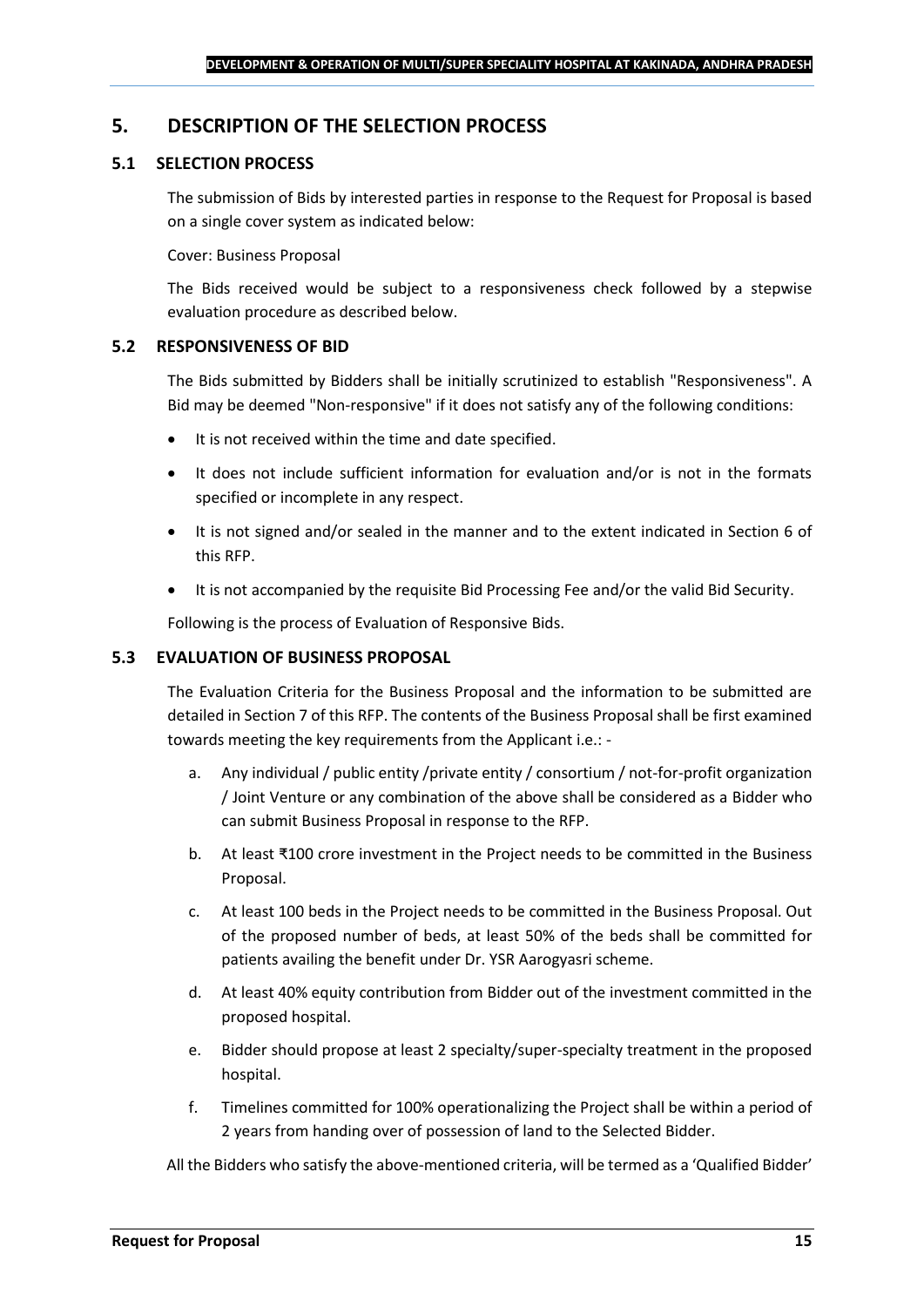and the bids submitted by the Qualified Bidders shall be shortlisted for scoring against the following parameters:

| <b>PARAMETERS</b>                                                                                                                                                                                                                                                                                                                                           | <b>Total Marks - 100</b> |
|-------------------------------------------------------------------------------------------------------------------------------------------------------------------------------------------------------------------------------------------------------------------------------------------------------------------------------------------------------------|--------------------------|
| A. INVESTMENT                                                                                                                                                                                                                                                                                                                                               | Max. Marks - 20          |
| Investment committed of ₹100 crore                                                                                                                                                                                                                                                                                                                          | 0 Mark                   |
| For every additional investment of ₹10 Crore proposed over<br>minimum stipulated investment of ₹100 crore                                                                                                                                                                                                                                                   | 1 Mark                   |
| <b>B. COMMITTED BED CAPACITY</b>                                                                                                                                                                                                                                                                                                                            | Max. Marks - 20          |
| Bed capacity committed for 100 beds                                                                                                                                                                                                                                                                                                                         | 0 Mark                   |
| For every 10 additional beds committed over minimum stipulated<br>bed capacity of 100 beds                                                                                                                                                                                                                                                                  | 1 Mark                   |
| PROPOSED NO. OF DR. YSR AAROGYASRI SCHEME BEDS<br>С. —                                                                                                                                                                                                                                                                                                      | Max. Marks-25            |
| For 100% of the bed capacity committed towards Dr. YSR Aarogyasri<br>Scheme                                                                                                                                                                                                                                                                                 | 25 marks                 |
| For bed capacity committed equal to or more than 90% and less<br>than 100 % towards Dr. YSR Aarogyasri Scheme                                                                                                                                                                                                                                               | 20 marks                 |
| For bed capacity committed equal to or more than 80% and less<br>than 90 % towards Dr. YSR Aarogyasri Scheme                                                                                                                                                                                                                                                | 15 marks                 |
| For bed capacity committed equal to or more than 70% and less<br>than 80 % towards Dr. YSR Aarogyasri Scheme                                                                                                                                                                                                                                                | 10 marks                 |
| For bed capacity committed equal to or more than 60% and less<br>than 70 % towards Dr. YSR Aarogyasri Scheme                                                                                                                                                                                                                                                | 05 marks                 |
| For bed capacity committed equal to or more than 50% and less<br>than 60 % towards Dr. YSR Aarogyasri Scheme                                                                                                                                                                                                                                                | 2.5 marks                |
| For bed capacity committed less than 50% towards Dr. YSR<br>Aarogyasri Scheme                                                                                                                                                                                                                                                                               | Disqualified             |
| <b>D. SPECIALTY TREATMENT</b><br>(The 'Selection Committee' shall be the adjudicator of<br>classification of the proposed treatment type by the Bidder as<br>Specialty/Super Specialty for award of marks. The decision of<br>the Committee in this regard shall be final and will hold true for<br>all the bidders who participate in the bidding process) | Max. Marks $-15$         |
| For Oncology related specialties/Super specialties                                                                                                                                                                                                                                                                                                          | 4 mark                   |
| For Cardiology related specialties/Super specialties                                                                                                                                                                                                                                                                                                        | 4 mark                   |
| For Neurology related specialties/Super specialties                                                                                                                                                                                                                                                                                                         | 3 mark                   |
| For any other Super Specialty other than in<br>Oncology/Cardiology/Neurology                                                                                                                                                                                                                                                                                | 2 mark                   |
| For any other Specialty other than in<br>Oncology/Cardiology/Neurology                                                                                                                                                                                                                                                                                      | 1 mark                   |
| NO OF SPECIALIST DOCTORS PROPOSED TO BE PERMANENTLY<br>E.<br><b>STATIONED IN THE HOSPITAL</b>                                                                                                                                                                                                                                                               | Max. Marks-20            |
| No. of beds per specialist doctor is equal to or less than 10                                                                                                                                                                                                                                                                                               | 20 marks                 |
| No. of beds per specialist doctor is equal to or less than 11 and<br>more than 10                                                                                                                                                                                                                                                                           | 15 marks                 |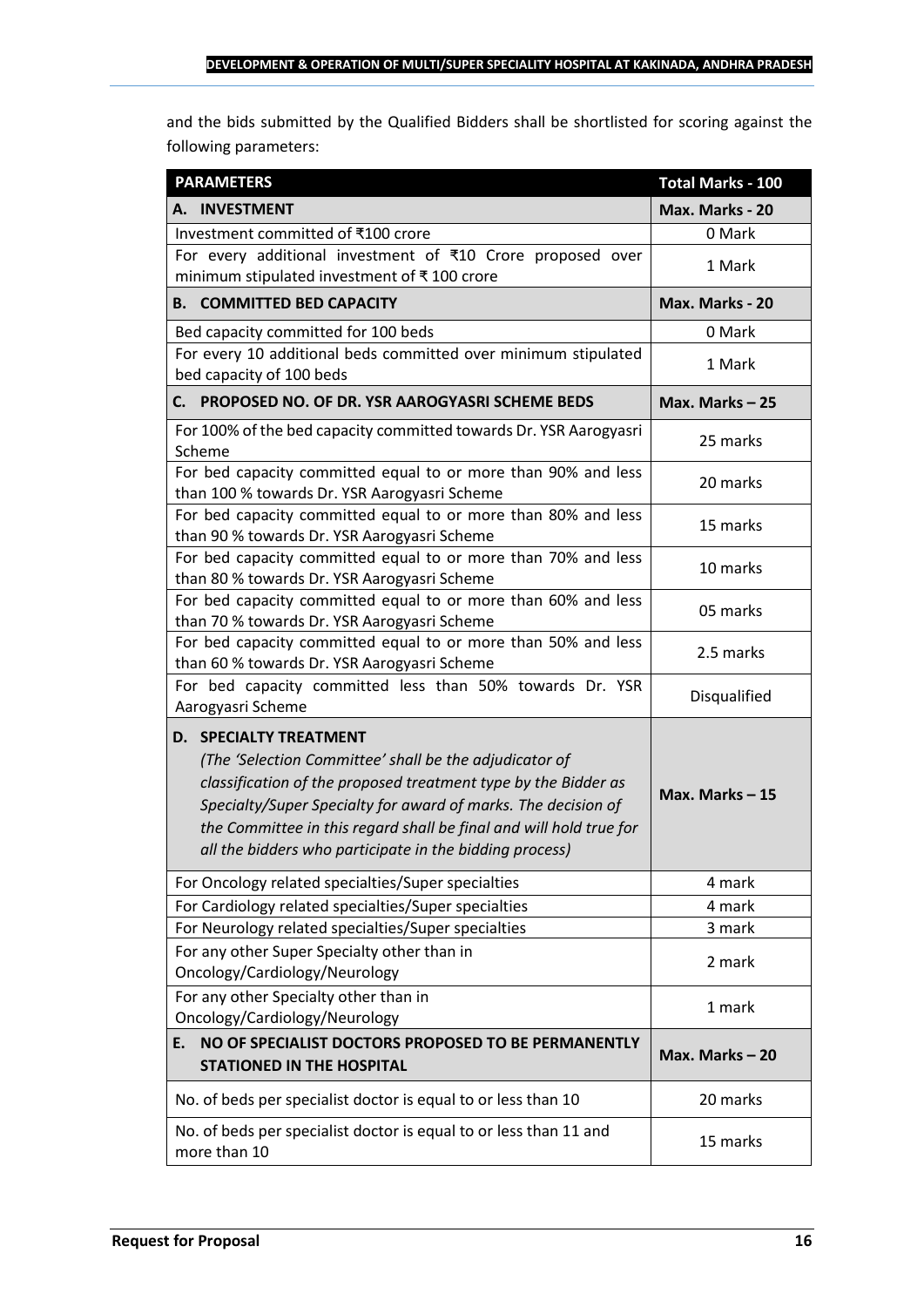#### **DEVELOPMENT & OPERATION OF MULTI/SUPER SPECIALITY HOSPITAL AT KAKINADA, ANDHRA PRADESH**

| <b>PARAMETERS</b>                                                                 | <b>Total Marks - 100</b> |
|-----------------------------------------------------------------------------------|--------------------------|
| No. of beds per specialist doctor is equal to or less than 12 and<br>more than 11 | 10 marks                 |
| No. of beds per specialist doctor is equal to or less than 13 and<br>more than 12 | 5 marks                  |
| No. of beds per specialist doctor is equal to or less than 14 and<br>more than 13 | 2.5 marks                |
| No. of beds per specialist doctor is more than 14                                 | 0 marks                  |

The Qualified Bidder who securesthe maximum marks out of 100 shall be the Selected Bidder. Ranking of the 'Qualified Bidders'shall be performed in the descending order of marks secured i.e. the Qualified Bidder who secures the highest marks shall be ranked  $1<sup>st</sup>$ , the Qualified Bidder who scores the next highest marks shall be ranked 2<sup>nd</sup> so on and so forth.

The 2<sup>nd</sup> and the 3<sup>rd</sup> ranked Bidder shall be kept in 'Reserve' and upon the sole discretion of the Selection Committee, the  $2^{nd}$  and the  $3^{rd}$  ranked Bidder may be invited to invest in 'Public Interest', if balance land is available in immediate vicinity after allotment to Selected Bidder.

## **5.4 TIMETABLE AND MILESTONES**

| <b>S. No.</b>  | <b>Milestones</b>                                                                                                                                                                                              | <b>Envisaged Schedule</b> |
|----------------|----------------------------------------------------------------------------------------------------------------------------------------------------------------------------------------------------------------|---------------------------|
| $\mathbf{1}$ . | <b>Issuance of RFP</b>                                                                                                                                                                                         | 05-11-2021                |
| 2.             | Last date for receiving queries/clarifications.<br>Bidders who are interested to participate in<br>Pre-Bid Meeting should confirm the same by<br>conformation<br>sending<br>email<br>an<br>(Refer Section 6.3) | 12:00 Hours on 11-11-2021 |
| 3.             | Pre-bid Meeting with prospective bidders<br>through Video Conference (Refer Section 6.3).<br>Link shall be shared with Bidders who have<br>provided email confirmation                                         | 15:00 Hours on 11-11-2021 |
| 4.             | Proposal Due Date - Last date for submission of<br>Proposals/Bids                                                                                                                                              | 15:00 hours on 25-11-2021 |
| 5.             | Opening of Sealed Envelope                                                                                                                                                                                     | 15:30 hours on 25-11-2021 |
| 6.             | Declaration of Selected Bidder                                                                                                                                                                                 | by 15.12.2021             |

In order to enable APIIC meet the target dates, Bidders are requested to respond expeditiously to clarifications, if any, requested during the evaluation process. APIIC will adhere to the above schedule to the extent possible. APIIC, however, reserve the right to modify the same. Intimation to this effect will be posted on the Official Website (http://www.apiic.in/downloads\_tenders.html) for the benefit of all Bidders.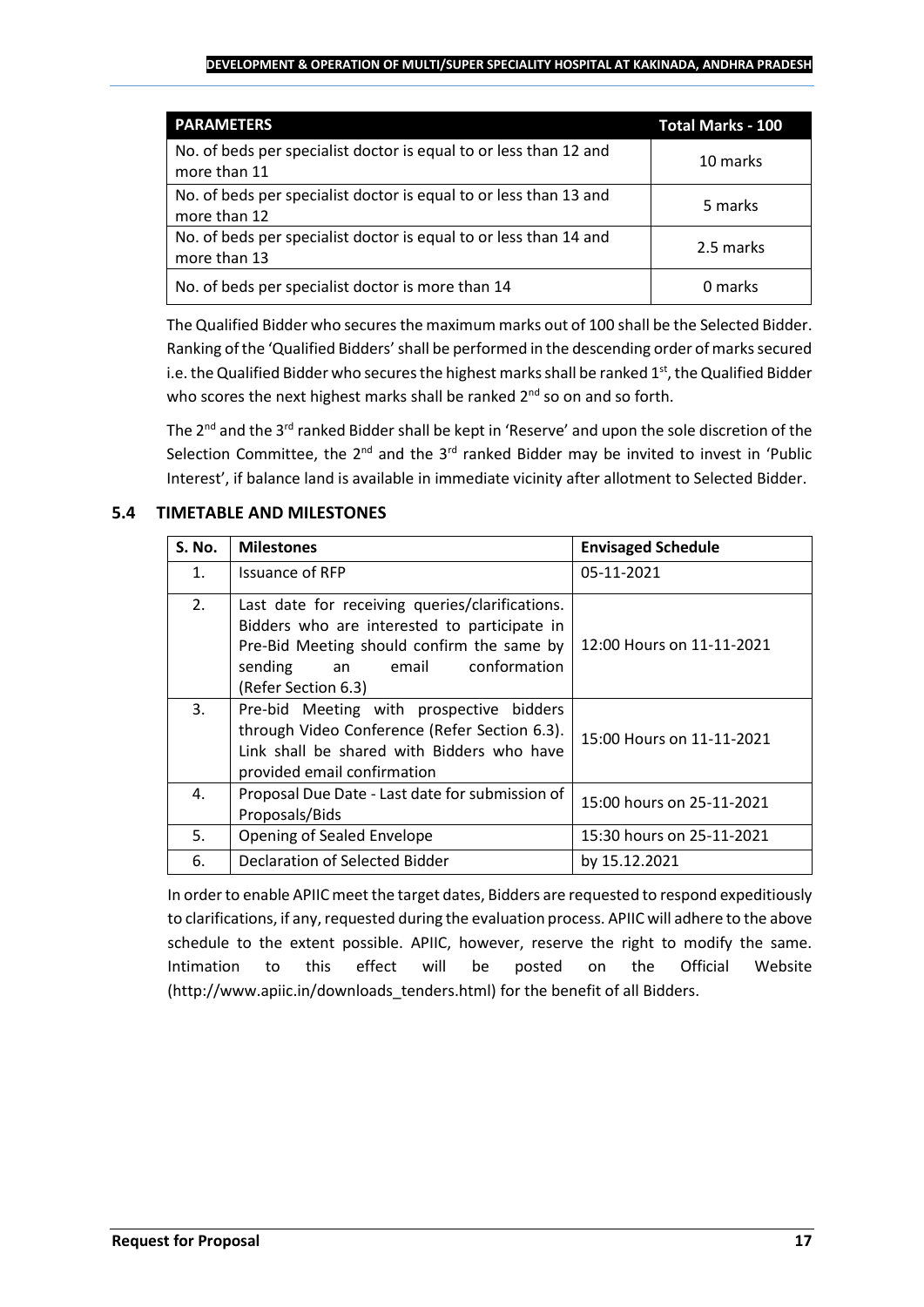## <span id="page-17-0"></span>**6. PROCEDURES TO BE FOLLOWED**

#### **6.1 REPLIES TO CLARIFICATIONS**

APIIC shall prepare a response to all the queries received on or before the date mentioned in Section 5.4. APIIC will post the reply to all such queries on the Official Website (specified in Section 5.4) without identifying the source of queries. APIIC reserves the right not to respond to any queries or provide any clarifications, in its sole discretion, and nothing in this RFP shall be construed as obliging APIIC to respond to any question or to provide any clarification.

Bidders are advised that their Bids be completely devoid of any conditions, whatsoever. Conditions, if any, may be addressed in writing before Proposal Due Date mentioned in Section 5.4 of this RFP. In respect of conditions received, the following shall apply:

- 1. APIIC reserves the right not to consider any condition that in the sole discretion of APIIC, is found unacceptable.
- 2. If in APIIC's opinion, certain conditions are acceptable, in whole or in part, the same shall be finalized by APIIC and the "Common Accepted Conditions" will be made available to all Bidders by posting it on the Official Website (specified in Section 5.4 of this RFP).
- 3. In respect of suggestions / alterations proposed in the Project Concept or other aspects of the Project, APIIC will consider them and the result will be made available to all Bidders by posting it on the Official Website (specified in Section 5.4 of this RFP).
- 4. In case any conditions accepted by APIIC has material impact on the proposal, the bidding process will be annulled, and fresh proposals will be invited.

At any time prior to the deadline for submission of Bids, APIIC may, for any reason, whether at its own initiative or in response to clarifications requested by a Bidder, modify the RFP by the issuance of Addendum/ Amendment and posting it on the Official Website (specified in Section 5.4 of this RFP).

#### **6.2 ENQUIRIES & CLARIFICATIONS**

Enquiries, if any, shall be addressed to:

**Sri. CHSS Prasad,** Engineer-in-Chief Andhra Pradesh Industrial Infrastructure Corporation Limited 9 th floor, APIIC Towers, Plot No. 1, IT Park, Mangalagiri, Guntur - 522503 Phone No.: (+91)95050 15007 Email: engineer-in-chief@apiic.in

#### **6.3 PRE-BID MEETING**

Pre-Bid meeting of the Bidders shall be convened at the designated date and time. Bidders who are interested to participate in Pre-Bid Meeting should confirm the same by sending an email conformation to the email IDs provided at Section 6.2 of this RFP. The email confirmation shall be sent or before the date mentioned in Section 5.4 of this RFP. Invitation to the meeting will be sent against the receipt of email conformation only. Pre-Bid meeting will be conducted in video conference mode only.

During the course of Pre-Bid meeting, the Bidders will be free to seek clarifications and make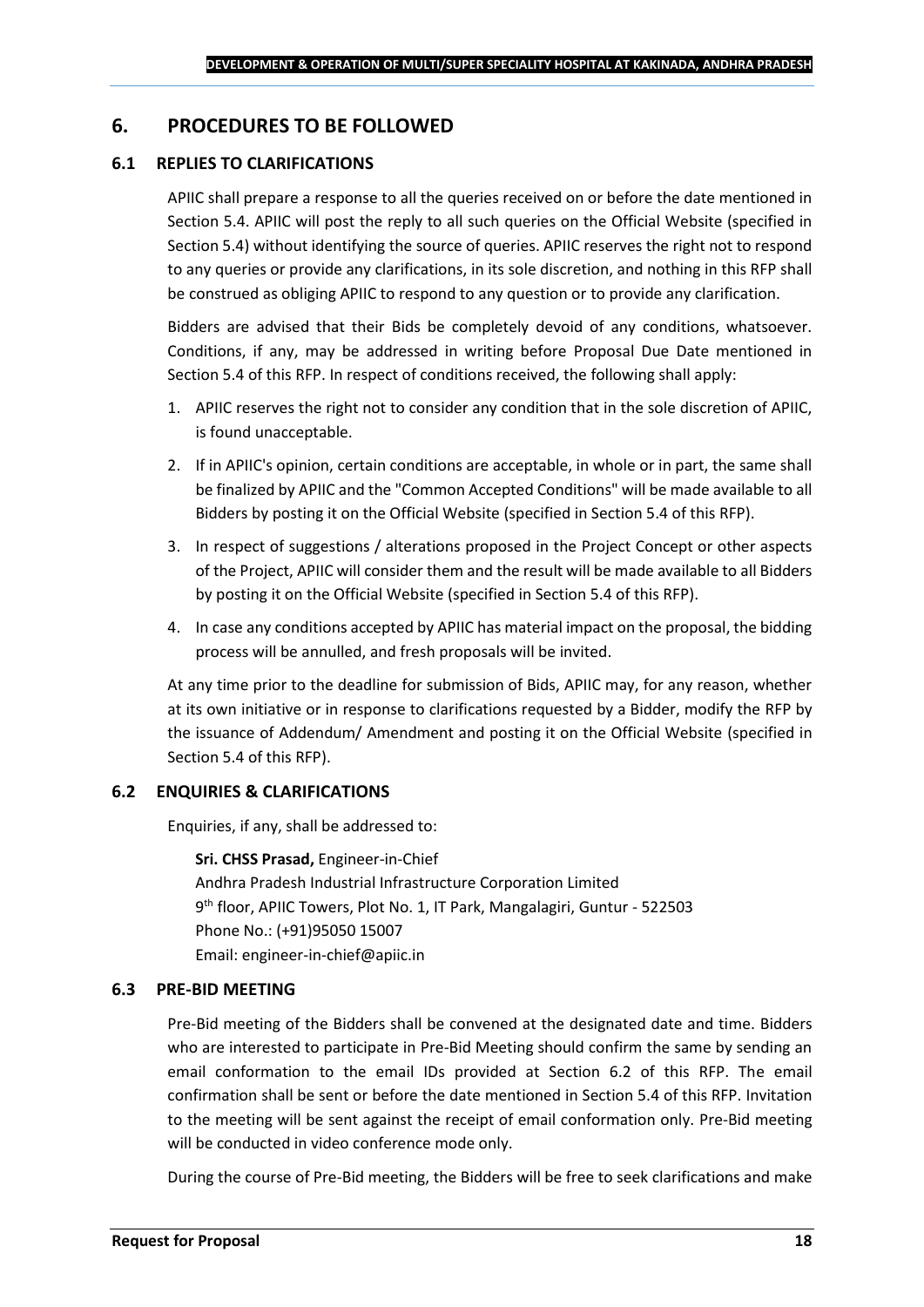suggestions for consideration of APIIC. APIIC shall endeavor to provide clarifications and such further information as it may, in its sole discretion, consider appropriate for facilitating a fair, transparent and competitive Bidding Process.

## **6.4 SITE VISIT AND SURVEY**

Bidders may prior to submitting their Bid for the Project, visit and inspect the site of the Project and its surroundings at their own expense and obtain and ascertain for themselves, at their own responsibility, all technical data, market data and any other information necessary for preparing their Bids including, inter alia, the actual nature and conditions at the site, availability of materials, stores, labour, probable sites for labour camps, etc. and the extent of lead and lift required for the execution of the work over the entire duration of the construction period, after taking into account the local conditions, traffic restrictions, obstructions in work, if any, etc.

For the above purpose, APIIC will endorse prospective Bidders' request for permission for a site visit. APIIC may or may not depute a representative to accompany the Bidder. The Bidders shall be responsible for all arrangements and shall release and indemnify APIIC and/or its agents from and against all liability in respect thereof and shall be responsible for any personal injury, loss of or damage to property or any other loss, damage, costs or expenses, however caused, which, but for the exercise of such permission, would not have arisen.

The Bidders shall be deemed to have full knowledge of the site, whether physically inspected or not.

## **6.5 SUBMISSION OF THE BID**

#### **6.5.1 Cover: Technical Proposal**

The information to be submitted by the Bidders in its Proposal is described in Section 7 of this RFP.

The Bidder shall place one (1) original + one (1) copy of its Proposal in a sealed envelope, which shall be inscribed as under:

#### **"Cover - Proposal**

**Submitted by: \_\_\_\_\_\_\_\_\_\_\_\_\_\_\_\_\_\_\_\_\_\_\_\_\_\_\_\_\_\_\_\_\_\_\_\_\_\_. (Name of Bidder)"**

## **6.5.2 Submission of the Bid**

The cover of the Bid organized as above, shall be placed in a sealed outer envelope with the following inscription:

**"RFP for Selection of Developer of Development & Operation of Multi/Super Specialty Hospital at Kakinada, Andhra Pradesh"**

Name of the Bidder: **We are also asset to the Bidder**:

The cover should be addressed to: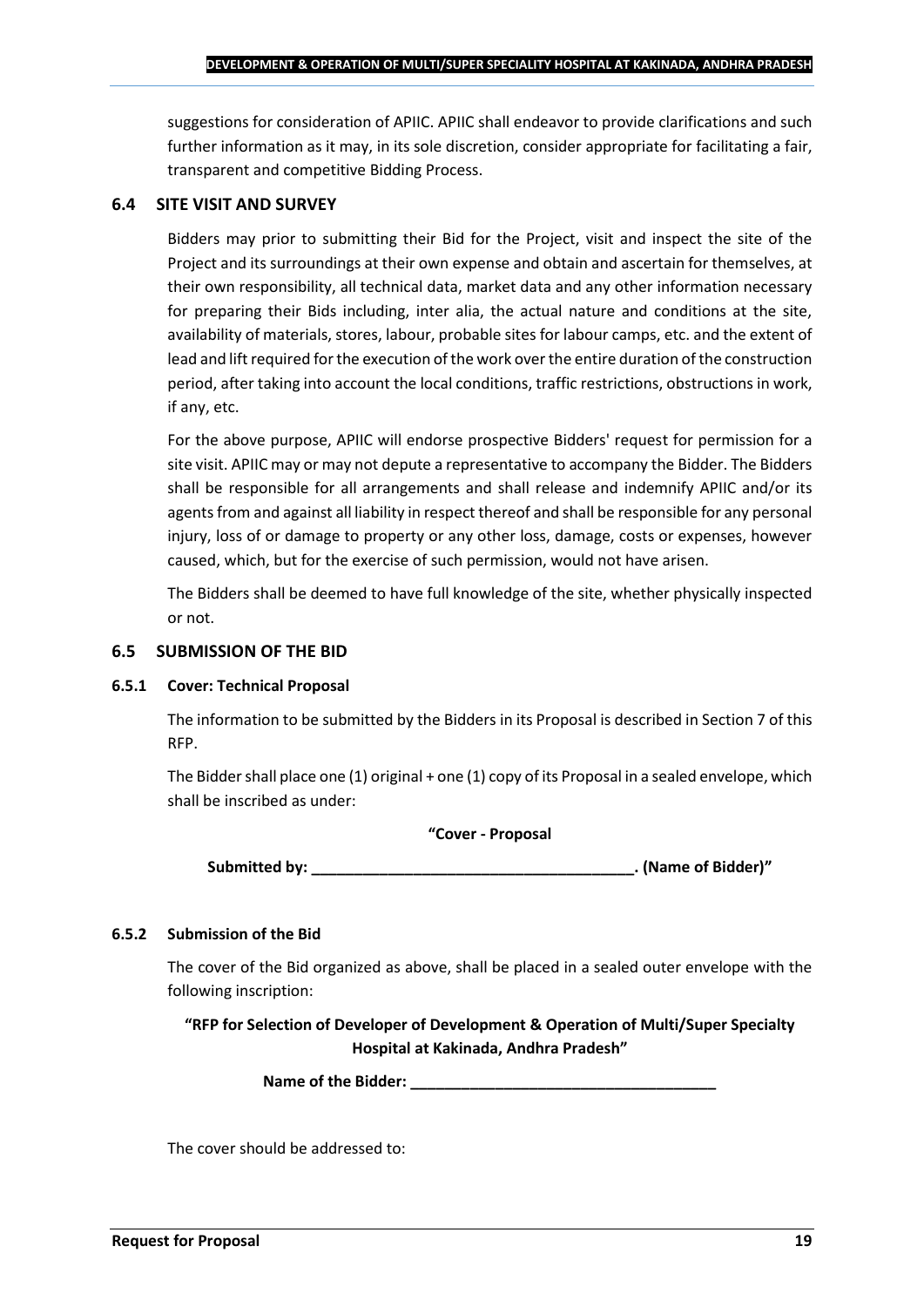Sri. CHSS Prasad, Engineer-in-Chief Andhra Pradesh Industrial Infrastructure Corporation Limited 9 th floor, APIIC Towers, Plot No. 1, IT Park, Mangalagiri, Guntur – 522503 Phone No.: (+91)95050 15007 Email: engineer-in-chief@apiic.in

The envelope shall bear on top, the following:

## **"Do not open, except in presence of the Authorized Person of APIIC"**

If the envelope is not sealed and marked as instructed above, APIIC assumes no responsibility for the misplacement or premature opening of the contents of the Proposal submitted and consequent losses, if any, suffered by the Bidder.

The Bidder can submit the Bid by registered post/ courier or submit the Bid in person, so as to reach the designated address by the time and date stipulated in Section 5.4 of this RFP. APIIC shall not be responsible for any delay in submission of the Bids. Any Bid received by APIIC after the deadline for submission of the Bids stipulated in Section 5.4 of this RFP shall not be opened.

## **6.6 INITIALLING OF THE BIDS**

Each page of the Bid should be initialed by the Authorized Representative and Signatory of the Bidding Entity/ Bidding Consortium.

## **6.7 INSTRUCTIONS TO BIDDERS**

All Bidders should note the following:

- 1. Bids that are incomplete in any respect or those that are not consistent with the requirements as specified in this Request for Proposal or those that do not contain the Covering Letter or Letters of Acceptance as per the specified formats may be considered non-responsive and may be liable for rejection.
- 2. Strict adherence to formats, wherever specified, is required. Non-adherence to formats may be a ground for declaring the Bid non-responsive.
- 3. For a Bidding Consortium, the Bid submitted by the Consortium should contain signed letters submitted by each of the Consortium Members, stating that the entire Bid has been examined and each key element of the Bid is agreed to, in the format as specified in Exhibit-2.
- 4. In case a Bidding Consortium is identified as the Selected Bidder, the Lead Member shall continue to remain the representative of the Developer and shall be responsible to APIIC for the fulfilment of all contractual obligations binding on the Developer.
- 5. All communications and information should be provided in writing and in English language only.
- 6. The metric system shall be followed for all units of measurement.
- 7. All communication and information provided should be legible, and wherever the information is given in figures, the same should also be mentioned in words. In case of conflict between amounts stated in figures and words, the amount stated in words will be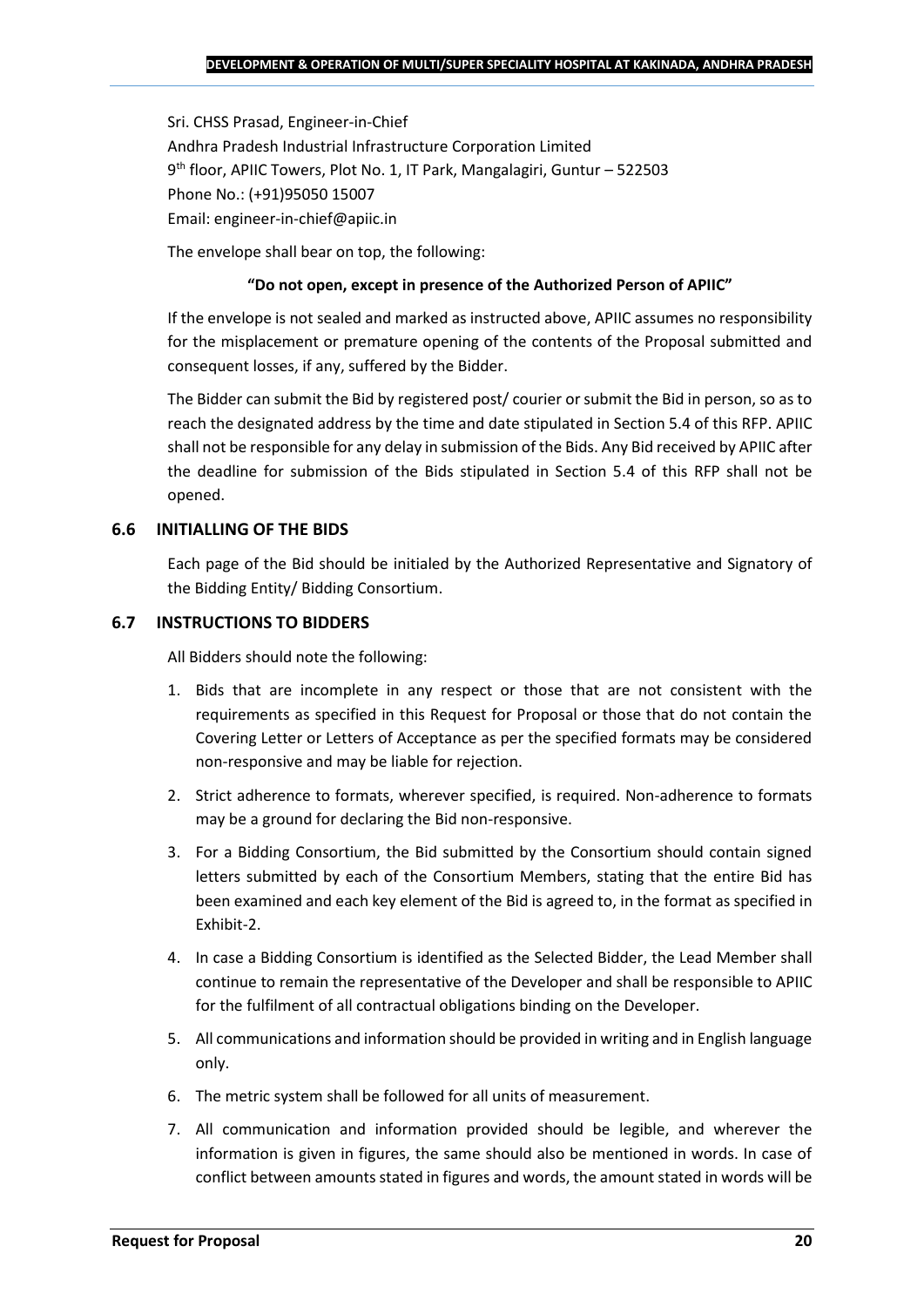taken as correct.

- 8. No change in or supplementary information to a Bid shall be accepted once submitted. However, APIIC reserves the right to seek additional information from the Bidders, if found necessary during the course of evaluation of the Bid. In case of non-submission, incomplete submission or delayed submission of such additional information or clarifications sought by APIIC, the Bid would be evaluated solely on the basis of the available information.
- 9. The Bids shall be evaluated as per the criteria specified in this RFP. However, within the broad framework of the evaluation parameters as stated in the Request for Proposal, APIIC reserves the right to make modifications to the stated evaluation criteria, which would be uniformly applied, to all the Bidders.
- 10. The Bidder should designate one person (**"Authorized Representative and Signatory"**) authorized to represent the Bidder in its dealings with APIIC. The **"Authorized Representative and Signatory"** shall hold the Power of Attorney and be authorized to perform all tasks including but not limited to providing information, responding to enquiries, entering into contractual commitments on behalf of the Bidder etc. The Covering Letter submitted by the Bidder shall be signed by the Authorized Signatory and shall bear the stamp of the entity thereof.
- 11. The Bid (and any additional information requested subsequently) shall also bear the initials of the Authorized Signatory and stamp of the entity thereof on each page of the Bid.
- 12. For a Bidding Consortium, no change in the membership of the consortium, in responsibilities or in equity commitments of any Consortium Member whose strengths are being credited for evaluation, shall be permitted after submission of the Bid.
- 13. The Bidder / Consortium should commit to hold at least 76% (seventy six percent) of the aggregate shareholding of the Developer at least till the fifth anniversary of the Project Completion Date. The equity may be brought down to 51% (fifty one percent) with the prior approval of APIIC. In case of Consortium,
	- (i) The Technical Member would be required to commit to hold a minimum equity stake equal to 26% (twenty six percent) of the aggregate shareholding of the Developer at least till the fifth anniversary of Project Completion Date.
	- (ii) The Financially Significant Consortium Member would be required to commit to hold a minimum equity stake equal to 26% (twenty six percent) of the aggregate shareholding of the Developer, at least till the fifth anniversary of Project Completion Date.
	- (iii) In case the Technical Member is also a Financially Significant Consortium Member, then such member is required to commit to hold a minimum equity stake equal to 26% (twenty six percent) of the aggregate shareholding of the Developer, at least till the fifth anniversary of Project Completion Date.
	- (iv) In any case, notwithstanding the above, the Lead Member, shall not be allowed to change its equity contribution, if it results in its equity holding becoming less than 51%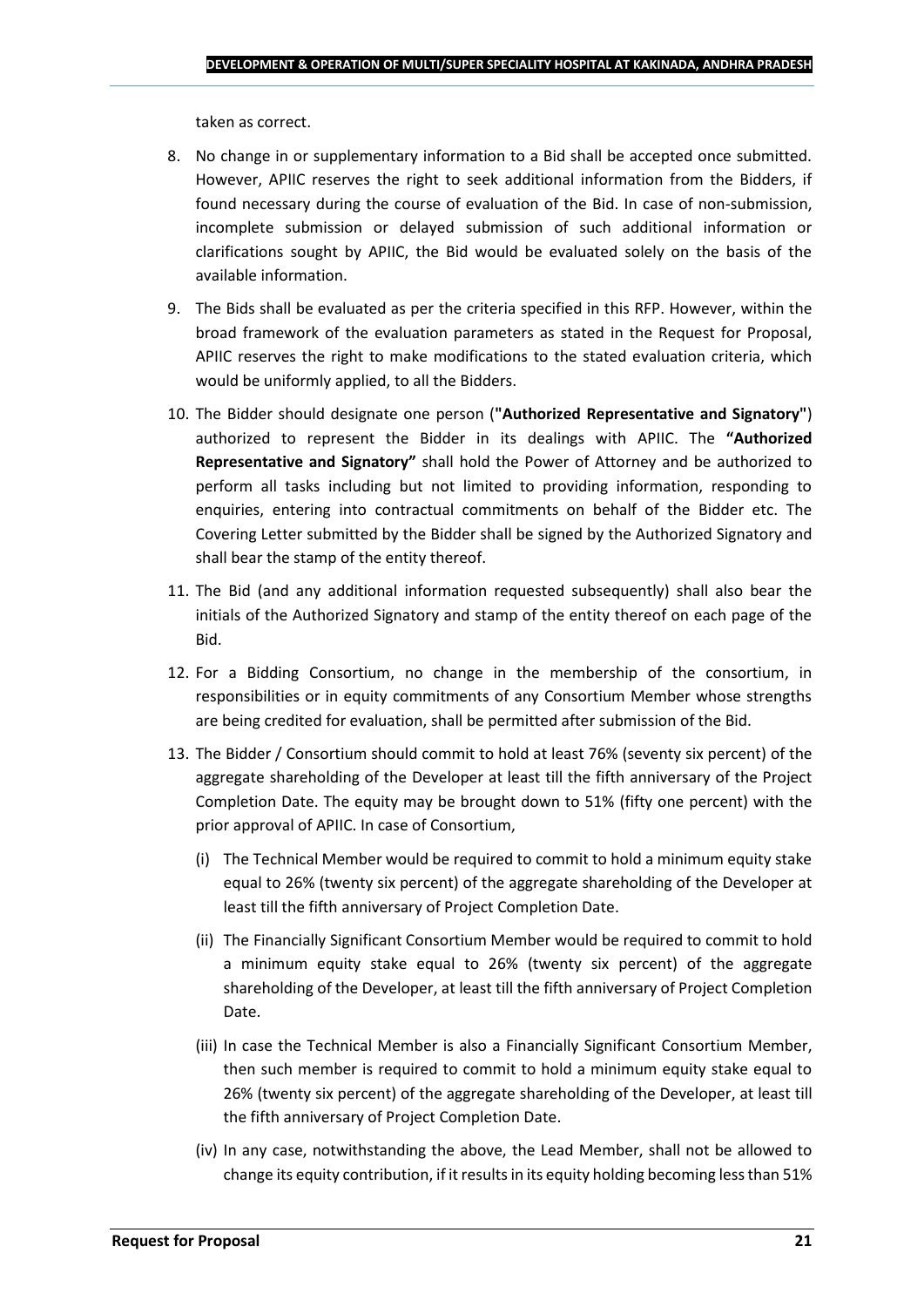(fifty one percent) at any time till the fifth anniversary of Project Completion Date.

- 14. APIIC reserves the right to vet and verify any or all information submitted by the Bidder.
- 15. If any claim made or information provided by the Bidder in the Bid or any information provided by the Bidder in response to any subsequent query by APIIC, is found to be incorrect or is a material misrepresentation of facts, then the Bid will be liable for rejection. Mere clerical errors or bona-fide mistakes may be treated as an exception at the sole discretion of APIIC and if APIIC is adequately satisfied.
- 16. The Selected Bidder would be required to form a Special Purpose Vehicle of the nature of the 'Developer' as was defined in the Section 3.9 of this RFP for the implementation and operations of the project.
- 17. The Bidder shall be responsible for all the costs associated with the preparation of the Bid. APIIC shall not be responsible in any way for such costs, regardless of the conduct or outcome of this process.
- 18. A Bidder shall not have a conflict of interest (the **"Conflict of Interest"**) that affects the bidding process. Any Bidder found to have a Conflict of Interest shall be disqualified. In the event of disqualification, APIIC shall be entitled to forfeit and appropriate the Bid Security or the Performance Security paid by the Selected Bidder, as the case may be, as mutually agreed genuine pre-estimated loss and damage likely to be suffered and incurred by APIIC and not by way of penalty for, inter alia, the time, cost and effort of APIIC, including consideration of such Bidder's proposal (the **"Damages"**), without prejudice to any other right or remedy that may be available to APIIC under the Bidding Documents and/ or the Agreement or otherwise. Without limiting the generality of the above, a Bidder shall be deemed to have a Conflict of Interest affecting the bidding process, if:
	- i. the Bidder, its Consortium Member or Associate (or any constituent thereof) and any other Bidder, its Consortium Member or any Associate thereof (or any constituent thereof) have common controlling shareholders or other ownership interest; provided that this disqualification shall not apply in cases where the direct or indirect shareholding of a Bidder, its Consortium Member or an Associate thereof (or any shareholder thereof having a shareholding of more than 5% (five percent) of the paid up and subscribed share capital of such Bidder, Consortium Member or Associate, as the case may be) in the other Bidder, its Consortium Member or Associate, is less than 5% (five per cent) of the subscribed and paid up equity share capital thereof; provided further that this disqualification shall not apply to any ownership by a bank, insurance company, pension fund or a public financial institution referred to in sub-section (72) of section 2 of the Companies Act, 2013. For the purposes of this Section 6.6.(19), indirect shareholding held through one or more intermediate persons shall be computed as follows: (a) where any intermediary is controlled by a person through management control or otherwise, the entire shareholding held by such controlled intermediary in any other person (the **"Subject Person"**) shall be taken into account for computing the shareholding of such controlling person in the Subject Person; and (b) subject always to sub-section (a) above, where a person does not exercise control over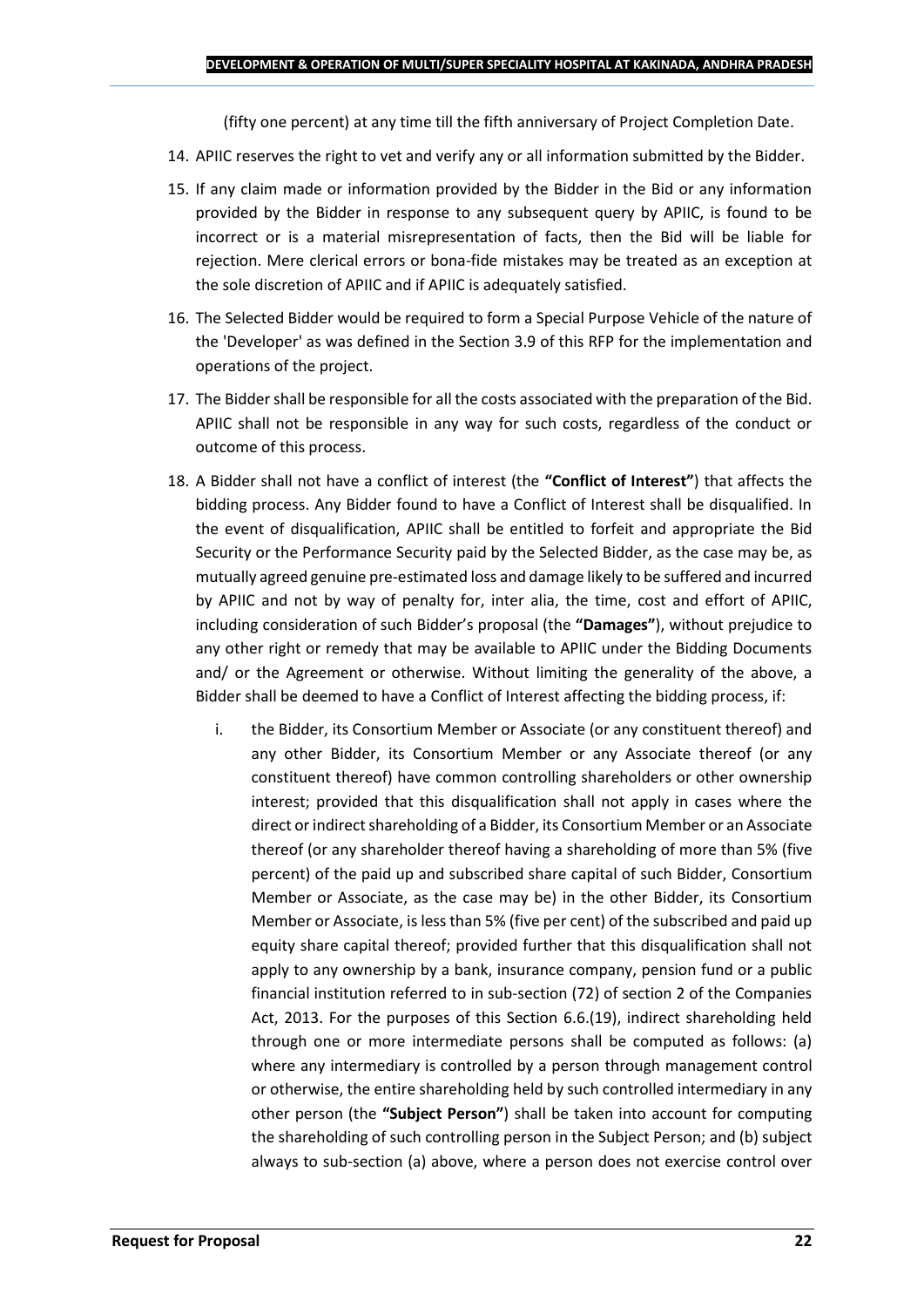an intermediary, which has shareholding in the Subject Person, the computation of indirect shareholding of such person in the Subject Person shall be undertaken on a proportionate basis; provided, however, that no such shareholding shall be reckoned under this sub-section (b) if the shareholding of such person in the intermediary is less than 26% of the subscribed and paid up equity shareholding of such intermediary; or

- ii. a constituent of such Bidder is also a constituent of another Bidder; or
- iii. such Bidder, its Consortium Member or any Associate thereof receives or has received any direct or indirect subsidy, grant, concessional loan or subordinated debt from any other Bidder, its Consortium Member or Associate, or has provided any such subsidy, grant, concessional loan or subordinated debt to any other Bidder, its Consortium Member or any Associate thereof; or
- iv. such Bidder has the same legal representative for purposes of this Bid as any other Bidder; or
- v. such Bidder, or any Associate thereof, has a relationship with another Bidder, or any Associate thereof, directly or through common third party/ parties, that puts either or both of them in a position to have access to each other's information about, or to influence the Bid of either or each other; or
- vi. such Bidder or any Associate thereof has participated as a consultant to APIIC in the preparation of any documents, design or technical specifications of the Project.

For purposes of this RFP, Associate means, in relation to the Bidder, a person who controls, is controlled by, or is under the common control with such Bidder, or is deemed or published as an **"Associate Office"**; or has a formal arrangement such as tie up for client referral or technology sharing, joint venture with the Bidder (the **"Associate"**); provided, however, that if the Bidder has any formal arrangement such as consortium membership in a consortium of advisers/ consultants for a particular assignment/ project, not being this project, with any other person, then such other person shall not be treated to be an Associate of the Bidder solely due to the reason of forming such consortium. As used in this definition, the expression **"control"**  means, with respect to a person which is a company or corporation, the ownership, directly or indirectly, of more than 50% (fifty percent) of the voting shares of such person, and with respect to a person which is not a company or corporation, the power to direct the management and policies of such person by operation of law or by contract.

## **6.8 FRAUD AND CORRUPT PRACTICES**

The Bidders and their respective officers, employees, agents and advisers shall observe the highest standard of ethics during the bidding process and subsequent to the issue of the Letter of Award (LoA) and during the subsistence of the Agreement. Notwithstanding anything to the contrary contained herein, or in the LoA or the Agreement, APIIC may reject a Bid, withdraw the LoA, or terminate the Agreement, as the case may be, without being liable in any manner whatsoever to the Bidder or Selected Bidder, as the case may be, if it determines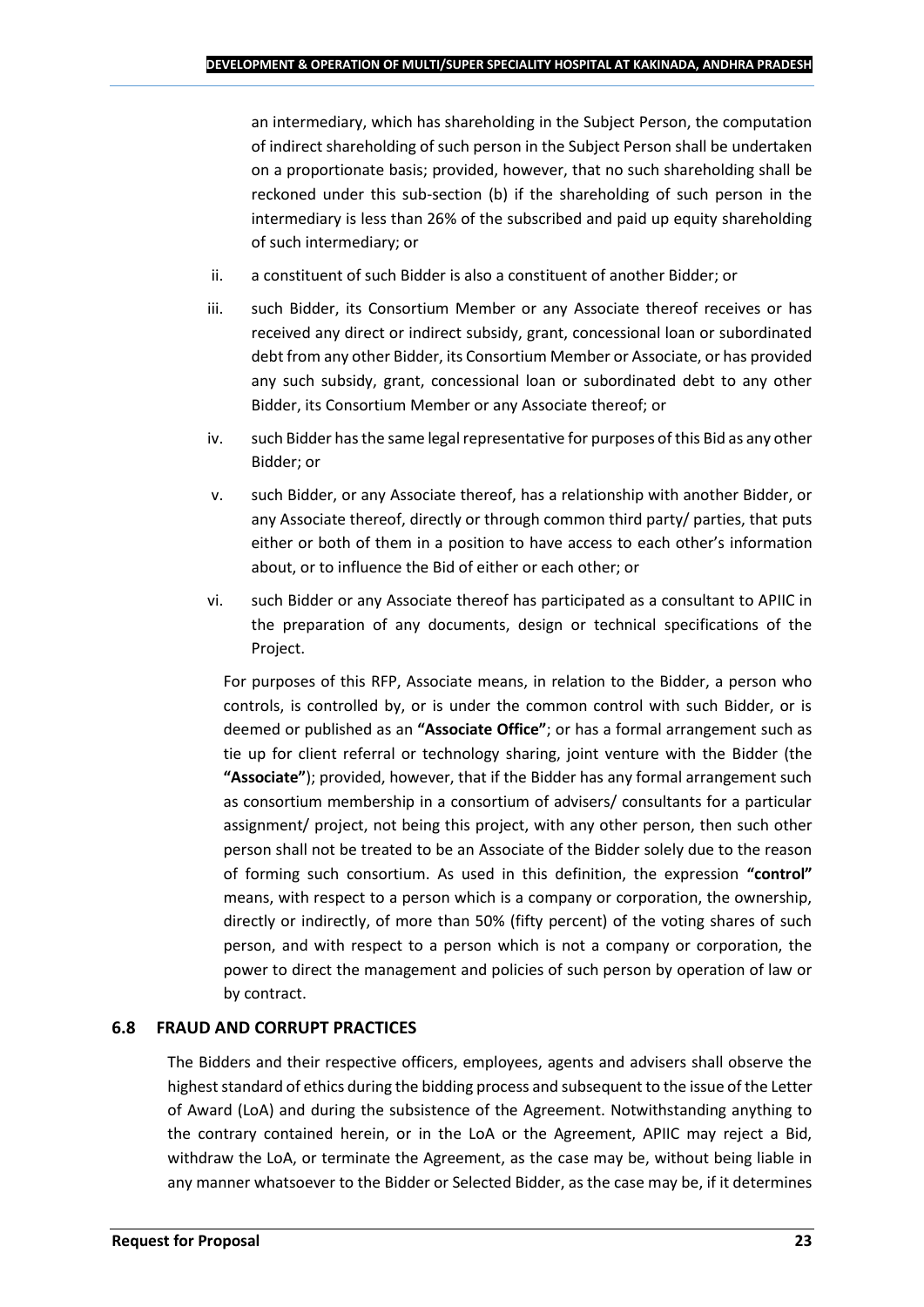that the Bidder or Selected Bidder, as the case may be, has, directly or indirectly or through an agent, engaged in corrupt practice, fraudulent practice, coercive practice, undesirable practice, false statement, misrepresentation, restrictive practice in the bidding process or has violated the terms of the Bid. In such an event, APIIC shall be entitled to cancel the Bid and forfeit and appropriate the Bid Security or the Performance Security paid by the Selected Bidder, as the case may be, as Damages, without prejudice to any other right or remedy that may be available to APIIC under the Bidding Documents and/or the Agreement, or otherwise. In such an event, the Bidder will not be entitled to any compensation whatsoever, or refund of any other amount.

Without prejudice to the rights of APIIC hereinabove and the rights and remedies which APIIC may have under the LoA or the Agreement, or otherwise if a Bidder or Selected Bidder, as the case may be, is found by APIIC to have directly or indirectly or through an agent, engaged or indulged in any corrupt practice, fraudulent practice, coercive practice, undesirable practice or restrictive practice during the bidding process, or after the issue of the LoA or the execution of the Agreement, such Bidder or Selected Bidder, as the case may be, shall not be eligible to participate in any tender or RFP issued by APIIC during a period of 2 (two) years from the date such Bidder or Selected Bidder, as the case may be, is found by APIIC to have directly or indirectly or through an agent, engaged or indulged in any corrupt practice, fraudulent practice, coercive practice, undesirable practice or restrictive practices, as the case may be.

For the purposes of this Section 6.8, the following terms shall have the meaning hereinafter respectively assigned to them:

- (a) **"corrupt practice"** means the offering, giving, receiving, or soliciting, directly or indirectly, of anything of value to influence the actions of any person connected with the bidding process (for avoidance of doubt, offering of employment to or employing or engaging in any manner whatsoever, directly or indirectly, any official of APIIC who is or has been associated in any manner, directly or indirectly, with the bidding process or the LoA or has dealt with matters concerning the Agreement or arising therefrom, before or after the execution thereof, at any time prior to the expiry of one year from the date such official resigns or retires from or otherwise ceases to be in the service of APIIC, shall be deemed to constitute influencing the actions of a person connected with the bidding process);
- (b) **"fraudulent practice"** means a misrepresentation or omission of facts or suppression of facts or disclosure of incomplete facts, to influence the bidding process.
- (c) **"coercive practice"** means impairing or harming, or threatening to impair or harm, directly or indirectly, any person or property to influence any person's participation or action in the bidding process;
- (d) **"undesirable practice"** means (i) establishing contact with any person connected with or employed or engaged by APIIC with the objective of canvassing, lobbying or in any manner influencing or attempting to influence the bidding process; or (ii) having a Conflict of Interest; and
- (e) **"restrictive practice"** means forming a cartel or arriving at any understanding or arrangement among Bidders with the objective of restricting or manipulating a full and fair competition in the bidding process.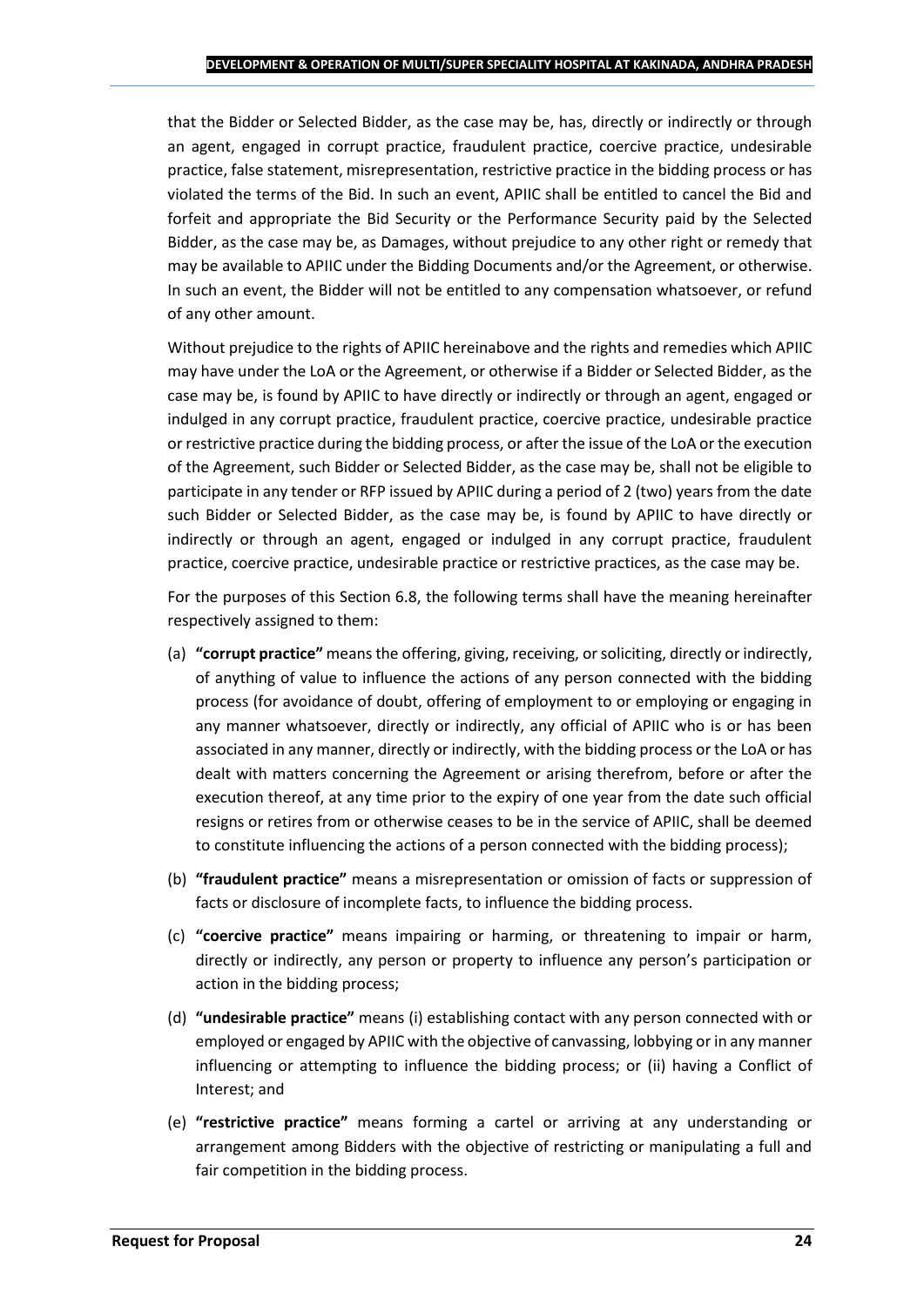## **6.9 VALIDITY OF TERMS OF THE BID**

Each Bid shall indicate that it is a firm and irrevocable offer and shall remain valid and open for a period of not less than 6 (six) months from the last date for submission of the Bid. Nonadherence to this requirement may be a ground for declaring the Bid as non-responsive. However, APIIC may solicit the Bidder's consent for extension of the period of validity. Requests for additional Information or for extension of validity are procedural and do not indicate qualification of the Bidder in the process. The Bidder agrees to reasonably consider such a request. The request and response shall be in writing. A Bidder accepting APIIC's request for extension of validity shall not be permitted to modify his Bid in any other respect.

#### **6.10 FEES AND DEPOSITS TO BE PAID BY THE BIDDERS**

#### **6.10.1 Bid Processing Fee**

Bidders are requested to pay a non-refundable Bid Processing Fee for an amount specified in the **Annexure-2** of this RFP. This will be paid in the form of a Demand Draft Payable to APIIC and must accompany Cover 1. Bids that are not accompanied by the above bid-processing fee shall be rejected by APIIC as non-responsive.

#### **6.10.2 Bid Security**

Bidders are required to submit a Bid Security for an amount specified in the Annexure-2 of this RFP valid for 6 (six) months from the last date for submission of the Bid and shall accompany Cover 1. The Bid Security shall be in the form of a Bank Guarantee from any Scheduled Bank. In case of Foreign Bidders, the Bank Guarantee shall have to be from the corresponding local branch of the Foreign Bank. The form of the Bank Guarantee shall be as per the Format indicated in Exhibit-3.

Bids, which are not accompanied by the above bid security, shall be rejected by APIIC as nonresponsive. APIIC shall reserve the right to forfeit the Bid Security (by invoking the Bank Guarantee) under the following circumstances:

- a) If the Bidder engages in a corrupt practice, fraudulent practice, coercive practice, undesirable practice or restrictive practice as specified in Section 6.8 of this RFP;
- b) If the Bidder withdraws the bid at any time during the stipulated period of Bid validity as per Section 6.9 of this RFP (or as may be extended)
- c) If the Bidder, for the period of Bid validity: (i) In APIIC's opinion, commits a material breach of any of the terms and/or conditions contained in the RFP and/or subsequent communication from APIIC in this regard and/or (ii) Fails or refuses to execute the Letter of Award (in the event of the award of the Project to it) and/or (iii) Fails or refuses to pay the Performance Security within the stipulated time and/or (iv) Fails or refuses to sign the Agreement.

The Bid Security of the unsuccessful Bidders can cease to be in force after 30 (thirty) days following the announcement of award of the Project to the Selected Bidder and the issuance of the Letter of Award.

The Bid Security of the Selected Bidder shall be returned on issuance of Letter of Award as specified in the Annexure-2 of this RFP.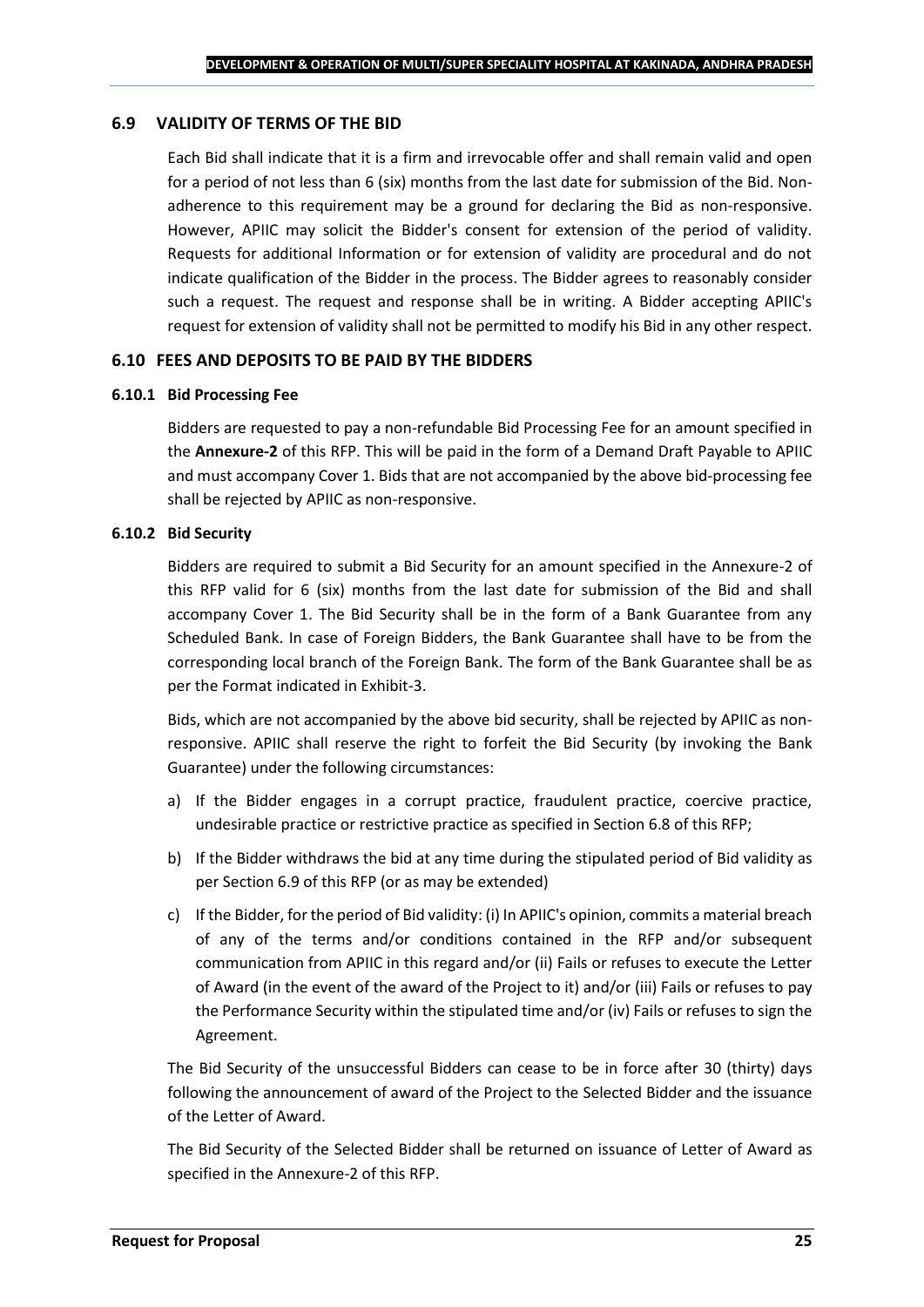## <span id="page-25-0"></span>**7. COVER: TECHNICAL PROPOSAL EVALUATION**

## **7.1 THE OBJECTIVE OF THE TECHNICAL EVALUATION**

The objective of the Technical evaluation is to check whether the Bidder:

- Committed at least ₹100 crore investment in the proposed hospital in its Proposal
- Committed to operationalize at least 100 beds in the proposed hospital in its Proposal
- Has proposed at least 2 specialty/super-specialty treatment in the proposed hospital.
- Has proposed at least 40% equity contribution in the financing of the proposed project
- If any Bidder fails to satisfy even one of the above-mentioned criteria, then it shall be disqualified. All the Bidders who shall meet the above stated criteria shall be shortlisted for scoring to identify the Selected Bidder

## **7.2 ELIGIBILITY CRITERIA**

#### **7.2.1 Entities Eligible to bid for the project**

The following entities would be eligible to bid for the project either individually or as a Consortium.

- Individuals
- Proprietorship Firm
- Partnership Firm
- Private Limited Company
- Public Limited Company
- Not for Profit organizations
- Trusts
- Joint Venture
- **Consortium**

However, the conditions prescribed in this RFP apply to the Bidding Entity or the Bidding Consortium.

#### **7.3 TECHNICAL PROPOSAL: INFORMATION FORMATS**

#### **7.3.1 INFORMATION TO BE SUBMITTED WITH THE BID:**

- (i) Bid Processing Fee for an amount specified in the Annexure-2 of this RFP;
- (ii) Covering Letter as per the format given in Exhibit-1;
- (iii) For a Bidding Consortium, Letter of Acceptance from Consortium members as per format given in Exhibit-2;
- (iv) Bid security as per the format given in Exhibit-3;
- (v) Description of the Bidder as per the format given in Exhibit-4;
- (vi) Memorandum of Understanding incorporating the Principles listed in Exhibit-5;
- (vii) Information submission as per format given in Exhibit-6.
- (viii) Performance Security as given in Exhibit-7

#### **7.3.2 BUSINESS PROPOSAL: EVALUATION CRITERIA**

The objective of the Business Proposal is to ascertain the profile of the Bidder and to assess the plan of the Bidder for execution of proposed project which can be evaluated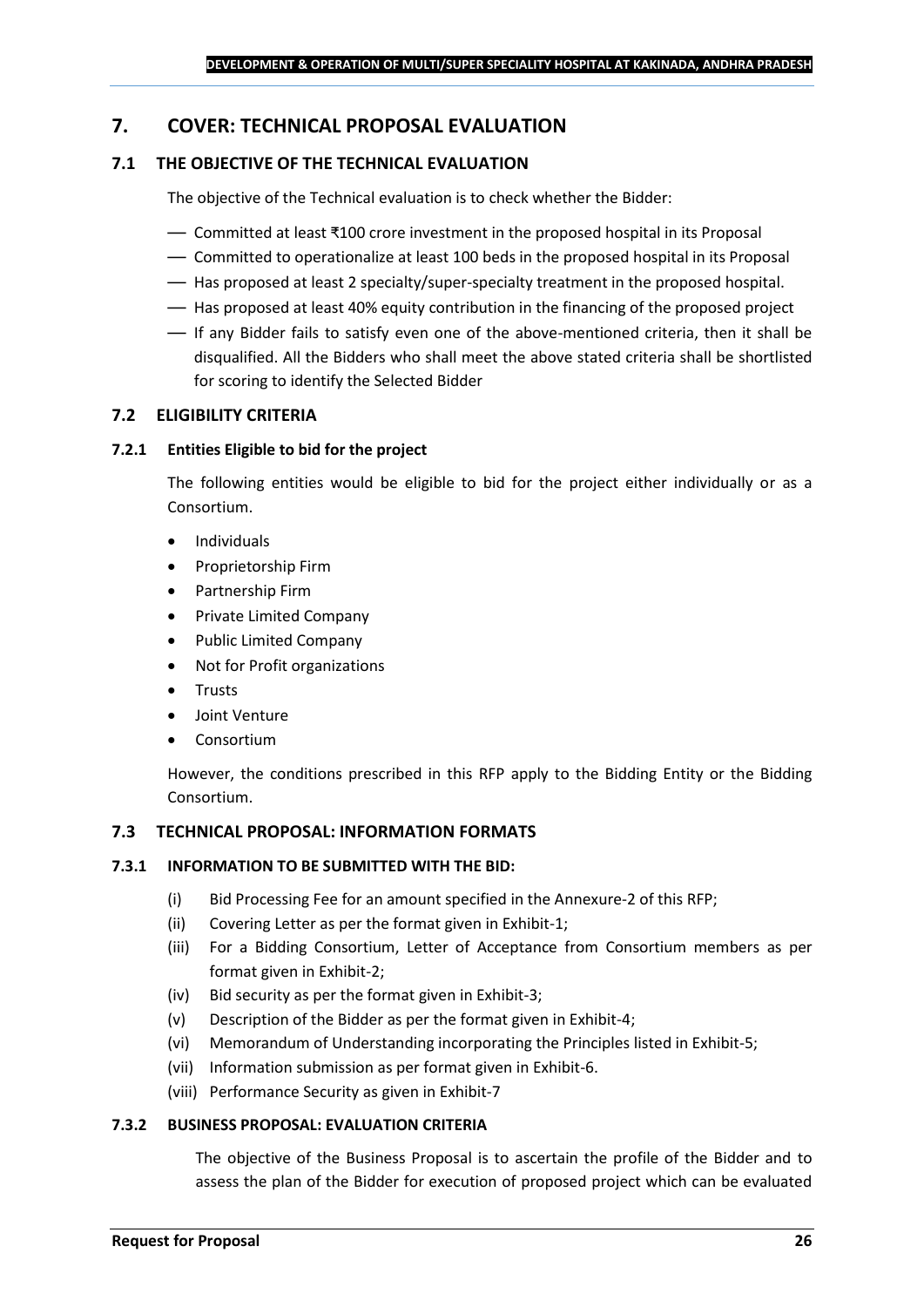on the basis of the criteria outlined in Section 5.3 of this RFP.

#### **7.4 EVALUATION PROCESS**

In evaluating the Business Proposal, APIIC reserves the right to seek clarifications from the Bidders. The Bidders shall be required to furnish such clarifications.

Further to the evaluation, if in APIIC's opinion, the Business Proposal is materially deficient or inconsistent in any aspect; the Bid shall be declared Non-Responsive and shall not be considered for further evaluation.

Only the Qualified Bidders shall be considered for evaluation of the Financial Proposals.

## **7.5 BUSINESS PROPOSAL: INFORMATION FORMATS**

The information requirements for submission of the Business Proposal are detailed in Exhibit-6.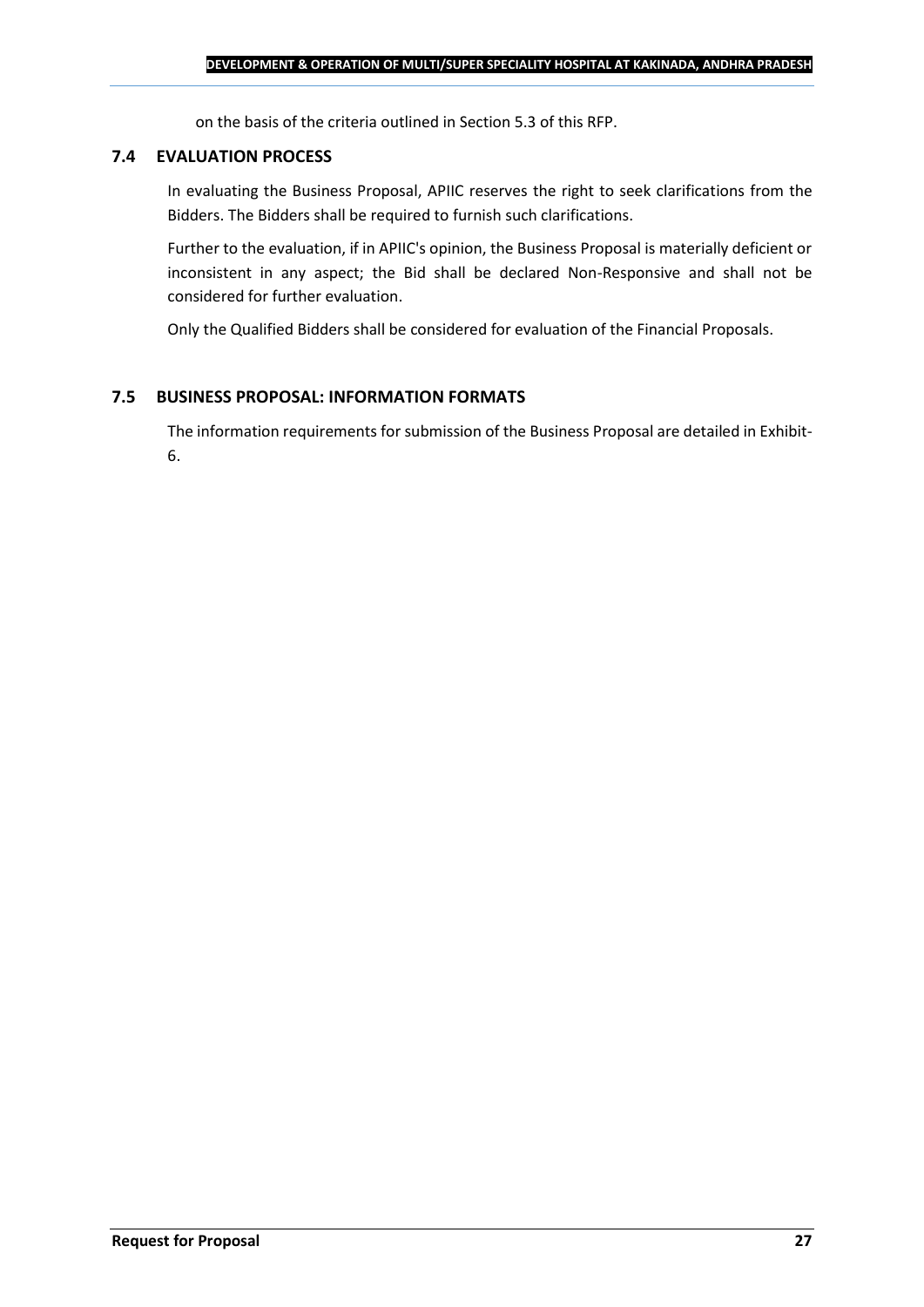## <span id="page-27-0"></span>**8. EXHIBIT-1: FORMAT OF THE COVERING LETTER**

*(The covering letter is to be submitted by the Bidding entity or the Lead Member of a Bidding Consortium, along with the Cover 1 of the Bid)*

Date:

Place:

**To,**

The Vice Chairman & Managing Director Andhra Pradesh Industrial Infrastructure Corporation Limited 11<sup>th</sup> floor, APIIC Towers, Plot No. 1, IT Park, Mangalagiri, Guntur Andhra Pradesh - 522503

Dear Sir,

## **Sub: Bid for Development & Operation of Multi/Super Specialty Hospital at Kakinada, Andhra Pradesh**

Please find enclosed, our Bid for Development & Operation of Multi/Super Specialty Hospital at Kakinada, Andhra Pradesh in response to the Request for Proposal (RFP) dated issued by Andhra Pradesh Industrial Infrastructure Corporation Limited (APIIC).

We hereby confirm the following:

1. The Bid is being submitted by **the intervalle in the Sidding entity**) who is the Bidder in accordance with the conditions stipulated in the RFP.

The Bid is being submitted by \_\_\_\_\_\_\_\_\_\_\_\_\_\_\_\_\_\_\_ *(name of the Lead Member)* who is the Lead Member of the Bidding Consortium comprising *(mention the names of the entities who are the Consortium Members)*, in accordance with the conditions stipulated in the RFP. Our Bid includes the Letter(s) of Acceptance in the format specified in the RFP.

- 2. We have examined in detail and have understood its content and the terms and conditions stipulated in the RFP issued by APIIC and in any subsequent communication sent by APIIC. We agree and undertake to abide by all these terms and conditions. Our Bid is consistent with all the requirements of submission as stated in the RFP or in any of the subsequent communications from APIIC.
- 3. The information submitted in our Bid is complete, is strictly as per the requirements as stipulated in the RFP and is correct to the best of our knowledge and understanding. We

*Please strike out whichever is not applicable*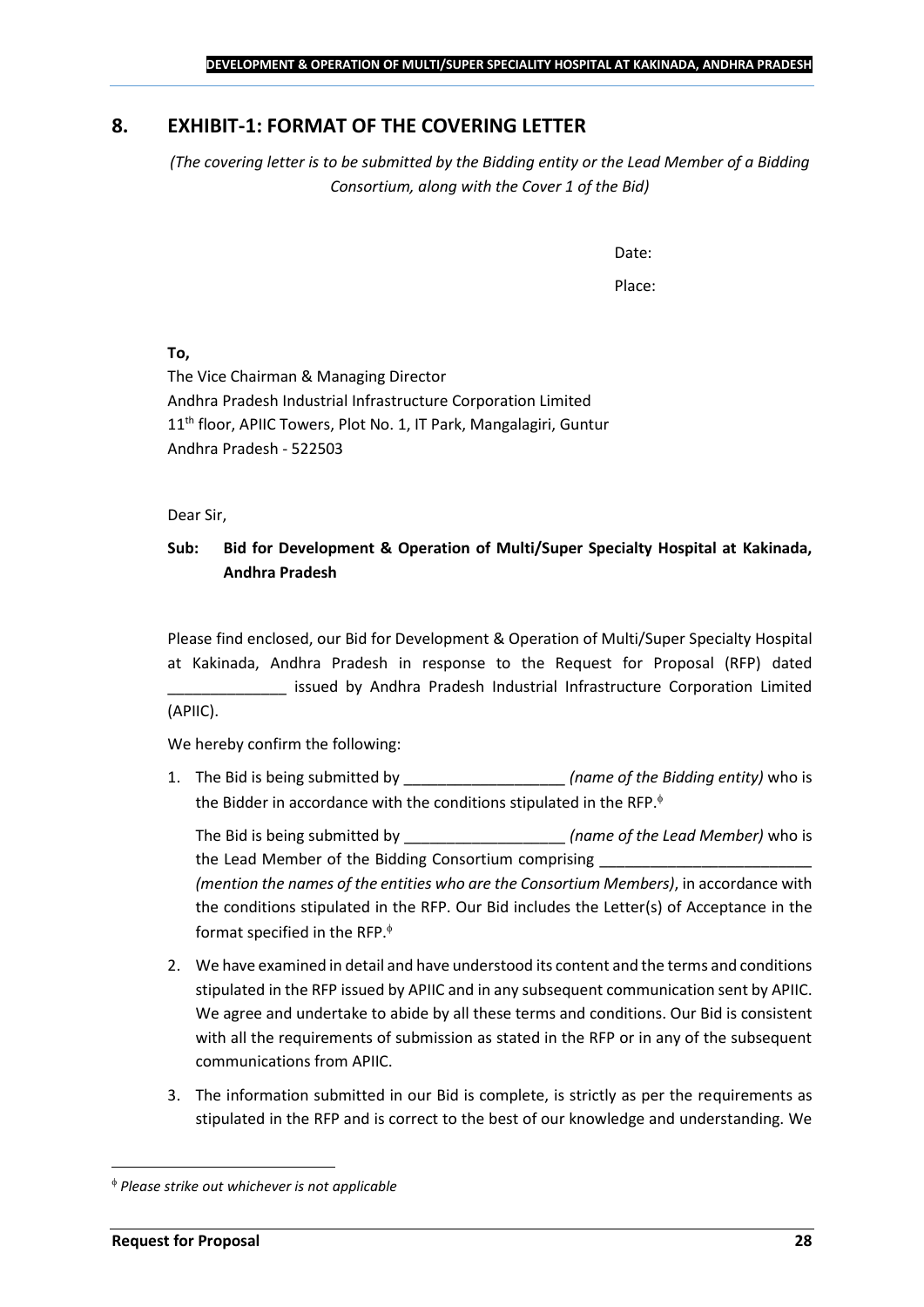would be solely responsible for any errors or omissions in our Bid.

4. The Bidding Company satisfies the legal requirements and meets all the eligibility criteria laid down in the RFP.  $\phi$ 

The Bidding Consortium of which we are the Lead Member satisfies the legal requirements and meets all the eligibility criteria laid down in the RFP.

5. We as the Bidding Company/ Lead Member<sup> $\phi$ </sup>, designate Mr./ Ms.  $\frac{1}{\sqrt{1-\frac{1}{2}}\sqrt{1-\frac{1}{2}}\sqrt{1-\frac{1}{2}}\sqrt{1-\frac{1}{2}}\sqrt{1-\frac{1}{2}}\sqrt{1-\frac{1}{2}}\sqrt{1-\frac{1}{2}}\sqrt{1-\frac{1}{2}}\sqrt{1-\frac{1}{2}}\sqrt{1-\frac{1}{2}}\sqrt{1-\frac{1}{2}}\sqrt{1-\frac{1}{2}}\sqrt{1-\frac{1}{2}}\sqrt{1$ *(mention name, designation, contact address, phone no., fax no., etc.)*, as our Authorized Representative and Signatory who is authorized to perform all tasks including, but not limited to providing information, responding to enquiries, entering into contractual commitments etc. on behalf of the us in respect of the Project.

For and on behalf of : Signature : the state of the state of the state of the state of the state of the state of the state of the state of the state of the state of the state of the state of the state of the state of the state of the state of th

(Authorized Representative and Signatory of the Bidding Entity or Lead Member of the Bidding Consortium)

Name of the Person : Designation : Company Seal :

*Note: Power of Attorney authorizing the Representative is to be attached.*

*Please strike out whichever is not applicable*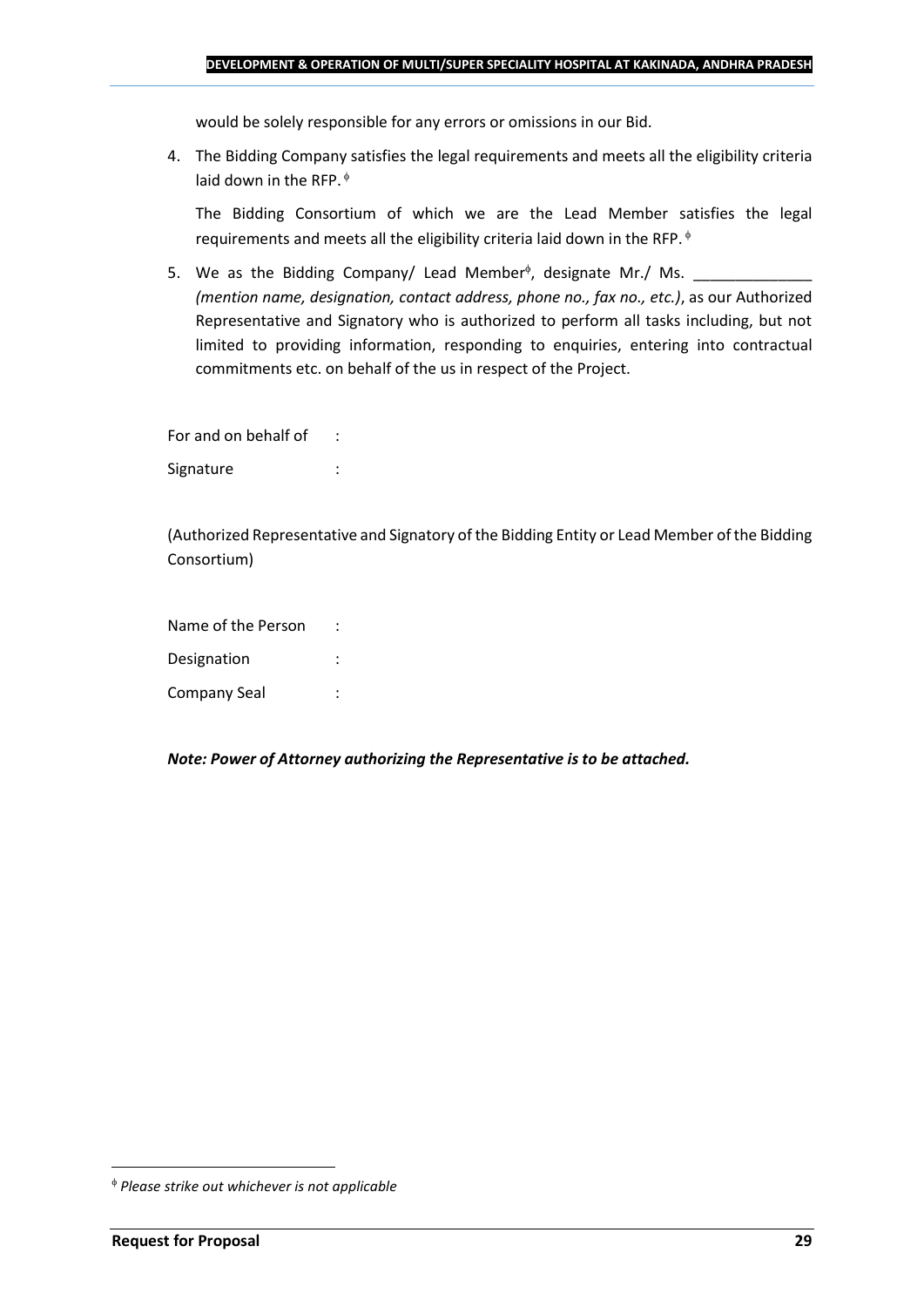#### **Format for Power of Attorney for Authorized Representative**

*(To be executed by the Bidding Entity or by all members in case of Consortium)*

Know all men by these presents, We, the same of the firm and address of the registered office) do hereby irrevocably constitute, nominate, appoint and authorise Mr. / Ms (Name), son/daughter/wife of \_\_\_\_\_\_\_\_\_\_\_\_\_\_\_\_\_\_\_\_\_\_\_\_ and presently residing at who is [presently employed with us/ the Lead Member of our Consortium and holding the position of  $\Box$  . The position of  $\Box$  as our true and lawful attorney (hereinafter referred to as the "Attorney") to do in our name and on our behalf, all such acts, deeds and things as are necessary or required in connection with or incidental to submission of our Bid for the Development & Operation of Multi/Super Specialty Hospital at Kakinada, Andhra Pradesh proposed by Andhra Pradesh Industrial Infrastructure Corporation Limited (APIIC) (the "Authority") including but not limited to signing and submission of all applications, Bids and other documents and writings, participate in Bidders' and other conferences and providing information / responses to the Authority, representing us in all matters before the Authority, signing and execution of all contracts/agreements and undertakings consequent to acceptance of our Bid, and generally dealing with the Authority in all matters in connection with or relating to or arising out of our Bid for the said Project and/or upon award thereof to us and/or till the entering into the Agreement with the Authority.

AND we hereby agree to ratify and confirm and do hereby ratify and confirm all acts, deeds and things lawfully done or caused to be done by our said Attorney pursuant to and in exercise of the powers conferred by this Power of Attorney and that all acts, deeds and things done by our said Attorney in exercise of the powers hereby conferred shall and shall always be deemed to have been done by us.

| IN WITNESS WHEREOF WE,                  |        | THE ABOVE NAMED PRINCIPAL HAVE |  |
|-----------------------------------------|--------|--------------------------------|--|
| EXECUTED THIS POWER OF ATTORNEY ON THIS | DAY OF | $20**$                         |  |

For\_\_\_\_\_\_\_\_\_\_\_\_\_\_\_\_\_\_\_\_\_\_\_\_

(Signature)

(Name, Title and Address)

Witnesses:

Accepted [Notarised]

(Signature)

(Name, Title and Address of the Attorney)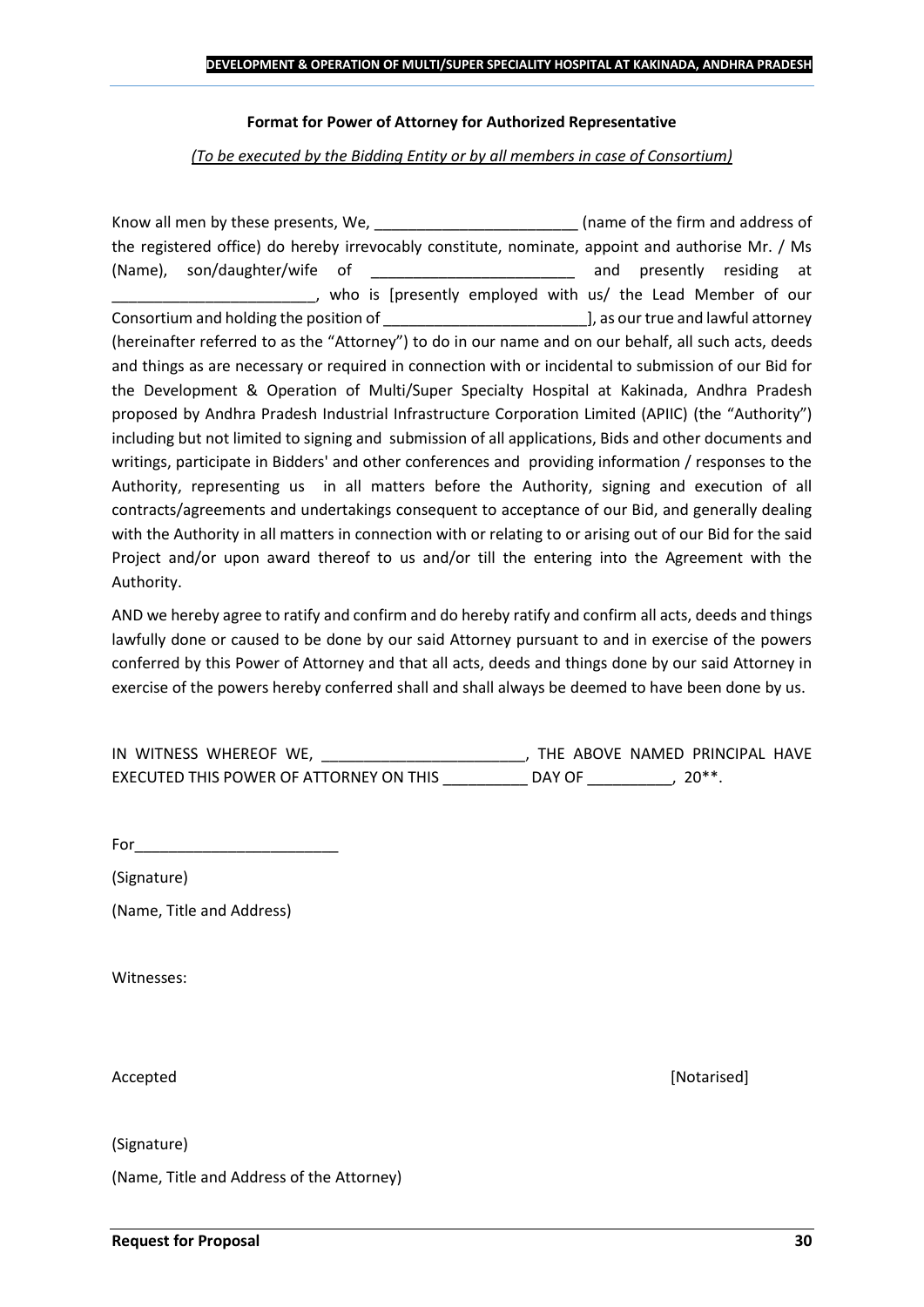#### *Notes:*

*The mode of execution of the Power of Attorney should be in accordance with the procedure, if any, laid down by the applicable law and the charter documents of the executant(s) and when it is so required, the same should be under common seal affixed in accordance with the required procedure*.

*Also, wherever required, the Bidder should submit for verification the extract of the charter documents and documents such as a resolution/power of attorney in favour of the person executing this Power of Attorney for the delegation of power hereunder on behalf of the Bidder.* 

For a Power of Attorney executed and issued overseas, the document will also have to be legalised by the *Indian Embassy and notarised in the jurisdiction where the Power of Attorney is being issued.*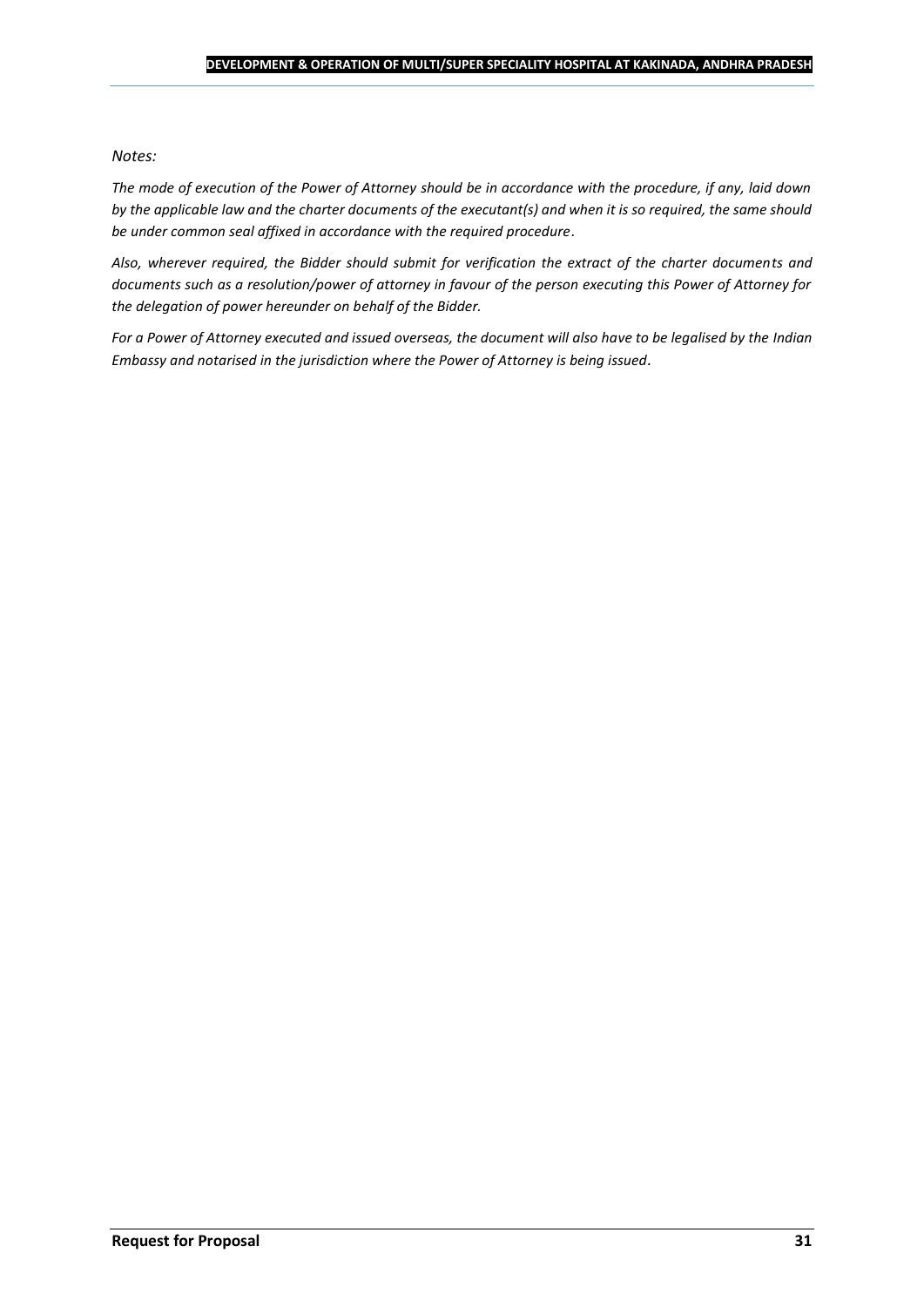## **Format for Power of Attorney for Lead Member of Consortium**

*(To be executed by all members in case of Consortium)*

Whereas Andhra Pradesh Industrial Infrastructure Corporation Limited (APIIC) ("the Authority") has invited Bids for the Development & Operation of Multi/Super Specialty Hospital at Kakinada, Andhra Pradesh ("the Project").

Whereas, \_\_\_\_\_\_\_\_\_\_\_\_, \_\_\_\_\_\_\_\_\_\_\_, and \_\_\_\_\_\_\_\_\_\_\_\_ (collectively the "Consortium") being Members of the Consortium are interested in bidding for the Project in accordance with the terms and conditions of the Request for Proposal and other connected documents in respect of the Project, and

Whereas, it is necessary for the Members of the Consortium to designate one of them as the Lead Member with all necessary power and authority to do for and on behalf of the Consortium, all acts, deeds and things as may be necessary in connection with the Consortium's Bid for the Project and its execution.

## NOW THEREFORE KNOW ALL MEN BY THESE PRESENTS

We, \_\_\_\_\_\_\_\_\_\_\_\_\_ having our registered office at \_\_\_\_\_\_\_\_\_\_\_\_\_, M/s. \_\_\_\_\_\_\_\_\_\_\_, having our registered office at \_\_\_\_\_\_\_\_\_\_\_, and M/s. \_\_\_\_\_\_\_\_\_\_\_, having our registered office at \_\_\_\_\_\_\_\_\_\_\_\_, [the respective names and addresses of the registered office] (hereinafter collectively referred to as the "Principals") do hereby irrevocably designate, nominate, constitute, appoint and authorise M/s \_\_\_\_\_\_\_\_\_\_\_, having its registered office at \_\_\_\_\_\_\_\_\_\_\_, being one of the Members of the Consortium, as the Lead Member and true and lawful attorney of the Consortium (hereinafter referred to as the "Attorney") and hereby irrevocably authorise the Attorney (with power to sub-delegate) to conduct all business for and on behalf of the Consortium and any one of us during the bidding process and, in the event the Consortium is awarded the Right/ Contract, during the execution of the Project, and in this regard, to do on our behalf and on behalf of the Consortium, all or any of such acts, deeds or things as are necessary or required or incidental to the submission of its Bid for the Project, including but not limited to signing and submission of all applications, Bids and other documents and writings, participate in Bidders' and other conferences, respond to queries, submit information/ documents, sign and execute contracts/agreements and undertakings consequent to acceptance of the Bid of the Consortium and generally to represent the Consortium in all its dealings with the Authority, and/ or any other Government Agency or any person, in all matters in connection with or relating to or arising out of the Consortium's Bid for the Project and/ or upon award thereof till the Agreement is entered into with the Authority.

AND hereby agree to ratify and confirm and do hereby ratify and confirm all acts, deeds and things lawfully done or caused to be done by our said Attorney pursuant to and in exercise of the powers conferred by this Power of Attorney and that all acts, deeds and things done by our said Attorney in exercise of the powers hereby conferred shall and shall always be deemed to have been done by us/ Consortium.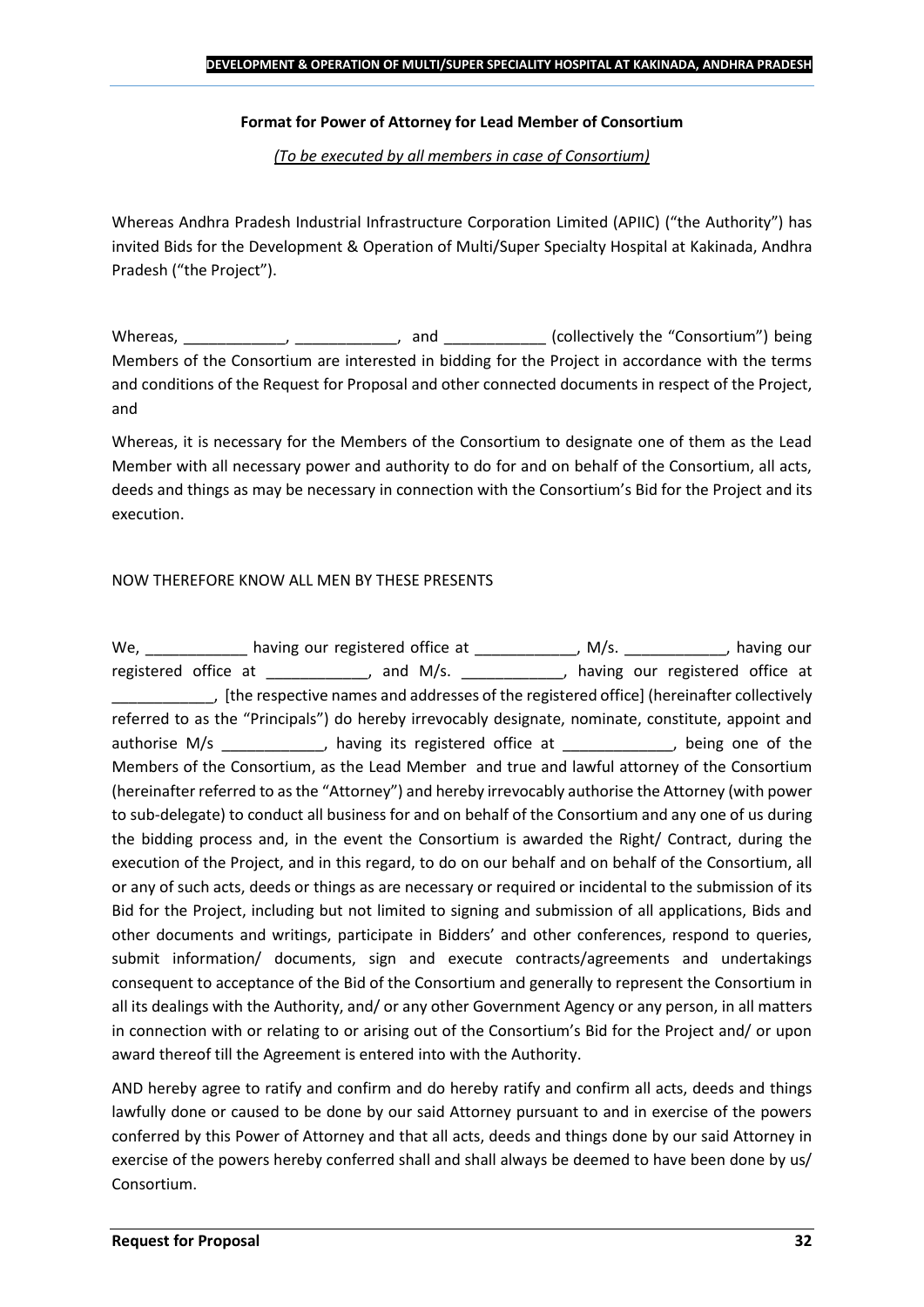IN WITNESS WHEREOF WE THE PRINCIPALS ABOVE NAMED HAVE EXECUTED THIS POWER OF ATTORNEY ON THIS \_\_\_\_\_\_\_\_ DAY OF \_\_\_\_\_\_\_ 20\*\*.

For \_\_\_\_\_\_\_\_\_\_\_\_ (Name & Title)

For  $(Name & Title)$ 

Witnesses:

1

2

## (Executants)

(To be executed by all the Members of the Consortium)

#### *Notes:*

*The mode of execution of the Power of Attorney should be in accordance with the procedure, if any, laid down by the applicable law and the charter documents of the executant(s) and when it is so required, the same should be under common seal affixed in accordance with the required procedure*.

*Also, wherever required, the Bidder should submit for verification the extract of the charter documents and documents such as a resolution/ power of attorney in favour of the person executing this Power of Attorney for the delegation of power hereunder on behalf of the Bidder.* 

*For a Power of Attorney executed and issued overseas, the document will also have to be legalised by the Indian Embassy and notarised in the jurisdiction where the Power of Attorney is being issued. However, the Power of Attorney provided by Bidders from countries that have signed the Hague Legislation Convention 1961 are not required to be legalised by the Indian Embassy if it carries a conforming Appostille certificate.*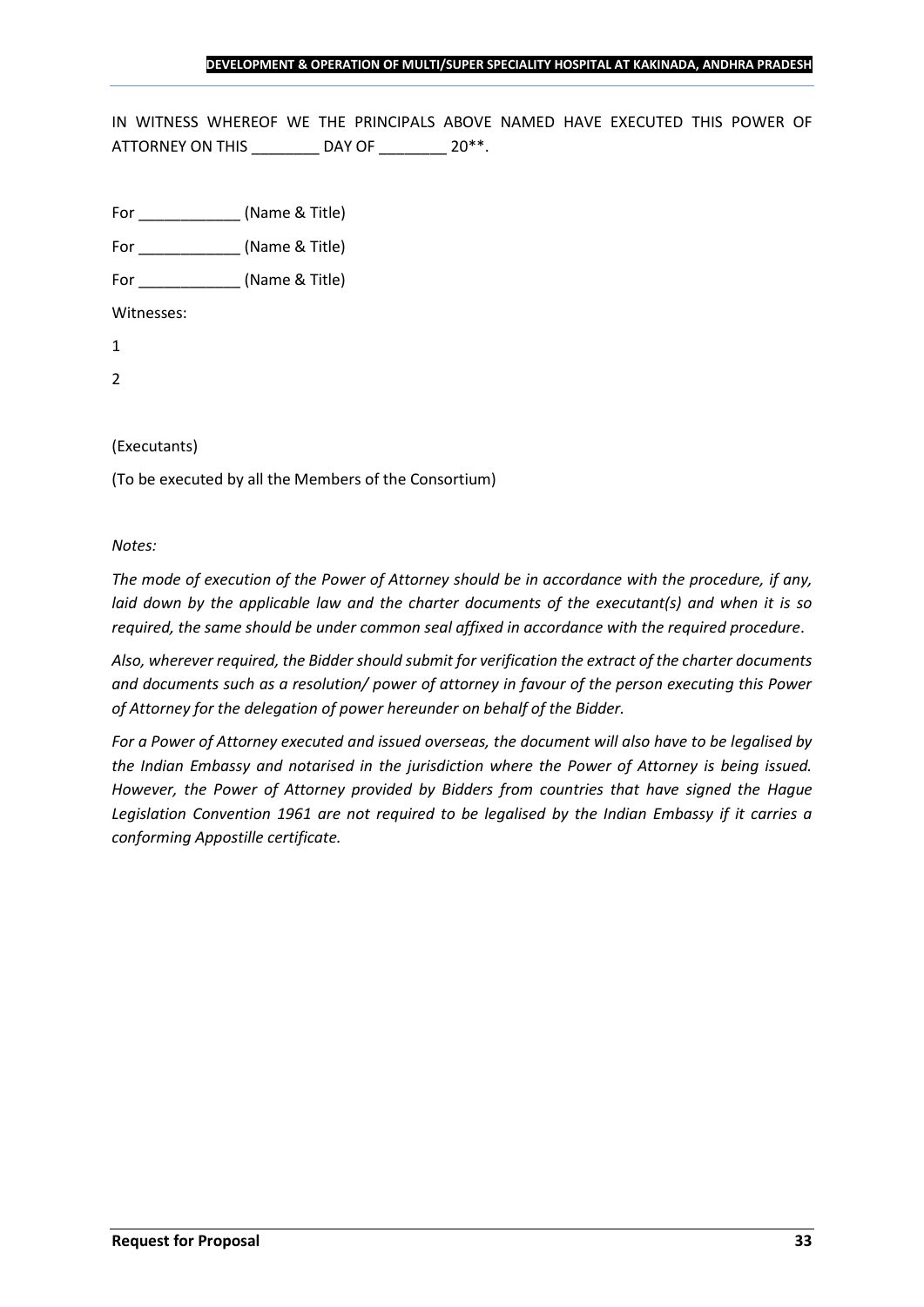## <span id="page-33-0"></span>**9. EXHIBIT-2: FORMAT OF LETTER OF ACCEPTANCE (IN CASE OF A BIDDING CONSORITUM)**

*(The Letter of Acceptance is to be submitted by each Consortium Member of the Bidding Consortium)*

Date:

Place:

**To,**

Vice Chairman & Managing Director Andhra Pradesh Industrial Infrastructure Corporation Limited APIIC Towers, Plot No. 1, IT Park, Mangalagiri, Guntur - 522503 Andhra Pradesh

Dear Sir,

## **Sub: Bid for Development and Operation of Multi/Super Specialty Hospital at Kakinada, Andhra Pradesh**

This has reference to the Bid being submitted by *(mention the name of the Lead Member of the Bidding Consortium)*, as Lead Member of the Bidding Consortium comprising *(mention name of the Consortium Members)* for Development and Operation of Multi/Super Specialty Hospital at Kakinada, Andhra Pradesh in response to the Request for Proposal (RFP) dated

\_\_\_\_\_\_\_\_\_\_\_\_\_\_ issued by Andhra Pradesh Industrial Infrastructure Corporation Limited (APIIC).

We hereby confirm the following:

- 1. We \_\_\_\_\_\_\_\_\_\_\_\_\_\_\_\_\_\_\_\_\_\_\_\_\_\_\_\_\_\_\_\_\_\_ *(name of the Consortium Member furnishing the Letter of Acceptance)*, have examined in detail and have understood and satisfied ourselves regarding the contents including in respect of the following:
	- The RFP issued by APIIC;
	- All subsequent communications between APIIC and the Bidder, represented by \_\_\_\_\_\_\_\_\_\_\_\_\_ *(Mention name of the Lead Member)*.
	- The MoU signed between/ among \_\_\_\_\_\_\_\_\_\_\_\_\_\_\_\_\_\_\_\_\_\_\_\_\_\_ *(names of the Consortium Members)*, as members of the Bidding Consortium; and
	- The Bid being submitted by \_\_\_\_\_\_\_\_\_\_\_\_\_\_\_\_\_\_\_\_\_\_\_\_\_\_\_\_\_\_\_\_ *(name of the Lead Member)*
- 2. We have satisfied ourselves regarding our role (as specified in the Bid) in the Project. If the Bidding Consortium is awarded the Project, we shall perform our role as outlined in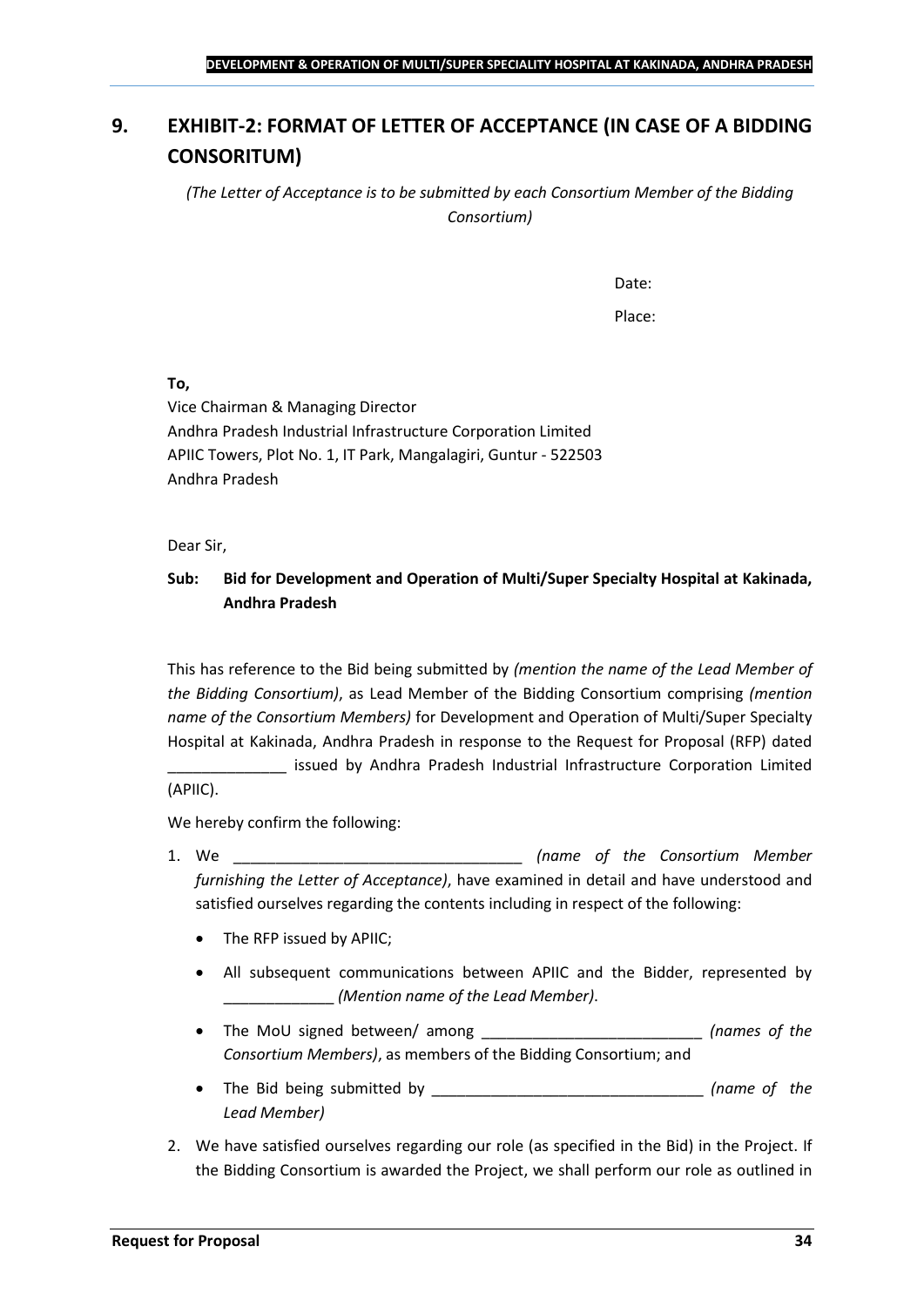the Bid to the best of our abilities. We have examined the Bid in detail and the commitments made in the same. We agree and undertake to abide by the Bid and the commitments made therein.

- 3. We authorize \_\_\_\_\_\_\_\_\_\_\_\_\_\_\_\_\_\_\_\_\_\_\_\_\_\_\_\_\_\_\_\_\_\_\_\_\_\_ *(name of the Lead Member)*, as the Lead Member and authorize the same to perform all tasks including, but not limited to providing information, responding to enquiries, entering into contractual commitments etc. on behalf of the consortium in respect of this Project.
- 4. We understand that, no change in the membership in the Bidding Consortium, in the role and form of responsibility of any Consortium Member shall be permitted after submission of the Bid. After selection, if any change in the equity in the Consortium (whose strengths have been credited for evaluation) is desired, it would need to be communicated to APIIC in writing for its approval. APIIC would reserve the right to reject such requests for a change of consortium structure, if in its opinion; it would adversely affect the same.
- 5. [Notwithstanding the above, we undertake that our equity stake in the Bidding Consortium shall not be less than 51% (fifty one percent) for the period of the Lock-in as detailed in the RFP] $\triangleq$ .

For and on behalf of :

Signature : the state of the state of the state of the state of the state of the state of the state of the state of the state of the state of the state of the state of the state of the state of the state of the state of th

(Authorized Signatory of respective Consortium Member)

| Name of the Person |  |
|--------------------|--|
| Designation        |  |
| Company Seal       |  |

To be inserted only in the Acceptance Letter to be submitted by Lead Member of the Bidding Consortium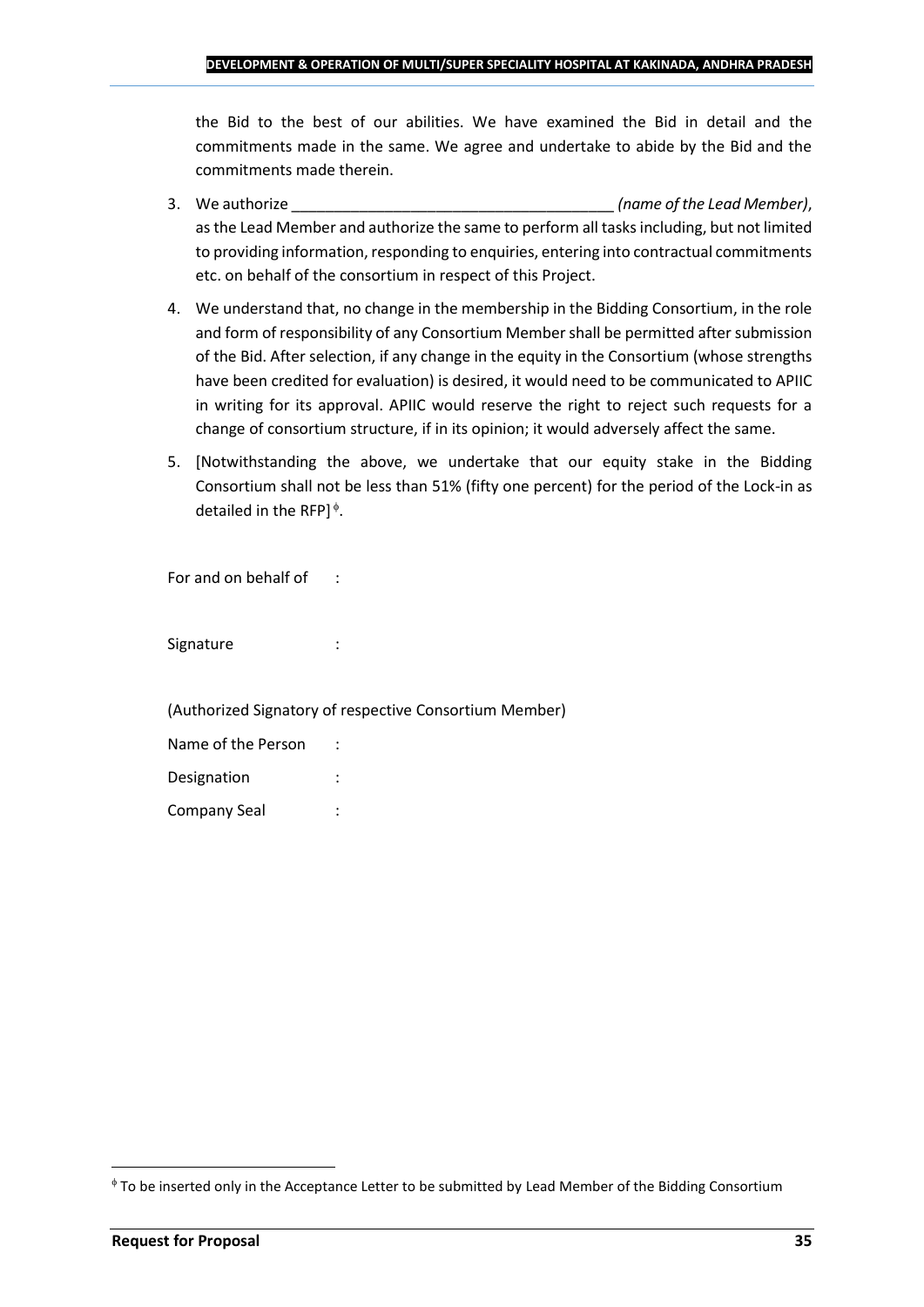## <span id="page-35-0"></span>**10. EXHIBIT-3: PROFORMA OF BANK GUARANTEE FOR BID SECURITY**

*(To be executed on appropriate value of Non-Judicial Stamp Paper as per Stamp Act prevailing in the State of Andhra Pradesh)*

WHEREAS, \_\_\_\_\_\_\_\_\_\_\_\_\_\_\_\_\_\_\_\_\_\_\_\_\_\_\_ *(name of the Bidding Entity / Lead Member of the Bidding Consortium)*, hereinafter called "the Bidder", wishes to submit his Bid for, Development and Operation of Multi/Super Specialty Hospital at Kakinada, Andhra Pradesh in response to the Request for Proposal (RFP) issued by Andhra Pradesh Industrial Infrastructure Corporation Limited (APIIC), hereinafter called "the Bid",

KNOW ALL MEN by these presents that we \_\_\_\_\_\_\_\_\_\_\_\_\_\_\_\_\_\_\_\_\_\_\_\_\_\_\_\_ *(name of bank)* of \_\_\_\_\_\_\_\_\_\_\_\_\_\_ *(country)* having our registered office at (hereinafter called "the bank") are bound to the Andhra Pradesh Industrial Infrastructure Limited, or its successor, (hereinafter referred to as "APIIC") in the sum of Rs. \_\_\_\_\_\_\_\_\_\_\_\_\_\_\_ (Rupees \_\_\_\_\_\_\_\_\_\_\_\_\_\_\_\_\_\_\_\_ only) which payment can truly be made to APIIC. The Bank binds themselves, their successors and assigns by these presents.

Sealed with the Common Seal of the Bank this day of  $2021$ .

THE CONDITIONS of this obligation for invoking the guarantee (APIIC) are:

- (a) If the Bidder engages in a corrupt practice, fraudulent practice, coercive practice, undesirable practice or restrictive practice as specified in Section 6.8 of the RFP;
- (b) If the Bidder withdraws its Bid at any time during the stipulated period of 6 (six) months of Bid Validity specified in the Request for Proposal (or such period of validity as may be extended as per Section 6.8 of the RFP)
- (c) If the Bidder, for the period of the Bid Validity as per Section 6.9 of the RFP:
	- (i) in APIIC's opinion, commits a material breach of any of the terms and/ or conditions contained in the RFP and/ or subsequent communication from APIIC in this regard; and/ or
	- (ii) fails or refuses to accept the Letter of Award (in the event of the award of the Project to it); and/or
	- (iii) Fails or refuses to pay the Performance Security within the stipulated time; and/or
	- (iv) Fails or refuses to sign the Agreement as defined in the RFP.

The Guarantee will remain in force up to and including the date of expiry of the period of Bid Validity as stated in the RFP or as extended by APIIC at any time as per Section 6.9 of the RFP, notice of which extension to the Bank being hereby waived.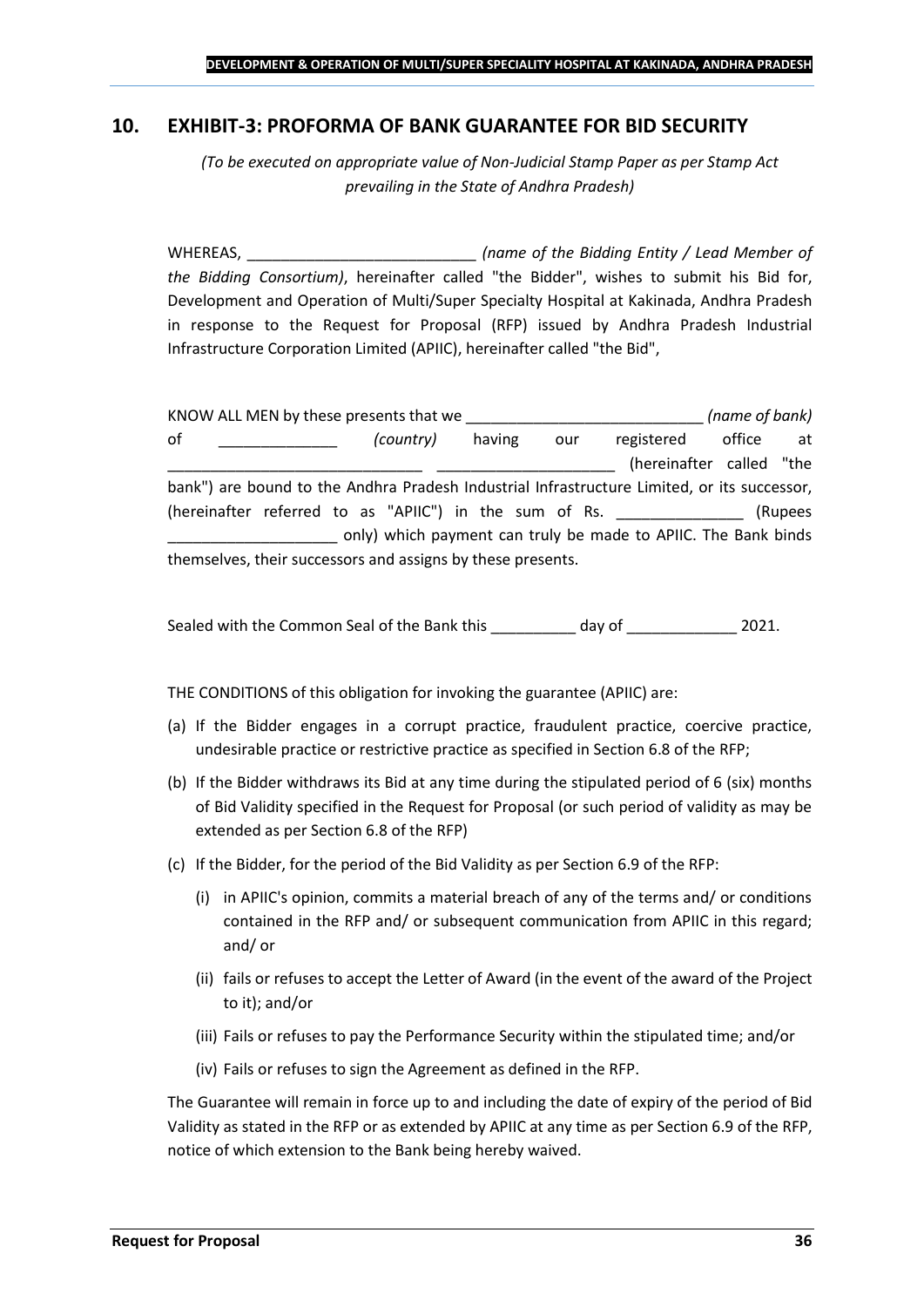Provided however, that

• In the event that Bidder is selected for award of the Project through the issuance of the Letter of Award, the Bid Security shall remain in force until the payment of Performance Security by such Bidder.

OR

• In the event this Bidder is not selected for award of the Project, the Bid Security shall remain in force up to and including a period of 30 (thirty) days after the announcement of award of the Project to the Selected Bidder and the issuance of the Letter of Award awarding the same.

Notwithstanding anything contained herein above:

- 1. our liability under this guarantee shall not exceed Rs. \_\_\_\_\_\_\_\_\_\_\_\_\_\_\_ (Rupees  $\begin{array}{c} \begin{array}{c} \begin{array}{c} \end{array} \end{array}$
- 2. this guarantee is valid from to be to to to the state of the state of the state of the state of the state o
- 3. we are liable to pay guaranteed amount or part thereof only if you serve upon us a written claim or demand on or before

Any demand in respect this Guarantee should reach the Bank not later than the date of expiry (as defined above) of this Guarantee.

| Signature of Authorized Representative of the Bank | $\mathcal{L}=\frac{1}{\sqrt{2\pi}}\left\{ \frac{1}{\sqrt{2\pi}}\right\}$                                                              |
|----------------------------------------------------|---------------------------------------------------------------------------------------------------------------------------------------|
| Name and Designation                               | the contract of the contract of the contract of the contract of the contract of the contract of                                       |
| Seal of the Bank                                   | the control of the control of the control of the control of the control of                                                            |
| Signature of the Witness                           |                                                                                                                                       |
| Name of the Witness                                | en de la componentación de la componentación de la componentación de la componentación de la componentación de<br>A la componentación |
| Address of the Witness                             |                                                                                                                                       |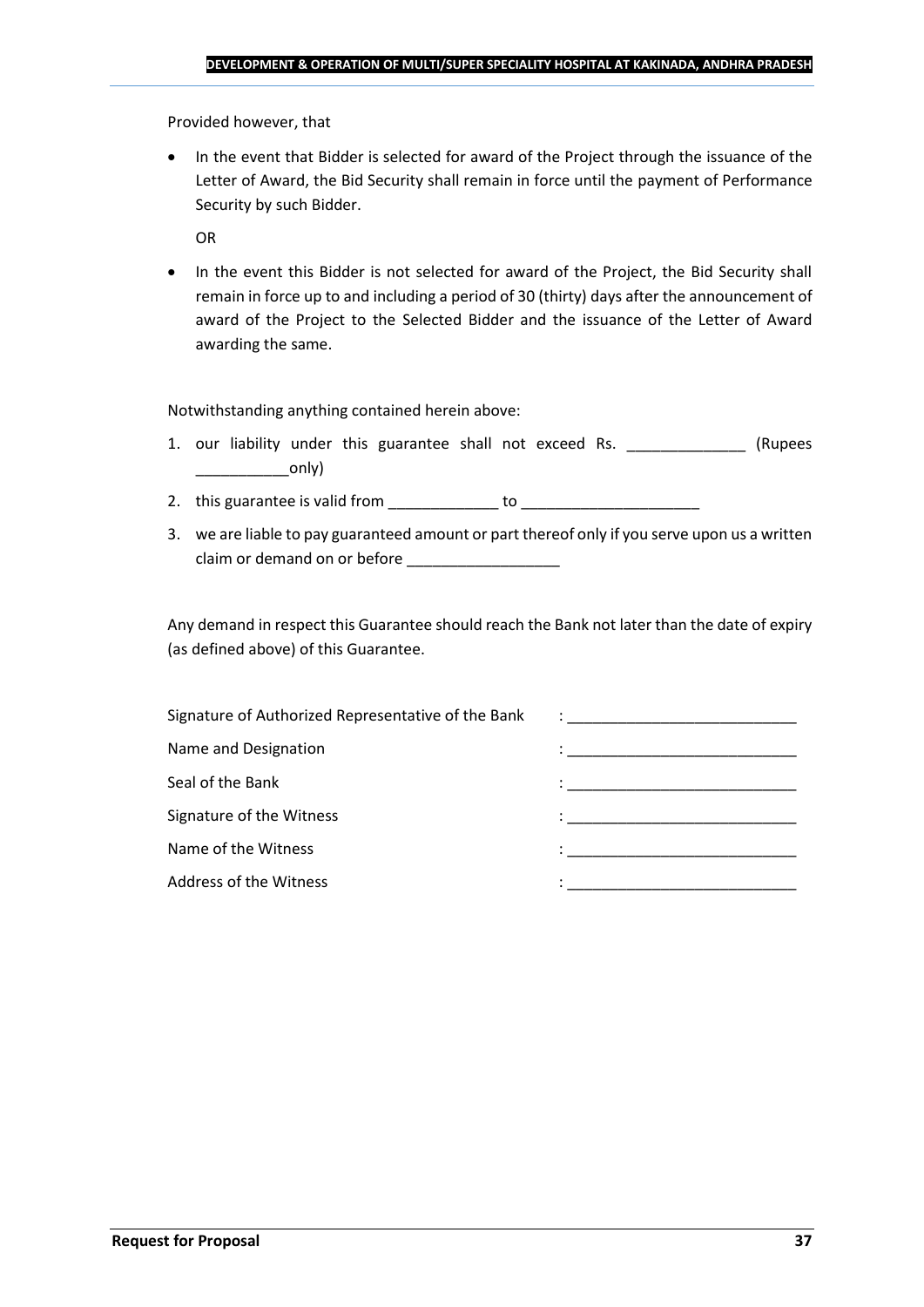## <span id="page-37-0"></span>**11. EXHIBIT-4: DESCRIPTION OF THE BIDDING ENTITY/ BIDDING CONSORTIUM**

| Name of the Bidding Entity / Bidding<br>Consortium                  |  |
|---------------------------------------------------------------------|--|
| Name of the Lead Member (In case of a<br><b>Bidding Consortium)</b> |  |

## In case of a Bidding Consortium:

| S. | No. | Member |  | Name of Each Consortium | Proposed $%$ equity Role as per the MOU<br>contribution into the<br>project | members | signed by and between<br>all the consortium |
|----|-----|--------|--|-------------------------|-----------------------------------------------------------------------------|---------|---------------------------------------------|
|    |     |        |  |                         |                                                                             |         |                                             |
|    |     |        |  |                         |                                                                             |         |                                             |
|    |     |        |  |                         |                                                                             |         |                                             |
|    |     |        |  |                         |                                                                             |         |                                             |
|    |     |        |  |                         |                                                                             |         |                                             |
|    |     |        |  |                         |                                                                             |         |                                             |
|    |     |        |  |                         |                                                                             |         |                                             |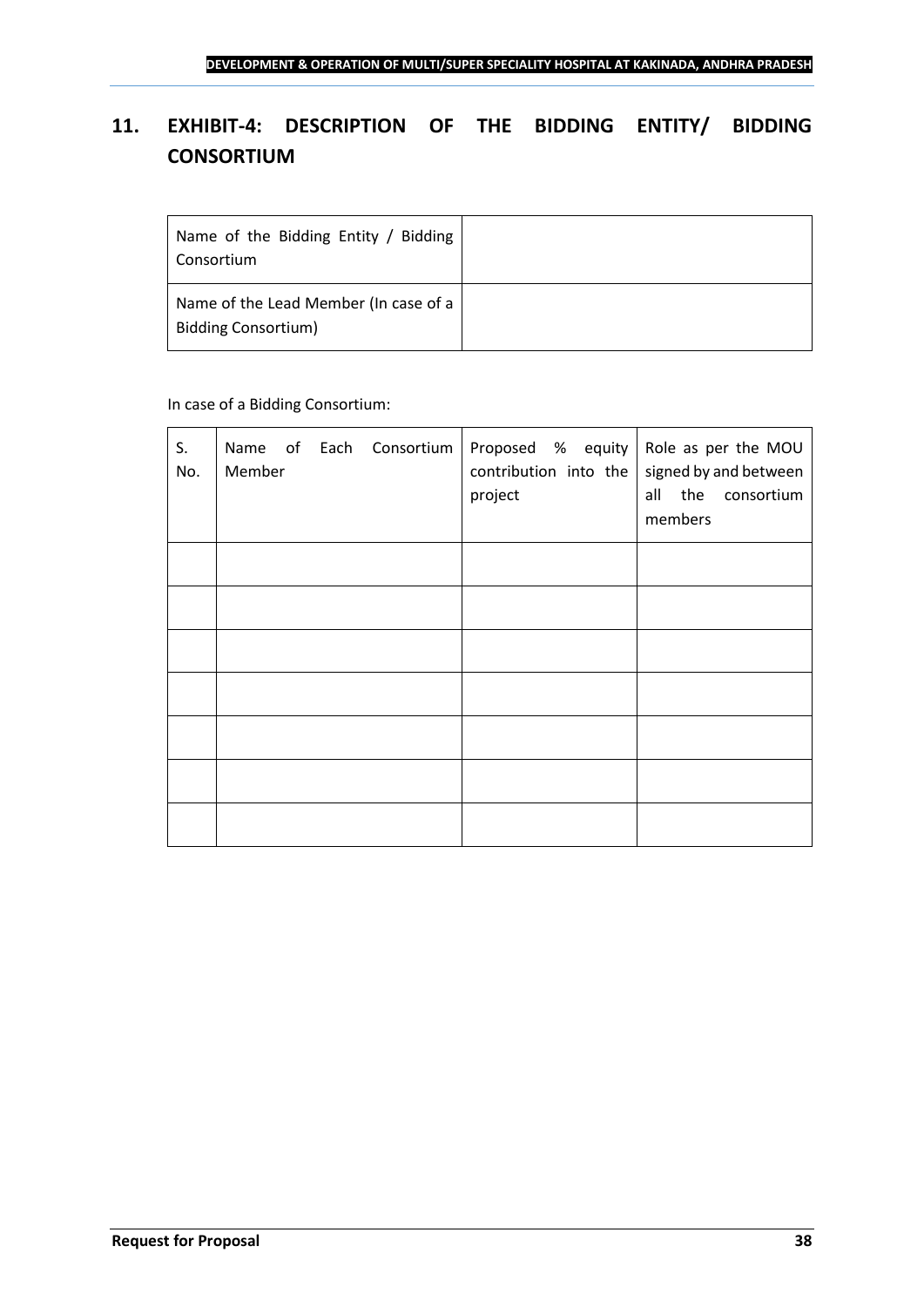## <span id="page-38-0"></span>**12. EXHIBIT-5: PRINCIPLES OF THE MEMORANDUM OF UNDERSTANDING (MOU) TO BE EXECUTED BETWEEN THE MEMBERS OF A CONSORTIUM**

The principles based on which the Memorandum of Understanding (MOU) shall be executed between/ among the Consortium Members, are stated below:

- 1. The MOU should clearly specify the roles and responsibilities of each of the Members. It is expected that the individual members have role definitions not conflicting with that of the other members of the consortium. The operational responsibility should be assigned to only one of the Members.
- 2. The MOU should clearly designate one of the Members as the Lead Member.
- 3. The Lead Member shall be responsible for tying up the complete financing required for the Project.
- 4. All Members of the Bidding Consortium shall be jointly and severally liable for the execution of the Project
- 5. The Technical Member of the bidding consortium should hold equity not less than 26% (twenty six percent) in the Developer at least till the fifth anniversary of Project Completion Date.
- 6. The Financially Significant Consortium Member should hold equity not less than 26% (twenty six percent) of the aggregate shareholding of the Developer, at least till the fifth anniversary of Project Completion Date.
- 7. In case the Technical Member is also a Financially Significant Consortium Member, then such member is required to commit to hold equity not less than 26% (twenty six percent) of the aggregate shareholding of the Developer, at least till the fifth anniversary of Project Completion Date.
- 8. The Lead Member should hold equity not less than 51% (fifty one percent) of the aggregate shareholding of the Developer, at least till the fifth anniversary of Project Completion Date.
- 9. The Lead Member should be authorized to perform all tasks including, but not limited to providing information, responding to enquiries, entering into contractual commitments on behalf of the Bidders, etc. in respect of the Project
- 10. The MOU should be duly signed by each Member of the consortium.
- 11. The MOU should be executed on an appropriate stamp paper.
- 12. The MOU should be specific to the Project
- 13. The MOU should be valid for a minimum of 9 (nine) months from the last date for submission of the Bid. The validity period of the MOU should be extendible on the original terms, if required by APIIC.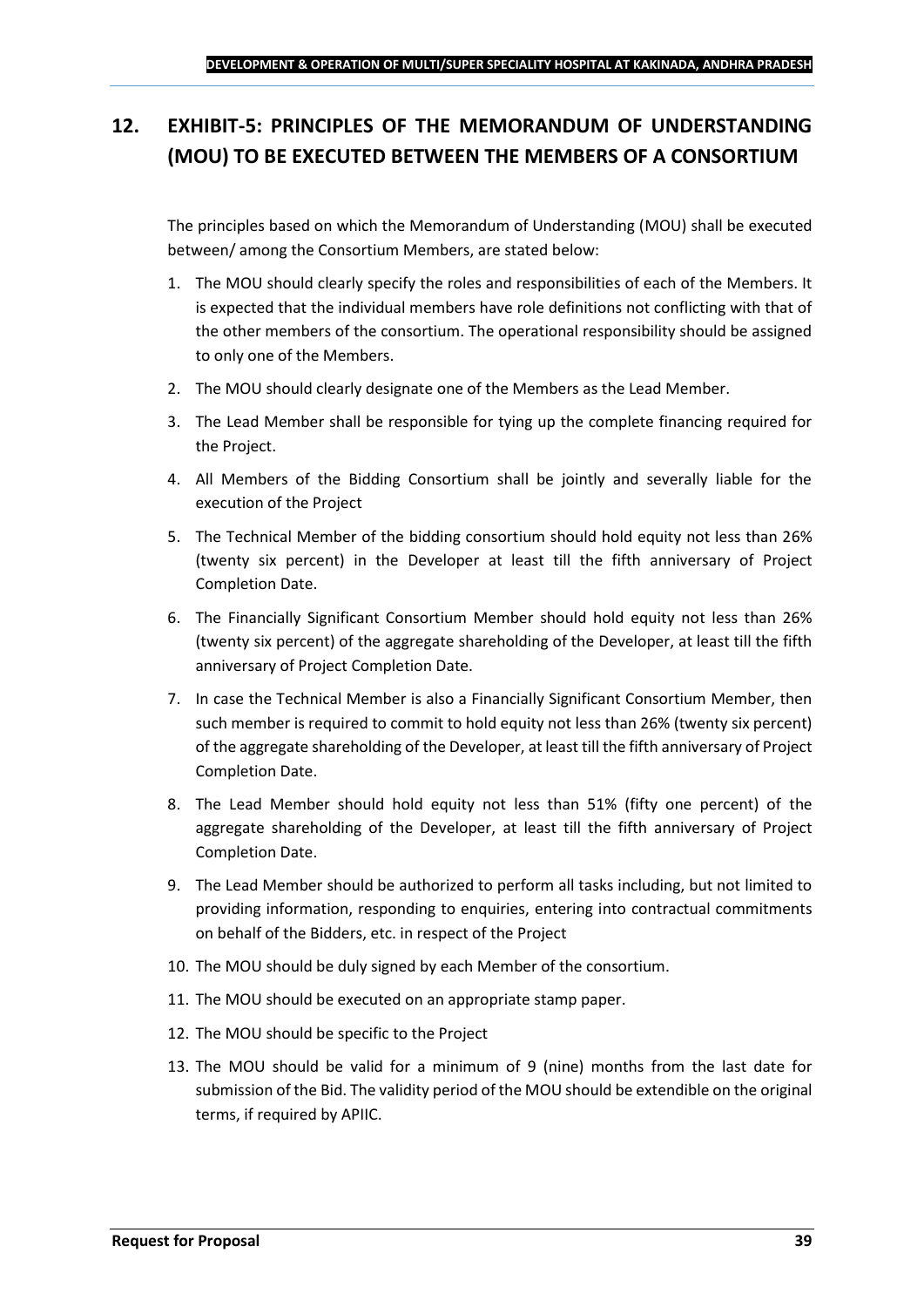## <span id="page-39-0"></span>**13. EXHIBIT-6: FORMAT FOR INFORMATION SUBMISSION FOR BUSINESS PROPOSAL** *(Refer Clause 5.3 of the RFP)*

The Business Proposal shall consist of following information and be presented as per the below produced format:

## **1. Brief summary on the profile of Bidder.**

- i. Year of incorporation
- ii. Promoters and shareholding
- iii. Experience in healthcare sector
- iv. Geographic presence
- v. Details of specialist doctors on rolls of the Bidder as on Bid Submission Date:

| <b>S. No.</b> | <b>Doctor Name</b> | Specialization | <b>Educational</b><br>qualification | Yrs. of<br>experience |
|---------------|--------------------|----------------|-------------------------------------|-----------------------|
|               |                    |                |                                     |                       |
| 2.            |                    |                |                                     |                       |
| 3.            |                    |                |                                     |                       |
| 4.            |                    |                |                                     |                       |
| n.            |                    |                |                                     |                       |

#### **2. Plan for execution of proposed hospital project**

i. Proposed bed capacity in the Project

Bed Capacity in number

ii. Percentage of bed capacity in the Project to be reserved for the Dr. YSR Aarogyasri Scheme

Percentage of Bed Capacity reserved for patients enrolled through Dr. YSR Aarogyasri Scheme

iii. Details of specialty/ super specialty treatments proposed including any organ transplant specialty

| <b>S. No.</b> | List of Proposed Specialty /<br><b>Super Specialty / Organ</b><br><b>Transplant Specialty</b> | <b>Bed Capacity dedicated against</b><br>each proposed Specialty / Super<br><b>Specialty</b><br><b>Transplant</b><br>Organ<br><b>Specialty</b> |
|---------------|-----------------------------------------------------------------------------------------------|------------------------------------------------------------------------------------------------------------------------------------------------|
|               |                                                                                               |                                                                                                                                                |
| 2.            |                                                                                               |                                                                                                                                                |
| 3.            |                                                                                               |                                                                                                                                                |
| 4.            |                                                                                               |                                                                                                                                                |
| n.            |                                                                                               |                                                                                                                                                |

iv. Number of Specialist Doctors proposed to be employed in the Project at Kakinada

Number of Specialist Doctors proposed to be employed in the Project at Kakinada

v. Land extent required for the proposed hospital project in acres: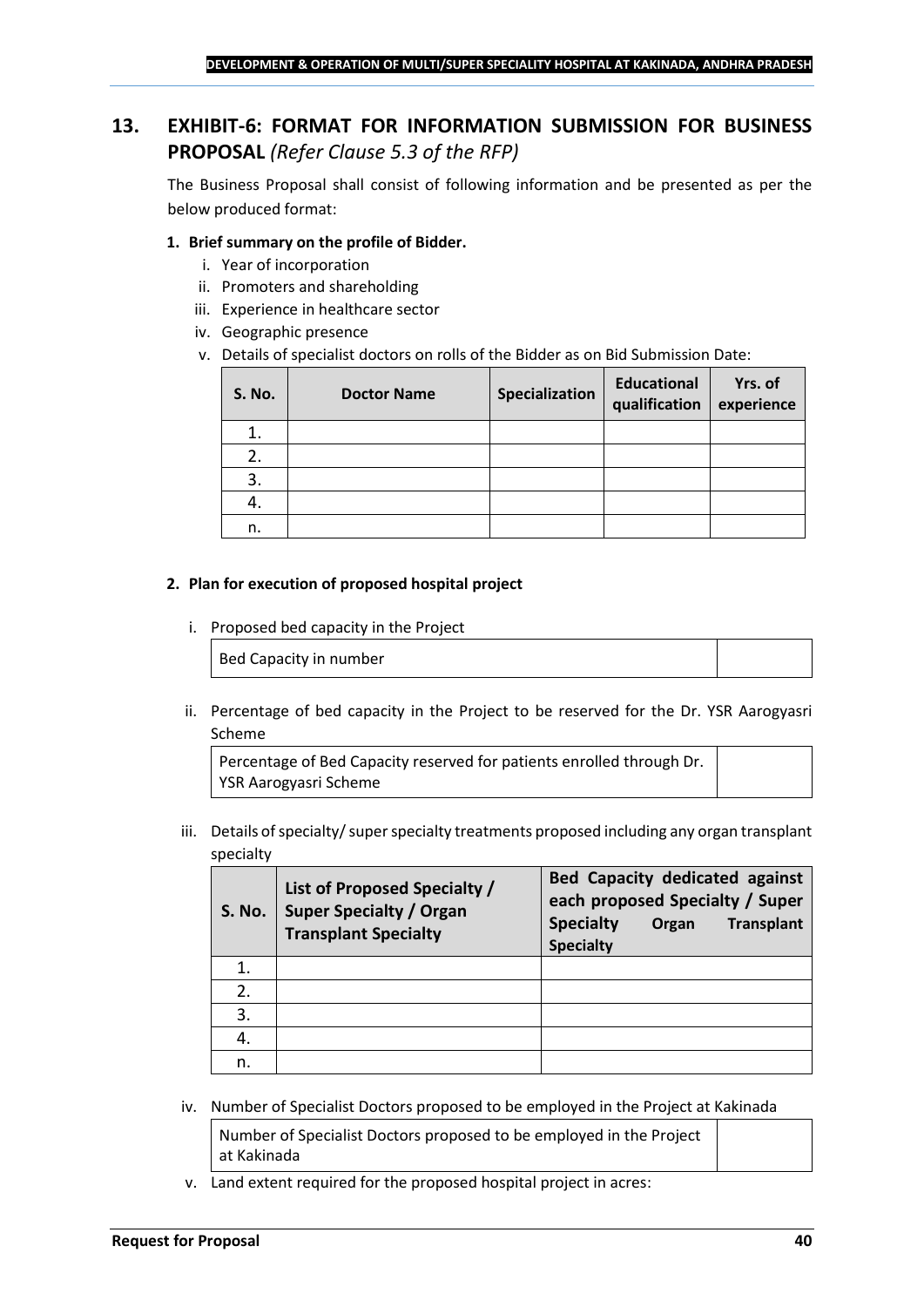#### vi. Investment committed towards proposed project:

| <b>Details of Project Cost</b>                                                 | In Rs. Lakhs |
|--------------------------------------------------------------------------------|--------------|
| Site development                                                               |              |
| Civil Works                                                                    |              |
| Hospital Equipment & Machinery                                                 |              |
| Consultancy Expenses (Architectural / Technical / Project<br>Management, etc.) |              |
| <b>Interest During Construction</b>                                            |              |
| Any other, please specify                                                      |              |
| ΤΟΤΑL                                                                          |              |

## *a. Proposed means of finance*

The proposed capital structure shall be given in the following format:

| <b>Capital Structure</b> | Amount (Rs) |
|--------------------------|-------------|
| Equity                   |             |
| Debt                     |             |

Details regarding proposed Equity shall be given in the following format: -

| Name of the Equity Investor | Amount (Rs) |
|-----------------------------|-------------|
|                             |             |
|                             |             |

*\*\*The Bidder shall submit either Income Tax Return for last 3 financial years preceding the proposal submission date or the certificate of net worth as on 31.03.2021 from statutory auditor / chartered accountant.*

Details regarding proposed Debt shall be given in the following format: -

| Name of the Financial Institution | Amount (Rs) |
|-----------------------------------|-------------|
|                                   |             |
|                                   |             |

*\*\*The Bidder shall submit a comfort letter from the financial institution(s) regarding the amount proposed as debt in the capital structure of the project*

Proposed Project Implementation Schedule:

| Period from the date of signing of the<br>Agreement, or the date of handing over of the<br>site, whichever is later | Percentage of<br>Work to be<br>completed in<br>physical terms | Percentage of<br>Work to be<br>completed in<br>cost terms |
|---------------------------------------------------------------------------------------------------------------------|---------------------------------------------------------------|-----------------------------------------------------------|
| At the end of 6 months                                                                                              |                                                               |                                                           |
| At the end of 12 months                                                                                             |                                                               |                                                           |
| At the end of 18 months                                                                                             |                                                               |                                                           |
| At the end of 24 months                                                                                             |                                                               |                                                           |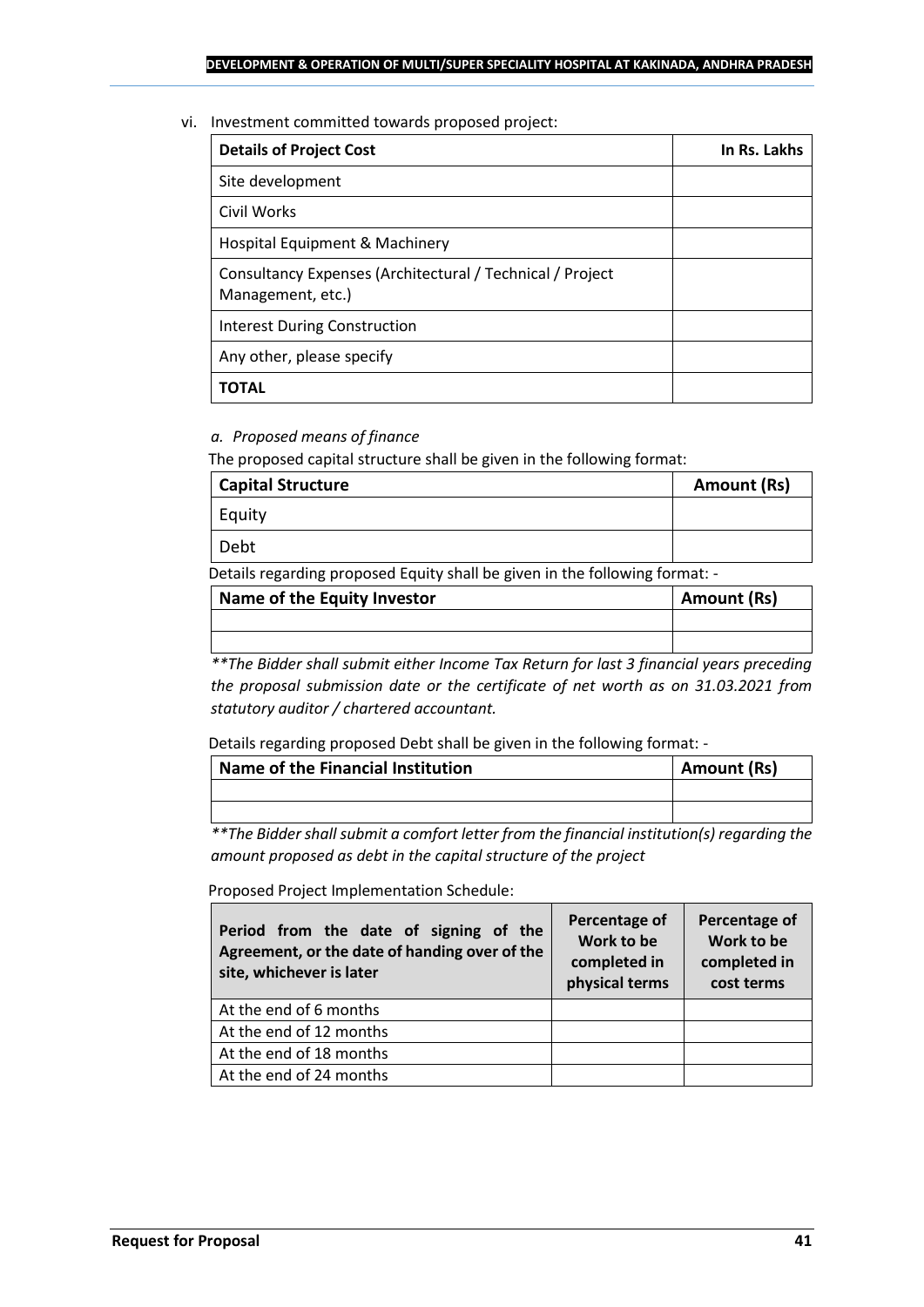## <span id="page-41-0"></span>**14. EXHIBIT-7: PROFORMA OF BANK GUARANTEE FOR PERFORMANCE SECURITY**

#### To,

Vice Chairman & Managing Director Andhra Pradesh Industrial Infrastructure Corporation Limited 11<sup>th</sup> floor, APIIC Towers, Plot No. 1, IT Park, Mangalagiri, Guntur - 522503 Andhra Pradesh

## WHEREAS:

- (A) ……………….. (the **"Selected Bidder"**) and the ……………… (the **"APIIC"**) have entered into a Sale Agreement dated …………….. (the "Agreement") whereby the APIIC has agreed to the Selected Bidder undertaking the development of the Project, subject to and in accordance with the provisions of the Agreement.
- (B) The Agreement requires the Selected Bidder to furnish a Performance Security to the APIIC in a sum of Rs. 12 Crore (Indian Rupees twelve crore only) (the **"Guarantee Amount"**) as security for due and faithful performance of its obligations, under and in accordance with the Sale Agreement entered into with APIIC.
- (C) We,………………….. through our Branch at…………………. (the "Bank") have agreed to furnish this Bank Guarantee by way of Performance Security.

NOW, THEREFORE, the Bank hereby, unconditionally and irrevocably, guarantees and affirms as follows:

- 1. The Bank hereby unconditionally and irrevocably guarantees and undertakes to pay to the APIIC upon occurrence of any failure or default in due and faithful performance of all or any of the Selected Bidder's obligations, under and in accordance with the provisions of the Sale Agreement, on its mere first written demand, and without any demur, reservation, recourse, contest or protest, and without any reference to the Selected Bidder, such sum or sums upto an aggregate sum of the Guarantee Amount as the APIIC shall claim, without the APIIC being required to prove or to show grounds or reasons for its demand and/or for the sum specified therein.
- 2. A letter from the APIIC, under the hand of an Officer not below the rank of Vice Chairman and Managing Director in the APIIC, that the Selected Bidder has committed default in the due and faithful performance of all or any of its obligations under and in accordance with the Agreement shall be conclusive, final and binding on the Bank. The Bank further agrees that the APIIC shall be the sole judge as to whether the Selected Bidder is in default in due and faithful performance of its obligations during the Construction Period under the Agreement and its decision that the Selected Bidder is in default shall be final, and binding on the Bank, notwithstanding any differences between the APIIC and the Selected Bidder, or any dispute between them pending before any court, tribunal, arbitrators or any other authority or body, or by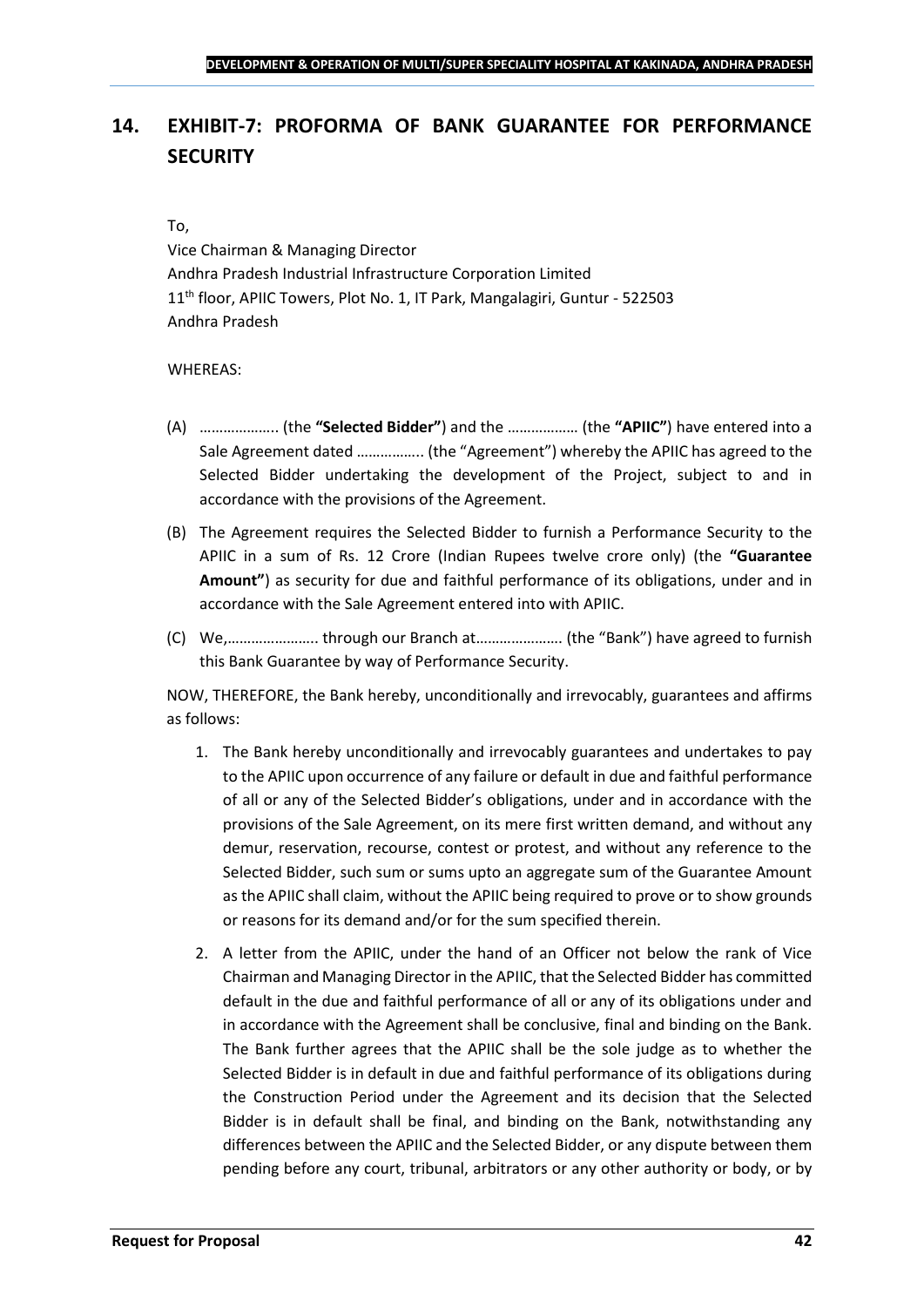the discharge of the Selected Bidder for any reason whatsoever.

- 3. In order to give effect to this Guarantee, the APIIC shall be entitled to act as if the Bank were the principal debtor and any change in the constitution of the Selected Bidder and/or the Bank, whether by their absorption with any other body or corporation or otherwise, shall not in any way or manner affect the liability or obligation of the Bank under this Guarantee.
- 4. It shall not be necessary, and the Bank hereby waives any necessity, for the APIIC to proceed against the Concessionaire before presenting to the Bank its demand under this Guarantee.
- 5. The APIIC shall have the liberty, without affecting in any manner the liability of the Bank under this Guarantee, to vary at any time, the terms and conditions of the Agreement or to extend the time or period for the compliance with, fulfilment and/ or performance of all or any of the obligations of the Selected Bidder contained in the Agreement or to postpone for any time, and from time to time, any of the rights and powers exercisable by the APIIC against the Selected Bidder, and either to enforce or forbear from enforcing any of the terms and conditions contained in the Agreement and/or the securities available to the APIIC, and the Bank shall not be released from its liability and obligation under these presents by any exercise by the APIIC of the liberty with reference to the matters aforesaid or by reason of time being given to the Selected Bidder or any other forbearance, indulgence, act or omission on the part of the APIIC or of any other matter or thing whatsoever which under any law relating to sureties and guarantors would but for this provision have the effect of releasing the Bank from its liability and obligation under this Guarantee and the Bank hereby waives all of its rights under any such law.
- 6. This Guarantee is in addition to and not in substitution of any other guarantee or security now or which may hereafter be held by the APIIC in respect of or relating to the Agreement or for the fulfilment, compliance and/or performance of all or any of the obligations of the Selected Bidder under the Agreement.
- 7. Notwithstanding anything contained hereinbefore, the liability of the Bank under this Guarantee is restricted to the Guarantee Amount and this Guarantee will remain in force until the date of signing of the Sale Deed between APIIC & the Selected Bidder and unless a demand or claim in writing is made by the APIIC on the Bank under this Guarantee, no later than 6 (six) months from the date of expiry of this Guarantee, all rights of the APIIC under this Guarantee shall be forfeited and the Bank shall be relieved from its liabilities hereunder.
- 8. The Bank undertakes not to revoke this Guarantee during its currency, except with the previous express consent of the APIIC in writing and declares and warrants that it has the power to issue this Guarantee and the undersigned has full powers to do so on behalf of the Bank.
- 9. Any notice by way of request, demand or otherwise hereunder may be sent by post addressed to the Bank at its above referred Branch, which shall be deemed to have been duly authorized to receive such notice and to effect payment thereof forthwith,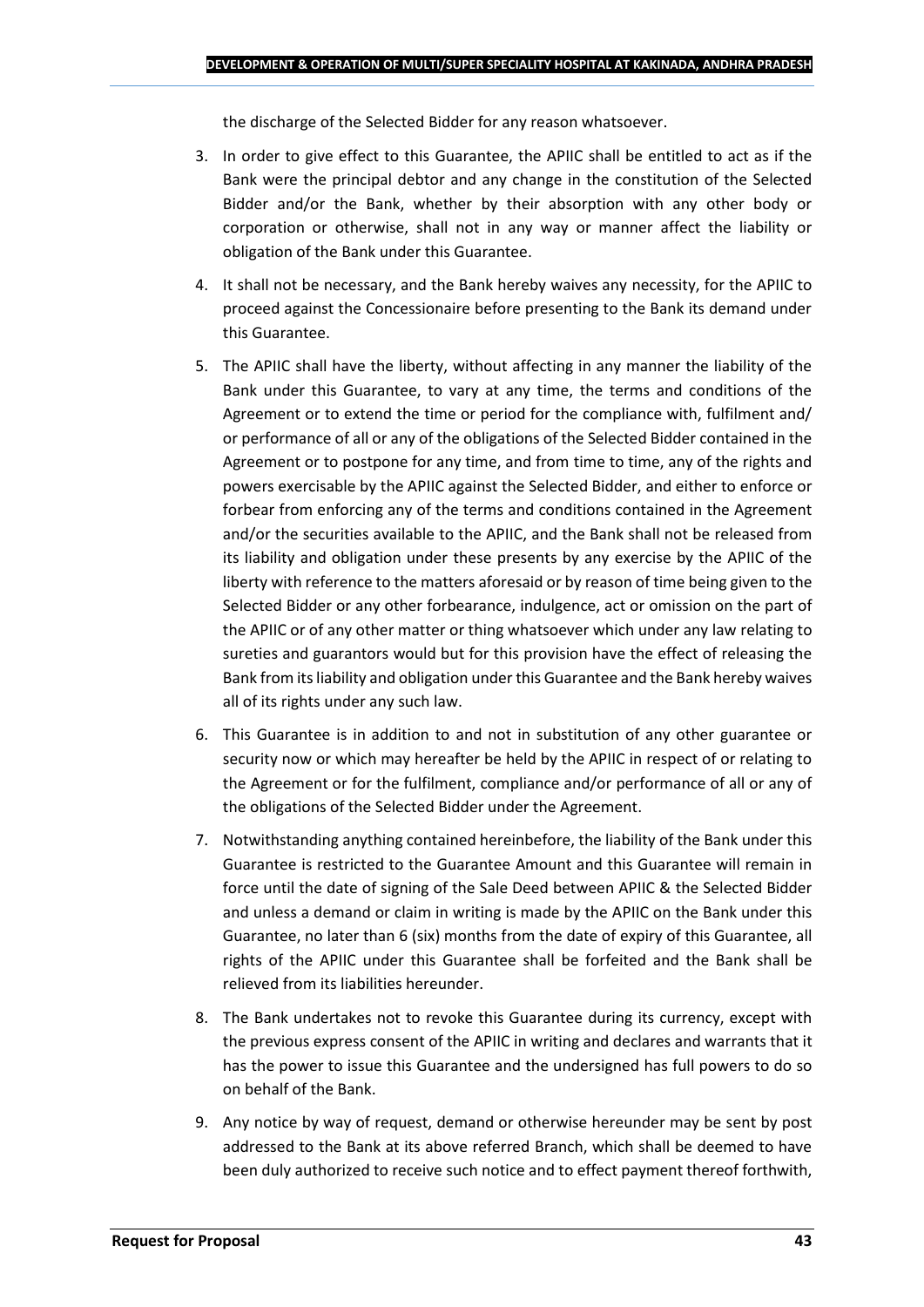and if sent by post it shall be deemed to have been given at the time when it ought to have been delivered in due course of post and in proving such notice, when given by post, it shall be sufficient to prove that the envelope containing the notice was posted and a certificate signed by an officer of the APIIC that the envelope was so posted shall be conclusive.

10. This Guarantee shall come into force with immediate effect and shall remain in force and effect for a period equivalent until the tenth  $(10<sup>th</sup>)$  anniversary of the commencement of operations of the hospital at the Project Site or until it is released earlier by the APIIC pursuant to the provisions of the Agreement.

Signed and sealed this ………. day of……….., 20……… at ………..

SIGNED, SEALED AND DELIVERED For and on behalf of the BANK by:

(Signature)

(Name)

(Designation)

(Code Number)

(Address)

Notes:

- i. The bank guarantee should contain the name, designation and code number of the officer(s) signing the guarantee.
- ii. The address, telephone number and other details of the Head Office of the Bank as well as of issuing Branch should be mentioned on the covering letter of issuing Branch.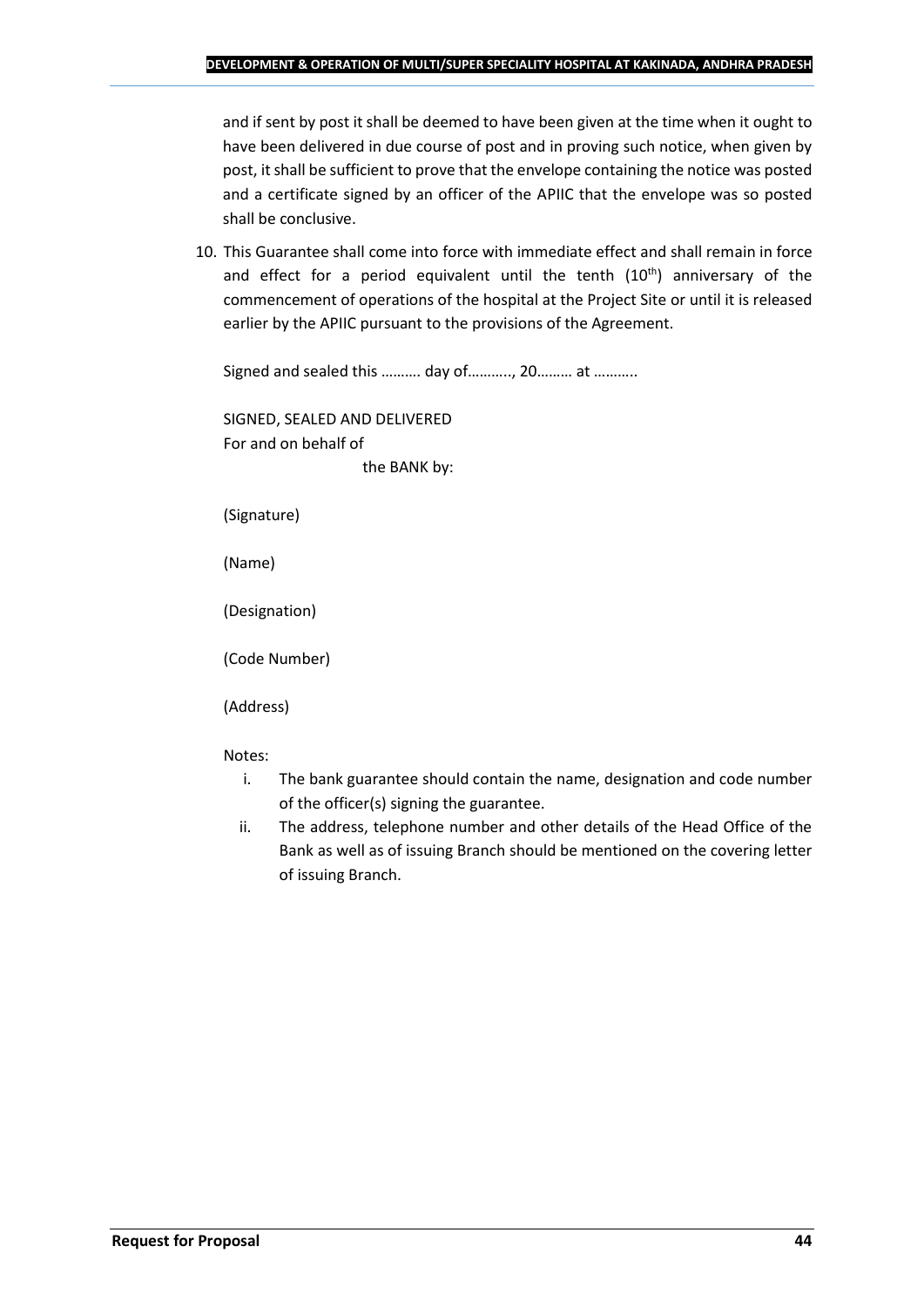## <span id="page-44-0"></span>**15. ANNEXURE-1: DETAILS OF THE PROJECT SITE**

## **15.1 Site Features**



- Land falls in Sy. No. 200 and this land is located centrally in the Kakinada City with good road connectivity
- This proposed land has good connectivity i.e., 1 km from State Highway-216 from Pamarru to Kathipudi road.
- The Site is nearly 2 km distance from Kakinada Railway Station as well as Bus Stand also and 65 km distance from Rajahmundry Airport and the Vizag International Airport is at nearly 150 km distance from proposed site.
- Site has 33/11 KVA Substation line at 1 KM distance from the proposed site.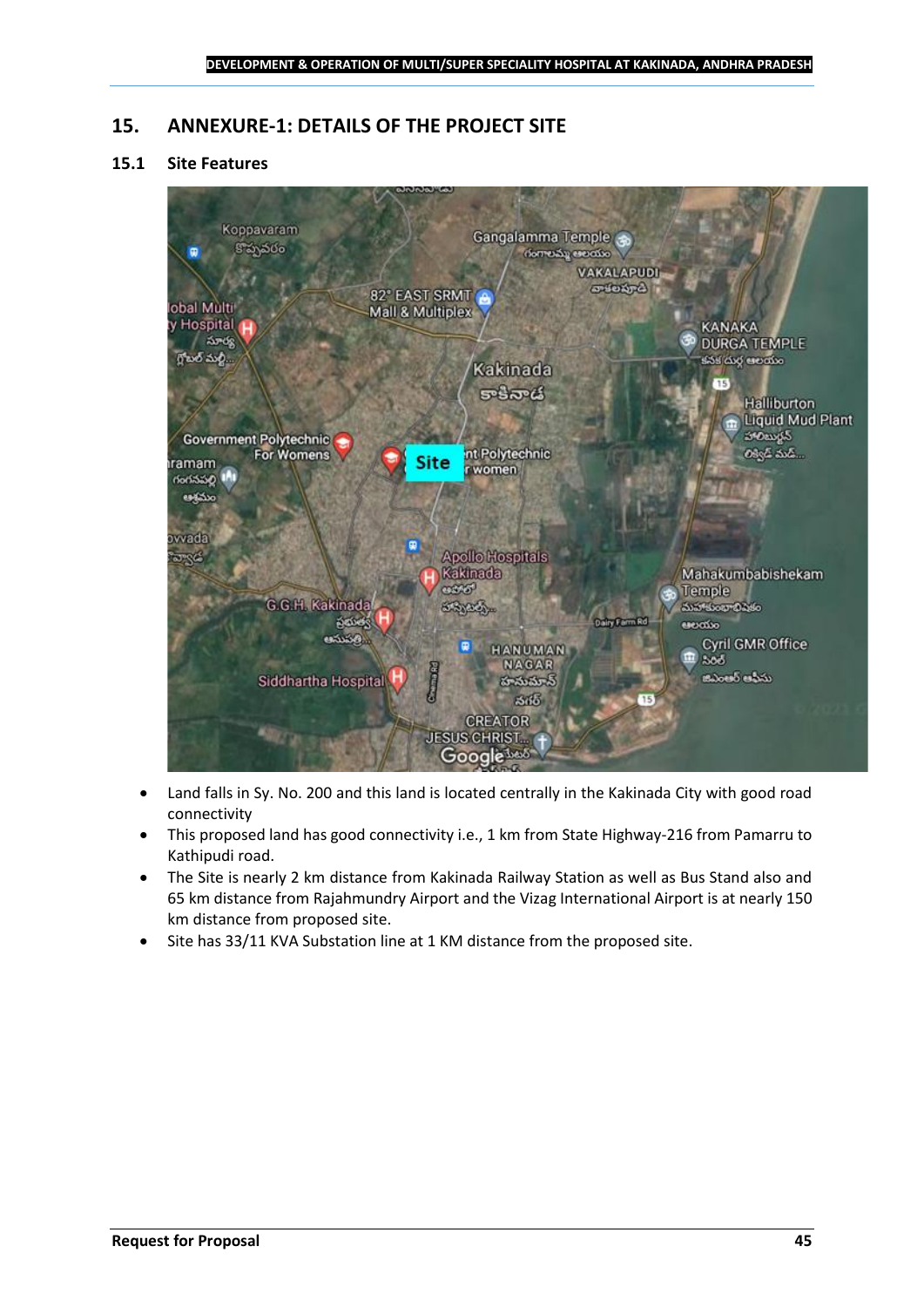## **15.2 Details of Project Site**

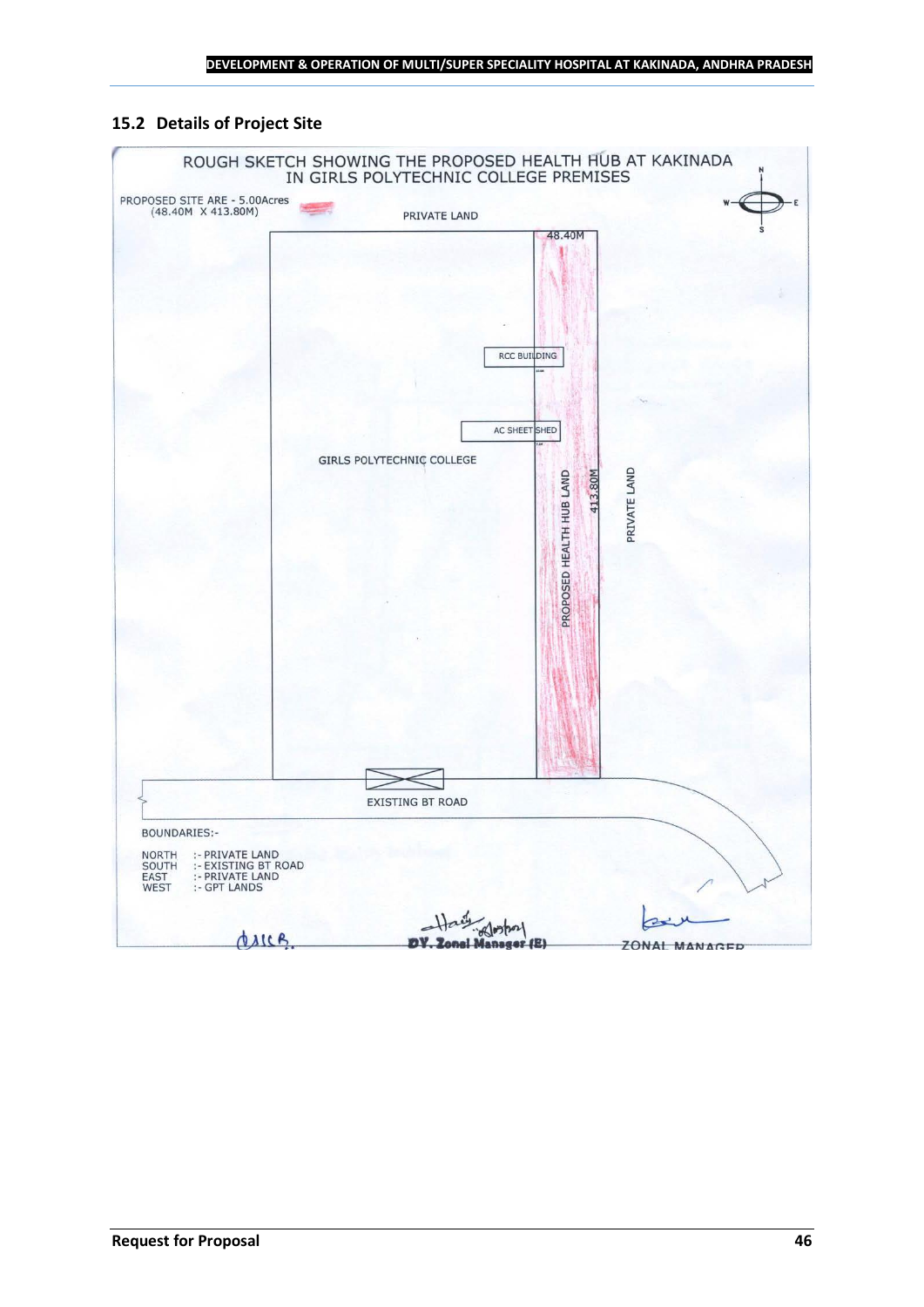## <span id="page-46-0"></span>**16. ANNEXURE-2: FEES AND DEPOSITS TO BE PAID BY THE BIDDERS FOR THE PROPOSED PROJECT**

## **1. Bid Processing Fee**

Bidders are required to pay a non-refundable Bid Processing Fee of Rs. 29,500/- (Rupees twenty-nine thousand five hundred only) i.e. Rs 25,000 + 18% GST along with the Bid. The Bid Processing Fee shall be in the form of a Demand Draft issued by one of the Nationalized/Scheduled Banks in India in favor of the Andhra Pradesh Industrial Infrastructure Corporation Limited payable at Guntur.

## **2. Bid security**

Bidders are required to submit a Bid Security for an amount equal to Rs. 1 Lakh (Rupees one lakh only). The Bid Security shall be in the form of a Bank Guarantee from any Scheduled Bank. In case of Foreign Bidders, the Bank Guarantee shall have to be from the corresponding local branch of the Foreign Bank. The form of the Bank Guarantee shall be as per the Format indicated in Exhibit-3.

## **3. Performance Security**

The Selected Bidder shall for the performance of its obligations, provide to the APIIC no later than the date of 30 days within the issue of Letter of Award (LoA), an irrevocable and unconditional guarantee from a Bank for a sum equivalent to Rs. 12 crore (Indian Rupees twelve crore only), in the form set forth in Exhibit-7 (the "Performance Security"). Until such time the Performance Security is provided by the Selected Bidder pursuant hereto and the same comes into effect, the Bid Security shall remain in force and effect, and upon such provision of the Performance Security pursuant hereto, the APIIC shall release the Bid Security to the Selected Bidder. Performance Security in the form of Performance Bank Guarantee (PBG) equivalent to the value of land shall be maintained until the  $10^{th}$ anniversary of operations of the Hospital by the Selected Bidder / Developer.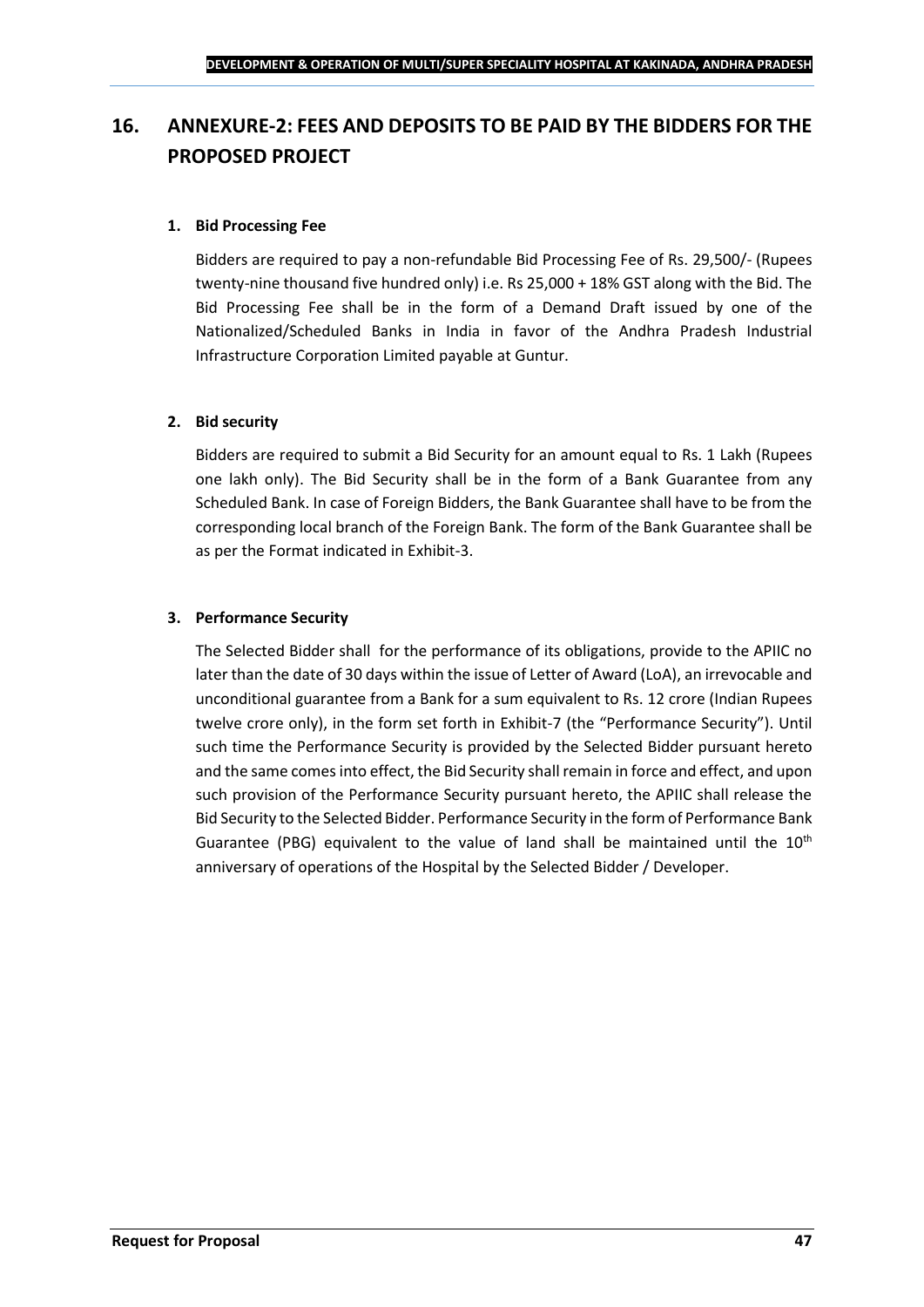## <span id="page-47-0"></span>**17. ANNEXURE-3: DRAFT AGREEMENT TO SELL**

## **AGREEMENT TO SELL**

This Agreement to Sell **("Agreement")** made on this the \_\_\_\_\_\_\_\_\_\_\_\_\_ Day of \_\_\_\_\_\_\_\_\_\_\_\_\_\_\_\_ **2021** at Guntur, Andhra Pradesh, India.

#### **BETWEEN**

Andhra Pradesh Industrial Infrastructure Corporation Limited, a Company registered under the Companies Act 1956, having its registered Office at 4th Floor, Parisrama Bhavan, Fateh Maidan Road, Basheerbagh, Hyderabad - 500004 and having its corporate office at APIIC Towers, Plot No. 1, IT Park, Mangalagiri, Guntur – 522503, represented by its \_\_\_\_\_\_\_\_\_\_\_\_\_\_\_\_\_\_\_\_\_\_\_\_\_\_\_\_\_\_\_\_<br>(Designation) (which term shall include his successors in office and assigns hereinafter referred to as **"APIIC"**).

#### **AND**

\_\_\_\_\_\_\_\_\_\_\_\_\_\_\_\_\_\_\_\_\_\_\_\_\_\_\_\_\_\_\_\_\_\_\_\_\_\_\_\_\_\_\_\_\_, a company incorporated under the Companies Act, 2013 / a society under The Societies Registration Act 1860 / a trust under the Indian Trust Act, 1882 / a Section 8 company as per Companies Act,2013 / and having its registered office at \_\_\_\_\_, represented by its \_\_\_\_\_\_\_\_\_\_\_\_\_ [insert designation of authorized representative and signatory], \_\_\_\_\_\_\_\_\_\_\_\_\_\_\_\_\_\_\_\_\_[insert name of authorized representative and signatory] who is authorized to sign this document as per Board Resolution /Power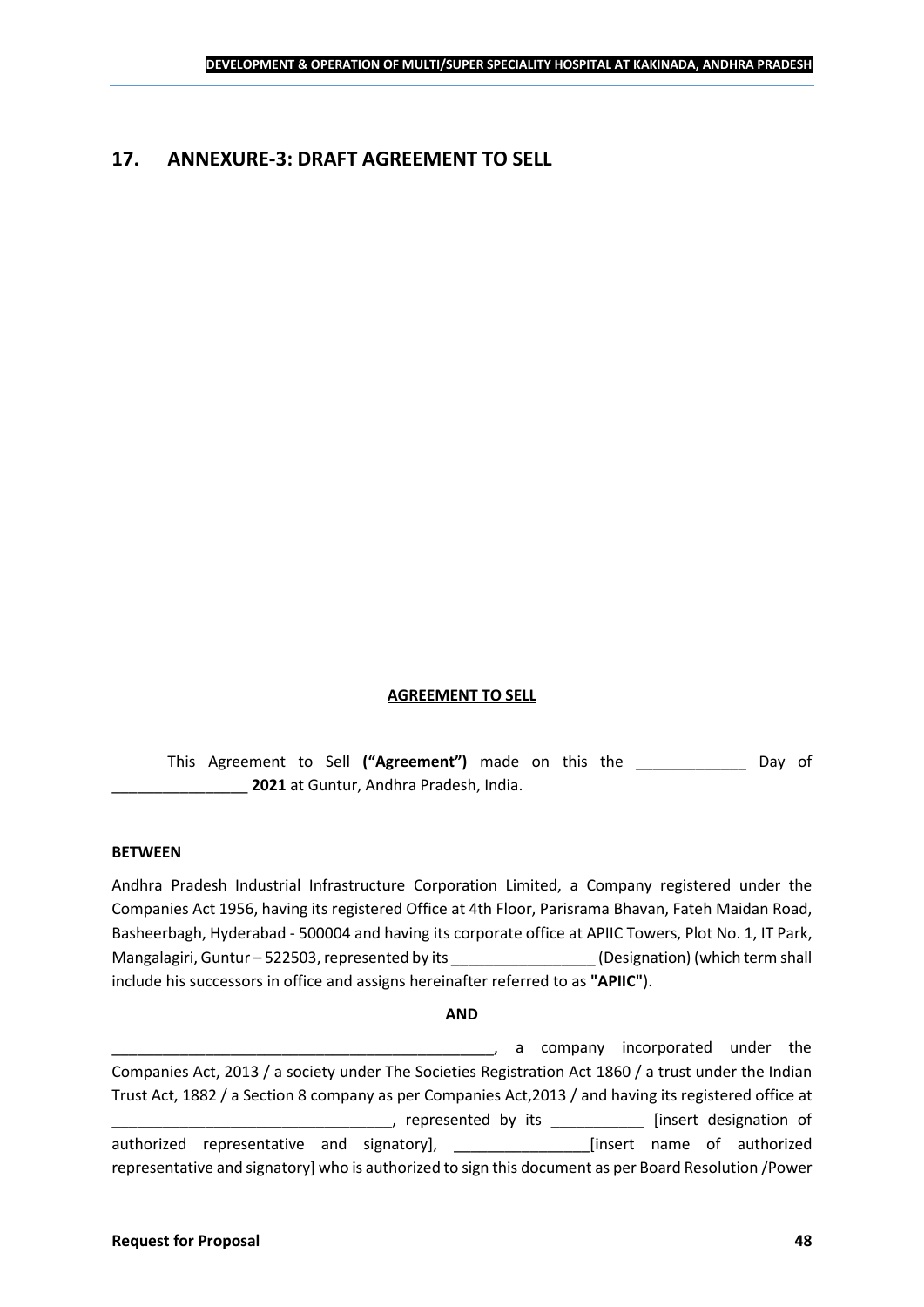of Attorney dt:  $\qquad \qquad$  (which expression shall unless context requires otherwise include their heirs, executors administrators and legal representatives hereinafter referred to as the **"Developer"**)

APIIC and the Developer are hereinafter individually referred to as a "**Party**" and collectively as the "**Parties**".

## WHEREAS:

- A. APIIC offered an extent of 1.75 Acre land situated at Suryaraopeta, Kakinada, East Godavari District of Andhra Pradesh (hereinafter referred to as **"Project Site"**), through an Advertisement published in daily Newspaper for development and operation of Multi/Super Specialty Hospital on the Project Site (hereinafter referred to as **"Project"**), in accordance with the terms set out in this Agreement, through private sector participation by allotting the land free of cost on Outright Sale (ORS) basis. The description of the Project Site is specified in Schedule-1 of this Agreement.
- B. APIIC is the sole and absolute owner, and peaceful possessor of the Project Site.
- C. Pursuant to evaluation of the Proposals that were received, APIIC accepted the Proposal submitted by [Selected Bidder] and a Letter of Award (LoA) bearing number \_\_\_\_\_\_\_\_\_\_\_ dated \_\_\_\_\_\_\_ was issued to the \_\_\_\_\_\_\_\_\_\_\_\_ [Selected Bidder] for allotment of Project Site. APIIC acknowledges that \_\_\_\_\_\_\_\_\_\_ [Selected Bidder] has signed and returned the duplicate copy of the LoA in acknowledgement thereof vide their letter bearing number dated the dated and the dated and the dated  $\sim$
- D. \_\_\_\_\_\_\_ [Selected Bidder (Bidding Entity/ Bidding Consortium)] has promoted the Developer ("Special Purpose Vehicle" or "SPV") and has requested APIIC through a letter bearing number dated to accept the Developer as the entity which shall undertake and perform the obligations and exercise the rights of the Selected Bidder under the LoA, including the obligation to enter into this Agreement pursuant to the LoA for implementing the Project.
- E. APIIC acknowledges that the [Selected Bidder / Developer] has paid an amount of Rs. \_\_\_\_\_\_\_\_\_\_\_ (Rupees \_\_\_\_\_\_\_\_\_\_\_\_\_\_\_\_ only) towards the Performance Security by means of a Bank Guarantee dated bearing number on the lame of bank].
- F. APIIC, in pursuance of the Bid Documents (Request for Proposal), LoA and the correspondence APIIC had with the Developer now agreed to execute this Agreement.
- G. Whereas the vacant physical possession of the Project Site is handed over to the Developer on \_\_\_\_\_\_ for implementation of the Project.

## NOW THESE PRESENTS WITNESSETH AND IT IS HEREBY AGREED AS FOLLOWS:

- 1. The date and time are the essence of this Agreement.
- 2. The Developer agrees and assures that they will not request for execution of the Sale Deed until project is implemented as detailed in this Agreement. The Developer expressly agrees upon intimation of its eligibility for Sale Deed by APIIC, to take the Sale Deed and take steps for registration of the same within one month of such intimation by APIIC.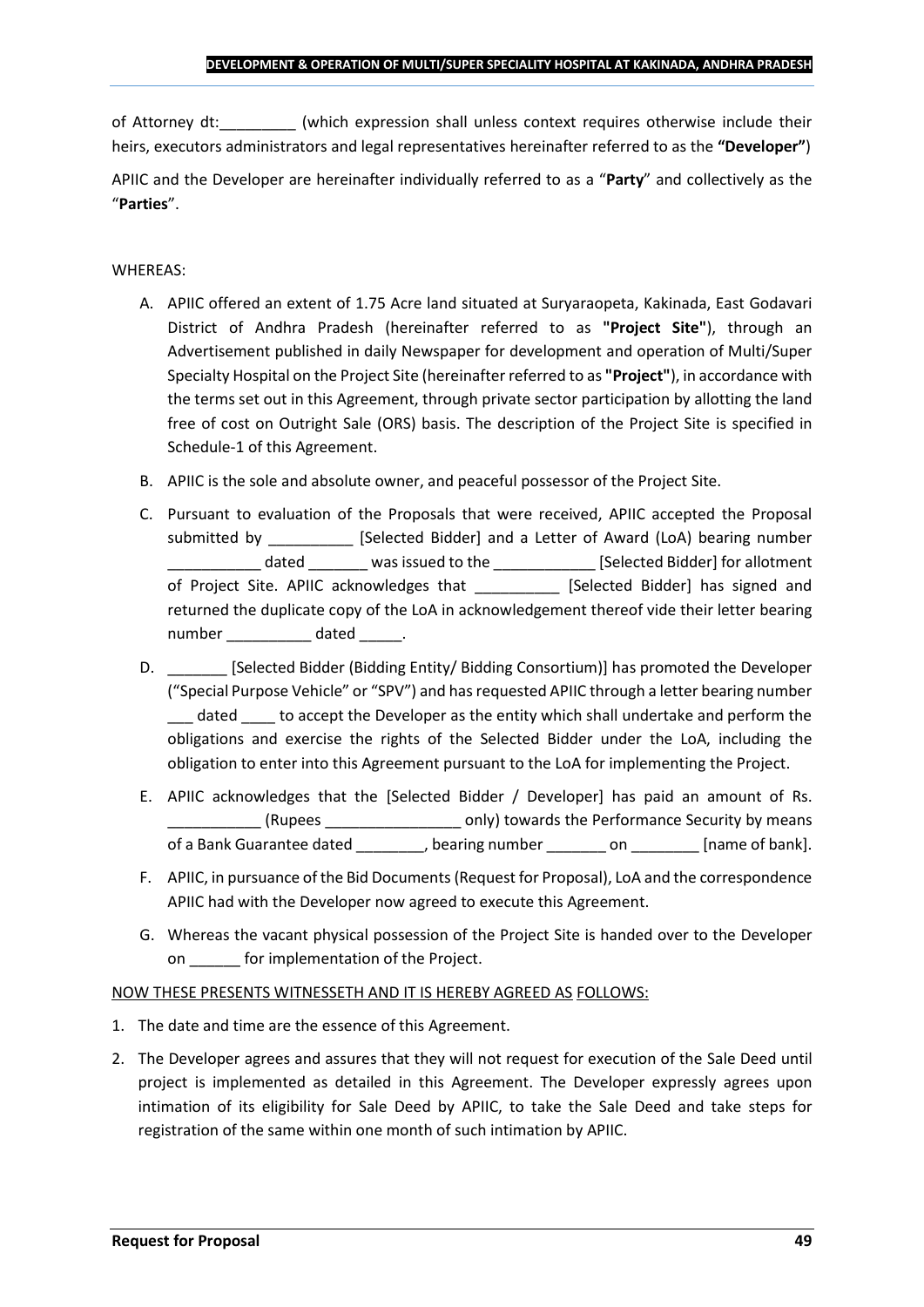- 3. APIIC has assured the Developer that APIIC has the marketable title for the Project Site, which is free from encumbrances and the Developer has verified and satisfied itself regarding the same.
- 4. The Developer shall pay charges/taxes for supply of water, electricity and other services to the administration or some other agency as the case may be as per applicable law, within the stipulated time, from the date of handing over possession of the land to the Developer, failure in respect of which would entail the services being disconnected.
- 5. The Developer shall bear, pay and discharge all existing and further amounts, duties, imposing and outgoing of whatsoever taxes imposed or charged upon the Project Site or upon the occupier in respect thereof from the date of execution of this Agreement.
- 6. The Developer having agreed to hold the Project Site on the terms and conditions hereinafter mentioned. APIIC hereby authorizes the Developer to perform its obligations as detailed in this Agreement. APIIC will not be responsible for any claims arising out of or related to the construction of hospital or healthcare services provided by the Developer from any third parties.
- 7. a) The Developer shall use the Project Site for setting up of the Project and the Developer agree that they shall not put up any structure or building other than as agreed upon through this Agreement without the prior permission in writing of APIIC.
	- b) The Developer expressly agree and undertake that the Project Site shall be utilized exclusively for the purpose set forth in this Agreement and that no change shall be made without the written sanction of APIIC.
	- c) The Developer shall mobilize funds for the Project and achieve financial closure within 3 (three) months from the date of execution of this Agreement.
	- d) Within 3 (three) months from the date of execution of this Agreement, the Developer shall apply to the competent authorities and procure all necessary approvals, sanctions, permits etc. required for commencing the construction for the Project. The Developer shall make necessary applications and sign all papers, to appear before the competent authorities to pay necessary fees/premium required and to do all other acts and things as may be necessary for getting the necessary approvals, sanctions, permits etc. APIIC shall provide reasonable support and assistance to the Developer in procuring Applicable Permits required from any Government Instrumentality for implementation and operation of the Project.
	- e) The Developer shall apply for and obtain permission for water supply, electricity supply, laying down drainage and for other amenities as are generally required. APIIC shall provide reasonable assistance to the Developer in obtaining access to all necessary infrastructure facilities and utilities, including water and electricity at rates and on terms no less favorable to the Developer than those generally available to commercial customers receiving substantially equivalent services.
	- f) The Developer shall start construction within 3 (three) months from the Commencement Date from the date of execution of this Agreement. The Developer shall implement the Project on the Project Site as per the sanctioned plans and according to specifications and other requirements of the competent authorities and shall employ contractors, architects, structural engineers, surveyors and other professionals as may be required in the construction and implementation of the Project.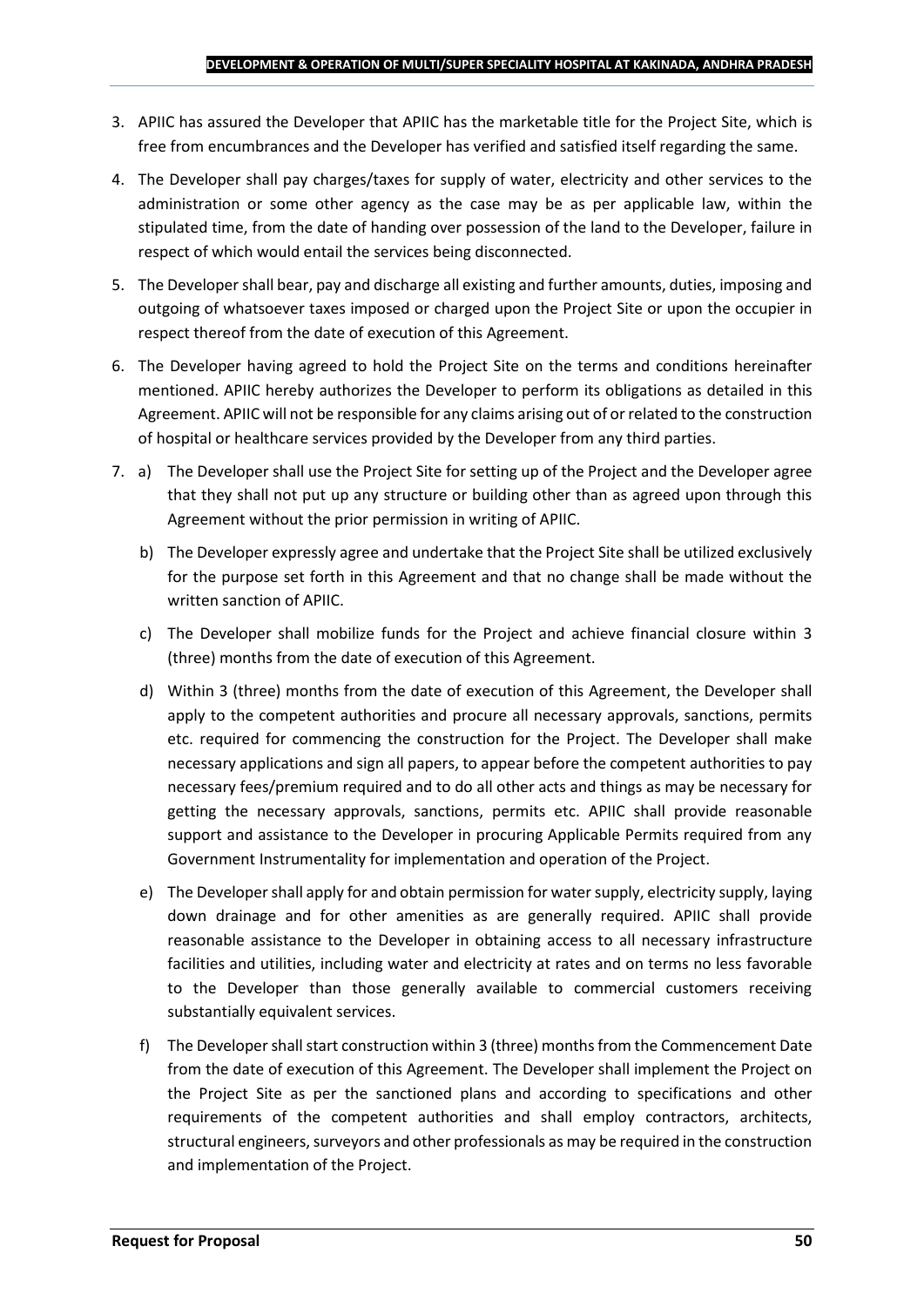- g) The Developer shall implement the Project as per specifications and time schedule given in this Agreement. The Developer shall follow the below mentioned general guidelines for development of the Project:
	- i. 100% (hundred percent) investment made in the development of the Project as committed in the Business Proposal submitted as per Exhibit-6 of the RFP. The Developer shall furnish a Chartered Accountant Certificate or Certificate from the Statutory Auditor who normally audits the accounts of the Company in support of its investment made. The Developer shall achieve Project Completion Date within 2 (two) years from the date of handover of the Project Site . In case of failure to comply with this timeline, APIIC shall have right to cancel the allotment made through 'Agreement to Sell' and to resume the Project Site apart from forfeiting the Performance Security in the form of Performance Bank Guarantee submitted by the Developer.
	- ii. Achievement of license to operate the hospital with the bed capacity as mentioned in the Business Proposal submitted as per Exhibit-6 of the RFP by the Developer within 2 (two) years from the date of handover of the Project Site . In case of failure to comply with this timeline, APIIC shall have right to cancel the allotment made through 'Agreement to Sell' and to resume the Project Site apart from forfeiting the Performance Security in the form of Performance Bank Guarantee submitted by the Developer.
	- iii. Installation of the bed capacity as per the number of Multi/Super Specialty that is committed by the Developer in its Business Proposal as per Exhibit-6 of the RFP.
	- iv. The Developer has on its rolls the number of Specialist Doctors that it committed in its Business Proposal as per Exhibit-6 of the RFP.
	- v. The Developer has created a Board of Directors to oversee the proposed project and has appointed at least one official nominated by the Government, preferably of Joint Collector or above cadre, as recommended by the Government in the Board of SPV.
	- vi. The Developer has empaneled with the Dr. YSR Aarogyasri Health Care Trust and committed % of the Bed Capacity stated in the Business Proposal as per Exhibit-6 of the RFP towards patients enrolled through the Dr. YSR Aarogyasri Health Care Scheme
	- vii. The Project is consistent with all applicable norms of the Andhra Pradesh Allopathic Private Medical Care Establishments (Registration and Regulation) Rules, 2007 published vide Notification No. G.O. Ms. No. 135, Health, Medical and Family Welfare (K2), dated 28.04.2007 and its subsequent modifications, if any.
- h) The Developer shall represent before the public, local and/or private authorities in respect of the construction of the Project and to make such of the actions and things as may be necessary for effectually commencing the construction work and completing the same.
- i) The Developer shall complete the implementation of the Project within 2 (two) years from the date of handover of the Project Site by APIIC
- j) The Developer shall apply for and obtain occupation and completion certificate from the competent authorities on completion of the Project.
- k) The Developer shall market and promote the Project.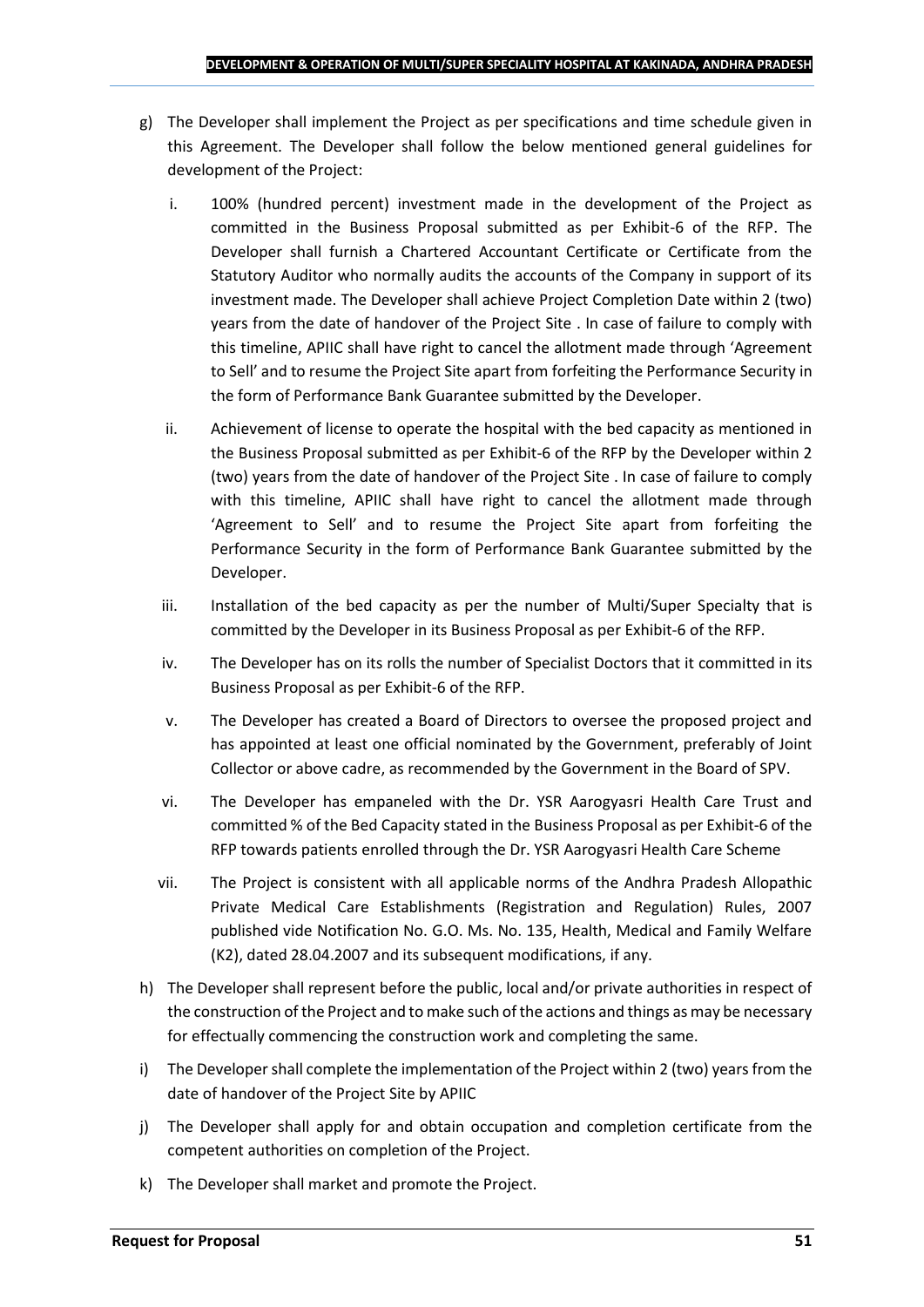- l) The Developer shall operate and maintain the Project safely and securely as per the standards to provide the required levels of service to its users.
- m) The Developer shall collect, appropriate and allocate revenue, fees, charges from the users of the Project.
- n) The Developer shall pay all dues under the Agreement to APIIC.
- o) That as and when the Project Site is no longer required by the Developer for the aforesaid purpose, the Developer shall forthwith relinquish and restore the Project Site in favor of APIIC provided such surrender of the property by the Developer is made before cancellation of the allotment by APIIC for breach of any of the covenants of this Agreement. In the event of surrender, no refunds/reimbursements shall be made by APIIC and the complete Performance Security shall be forfeited by APIIC.
- i) The Developer shall not permit any sale by auction upon the Project Site or suffer the Project Site to be used, in such a way as to cause nuisance, annoyance or inconvenience to the occupiers of the area and the patients of the hospital.
- p) The Developer shall permit APIIC or their agent or officers with or without workmen at all reasonable times, with prior notice to the Developer, to enter upon the Project Site to view the conditions thereof.
- q) The Developer shall not obstruct flow of natural courses of water flowing through the land if any existing in the Project Site.
- r) The Developer shall not transfer or change the ownership/ constitution of the business relating to the Project without obtaining specific permission in writing from APIIC.
- s) The Developer shall allow APIIC to recover the amounts in any way recoverable by it from the Developer as per law in force at the time without prejudice to the rights of the Financing Agency.
- t) That APIIC is competent to enforce the compliance with all the rules and regulations and the provisions of any other act in force in respect of the Project and the Developer shall be responsible for complying at its cost with all instructions issued from time to time in this regard.
- u) Sale Deed will be issued by APIIC in favor of the Developer on satisfying all the conditions as mentioned in the Clause 4.3.4 of the RFP within 2 years from the date of handover of the Project Site. In case of failure to comply with this timeline, APIIC shall have right to cancel the allotment made through this Agreement and to resume the Project Site apart from forfeiting the Performance Security submitted by the Developer.
- 8. That if the Developer commits breach of the any of the covenants herein contained, the allotment stands cancelled and this Agreement shall stands determined without any notice thereupon the Developer will be treated as an encroacher and a trespasser who will have no right whatsoever in the Project Site under these presents and it shall be lawful for APIIC to re-enter upon the Project Site and resume the possession thereof and also of the buildings standing thereon, the transfer made in favour of the Developer under these presents shall become null and void and all rights of the Developer in the Project Site under this Agreement and any building therein shall at once cease and determined. In event of cancellation/ resumption of the Project Site, the Performance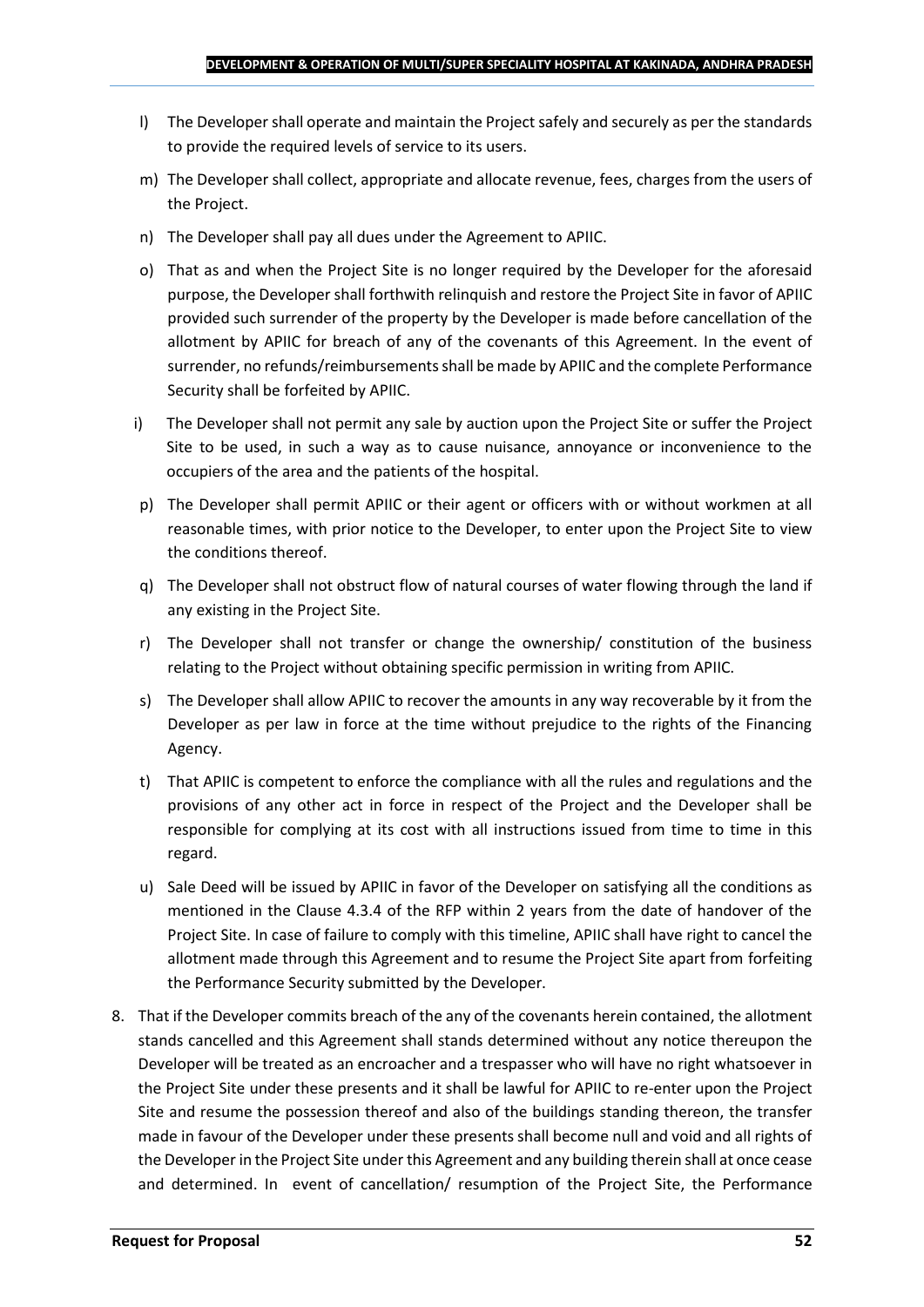#### **DEVELOPMENT & OPERATION OF MULTI/SUPER SPECIALITY HOSPITAL AT KAKINADA, ANDHRA PRADESH**

Security submitted by the Developer shall remain forfeited towards use and occupation of the Project Site.

- 9. All the costs and expenses of an incidental to the preparation and execution of this Agreement shall be paid by the Developer.
- 10. In all the matters of doubts concerning and in respect of this indenture, the decision of APIIC shall be final and binding on the Developer and any default by the Developer there of shall be deemed to be breach of the terms of this indenture.

IN WITNESS WHEREOF THE PARTIES HAVE EXECUTED AND DELIVERED THIS AGREEMENT AS OF THE DATE FIRST ABOVE WRITTEN

| Signed, Sealed and Delivered | Signed, Sealed and Delivered       |
|------------------------------|------------------------------------|
| For and on behalf of APIIC   | For and on behalf of the Developer |
| Of the first part            | Of the first part                  |
|                              |                                    |
| Signature                    | Signature                          |
|                              |                                    |
| Name                         | Name                               |
|                              |                                    |
| Designation                  | Designation                        |
|                              |                                    |
| Seal:                        | Seal:                              |
|                              |                                    |
|                              |                                    |
|                              |                                    |
|                              |                                    |
| In the presence of           | In the presence of                 |
|                              |                                    |
| 1. $\qquad$                  | 1.                                 |
|                              |                                    |
|                              |                                    |
| 2.                           | 2. $\qquad \qquad$                 |
|                              |                                    |